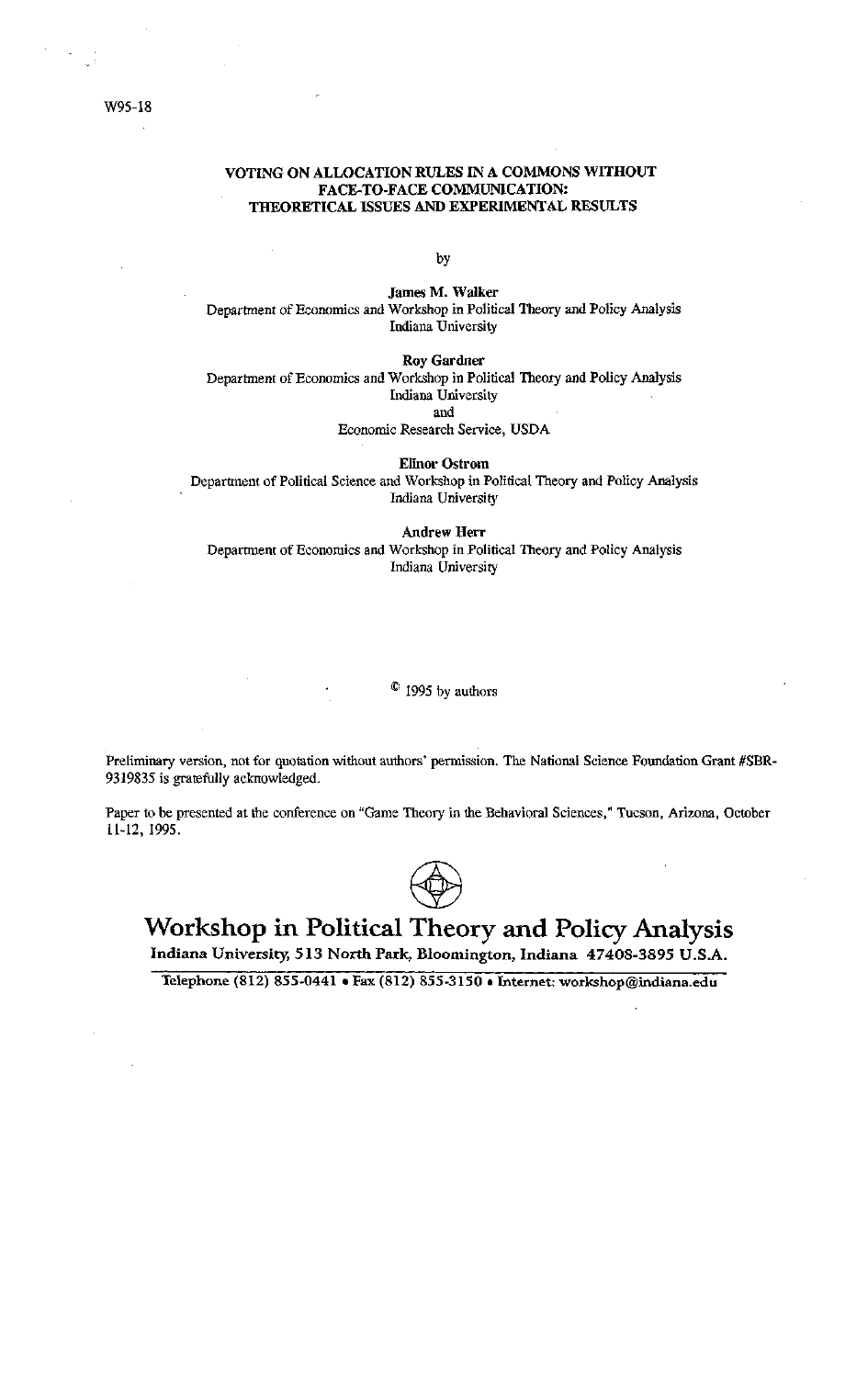# Table of Contents

 $\mathcal{A}^{\mathcal{A}}$ 

 $\sim 10^{11}$ 

 $\frac{1}{2}$ 

 $\hat{\mathcal{A}}$ 

 $\ddot{\phantom{0}}$ 

 $C_{\rm{max}}=L_{\rm{max}}$ 

| Parameters and Design entertainment of the contract of the contract of the contract of the contract of the contract of the contract of the contract of the contract of the contract of the contract of the contract of the con |
|--------------------------------------------------------------------------------------------------------------------------------------------------------------------------------------------------------------------------------|
|                                                                                                                                                                                                                                |
| The Stage II Setting entries are also assessed as a series of the stage of the Stage II Setting entries are also assessed as a series of $8$                                                                                   |
|                                                                                                                                                                                                                                |
|                                                                                                                                                                                                                                |
| III. The Experimental Setting encouragement of the setting of the setting of the experimental Setting encouragement of the setting of the setting of the setting of the setting of the setting of the setting of the setting o |
|                                                                                                                                                                                                                                |
|                                                                                                                                                                                                                                |
| The Decision Setting entry and the contract of the contract of the contract of the contract of the contract of the contract of the contract of the contract of the contract of the contract of the contract of the contract of |
|                                                                                                                                                                                                                                |
| Outcome Efficiencies                                                                                                                                                                                                           |
| Proposals and Voting.                                                                                                                                                                                                          |
|                                                                                                                                                                                                                                |
| Experimental Results: Phase II et al. (20) and the contract of the Contract of the Contract of the Contract of the Contract of the Contract of the Contract of the Contract of the Contract of the Contract of the Contract of |
|                                                                                                                                                                                                                                |
|                                                                                                                                                                                                                                |
|                                                                                                                                                                                                                                |
| Proposals and Voting: Simple Majority Rule with Symmetric Proposals. 22                                                                                                                                                        |
| Summary Observations Phase II: Simple Majority Rule with Symmetric Proposals 23                                                                                                                                                |
| Proposals and Voting: Unanimity Rule et al. (23) September 2014 (23) September 2014 (23)                                                                                                                                       |
| Summary Observations Phase II: Unanimity Rule Martin Martin Martin Martin 24                                                                                                                                                   |
| IV. Conclusions (Fig. 1993) 24                                                                                                                                                                                                 |
| Notes experiences in the contract of the contract of the contract of the contract of the contract of the 25                                                                                                                    |

 $\mathbf i$ 

 $\bar{\beta}$ 

 $\overline{1}$ 

 $\hat{\mathcal{A}}$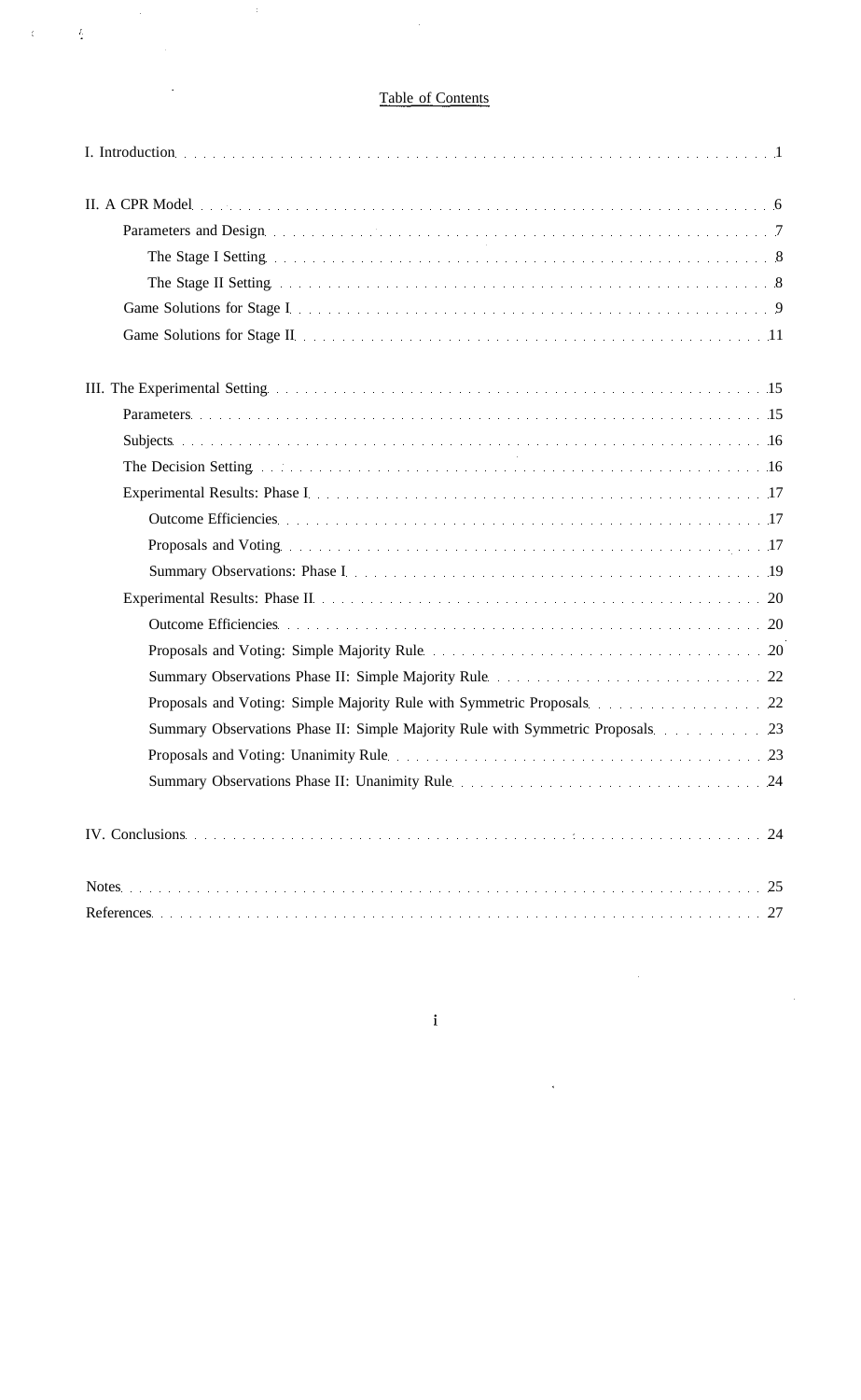#### **I. Introduction**

 $\tilde{\mathcal{L}}$ 

An immense outpouring of empirical studies has been published during the past decade focusing on the norms and rules that have evolved or been chosen to govern smaller, relatively homogeneous common-pool resources.<sup>1</sup> In many field settings, the tragedy of the commons has been avoided and robust institutions (Shepsle, 1989) have been used to govern fragile common-pool resources for several centuries (Netting, 1981; E. Ostrom, 1990). Empirical studies of existing field settings, while crucial for establishing external validity, are not immune to four threats to establishing a firm explanation of observed cooperative behavior. First, scholars can rarely obtain quantitative data about the potential benefits that could be achieved if participants cooperate at an optimal level or about the level of inefficiency yielded when they act independently. Second, it is thus difficult to determine how much improvement has been achieved as contrasted to the same setting without particular institutions in place. Third, without using expensive time series designs, studies only include those resources that have survived; and, the proportion of similar cases that did not survive is unknown.<sup>2</sup> Fourth, many variables differ from one case to the next. This means a large number of cases is required to gain statistical control of the relative importance of diverse variables. In this regard, the few studies that have attempted cross sectional control using a relatively large number of field cases have produced important results that complement individual case studies (see Tang, 1992; Schlager, 1990; Lam, 1994).

Laboratory experiments are an important antidote to these threats. The designer of an experiment knows exactly what the achievable optimum is for each experimental set of conditions, as well as the relative efficiency resulting from behavior in diverse institutional settings. In experiments that allow for explicit communication, groups that fail to achieve an agreement and continue to make independent and inefficient decisions are part of the data produced by an experimental program. Thus, the proportion of groups achieving a joint agreement under diverse conditions and the level of conformance to agreements are known. Finally, a major advantage of the experimental method is exactly that of controlling extraneous variables. In this regard, experimental settings are sparse in contrast to natural settings, but that is part of their advantage.

Experimental studies have generated data that is highly consistent with the information from smaller and more homogeneous field settings.<sup>3</sup> Individuals using common-pool resources who act independently tend to

 $\mathbf 1$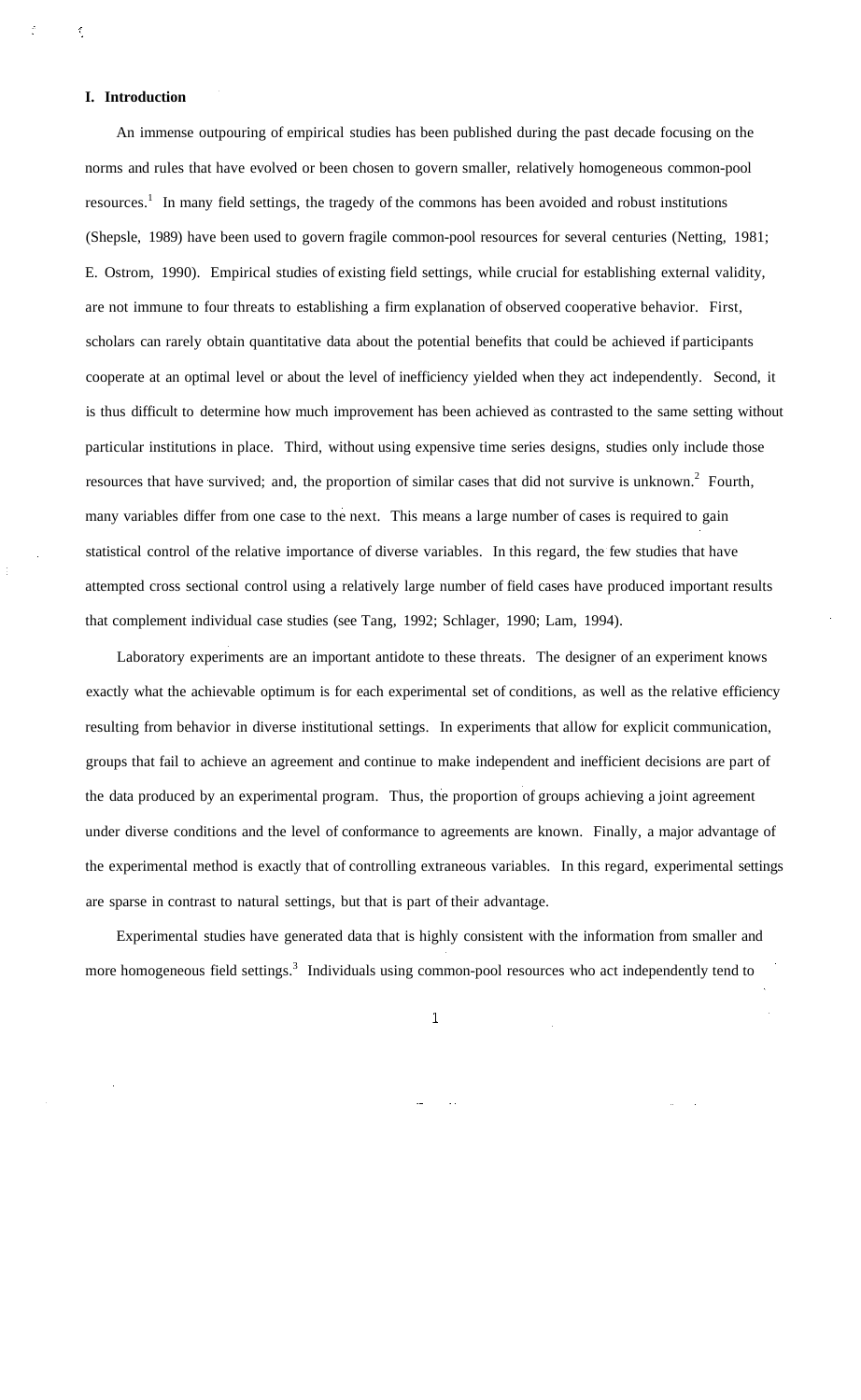overharvest, congest, and/or destroy these resources. When given an opportunity to communicate on a face-toface basis about the situation they are in, however, small symmetric groups routinely agree upon joint strategies and implement them consistently.<sup>4</sup> In repeated settings, individuals use communication as a mode of sanctioning others (E. Ostrom, Walker, and Gardner, 1992). When given an option to impose a sanctioning institution in a repeated setting, individuals who agree upon a joint strategy and on a sanctioning institution achieve close to 100% efficiency without having to use sanctioning very often (ibid.).

While the findings from experiments where no face-to-face communication is allowed are consistent with predictions from finitely repeated, non-cooperative game theory, the findings that "mere talk" can produce a self-enforcing agreement are not. New theoretical developments have, however, provided good explanations that are not just *ad hoc* fixes on existing theory. We have developed a positive theory of measured response. Individuals who adopt this heuristic for playing in repeated common-pool resource games can agree upon joint strategies and achieve high levels of efficiency without external enforcers, so long as no player egregiously breaks the agreement (E. Ostrom, Gardner, and Walker, 1994). Crawford and Ostrom (1995) have recently demonstrated that individual preferences that include internal weights for breaking promises create equilibrium regions where cooperation is sustained. Similarly, Güth and Kliemt (1995) have shown that having internal costs associated with breaking promises is also evolutionarily stable under similar conditions. Finally, Bester and Giith (1994) have developed a related model showing that concern for the payoffs that others receive (called "altruism" by Bester and Giith) are evolutionarily stable under specific conditions. In both cases, the identity and "type" of all players are known (or can be known at low cost) to other players before playing a round of a game. This kind of low-cost information about the trustworthiness and other-regardingness of participants can be achieved in the smaller, more homogeneous communities that have been studied in the field and in the lab.

The studies cited above are indicative of the progressive research program that has examined smaller common-pool resources being used by well-defined and relatively homogeneous participants. Starting with theoretical predictions that cooperation is unlikely in common-pool resource situations, field research produced contrary evidence. Carefully designed experiments produced evidence consistent with field studies. Research started on the simpler systems of interest where the incentives were highly salient and clear to the participants

 $\overline{2}$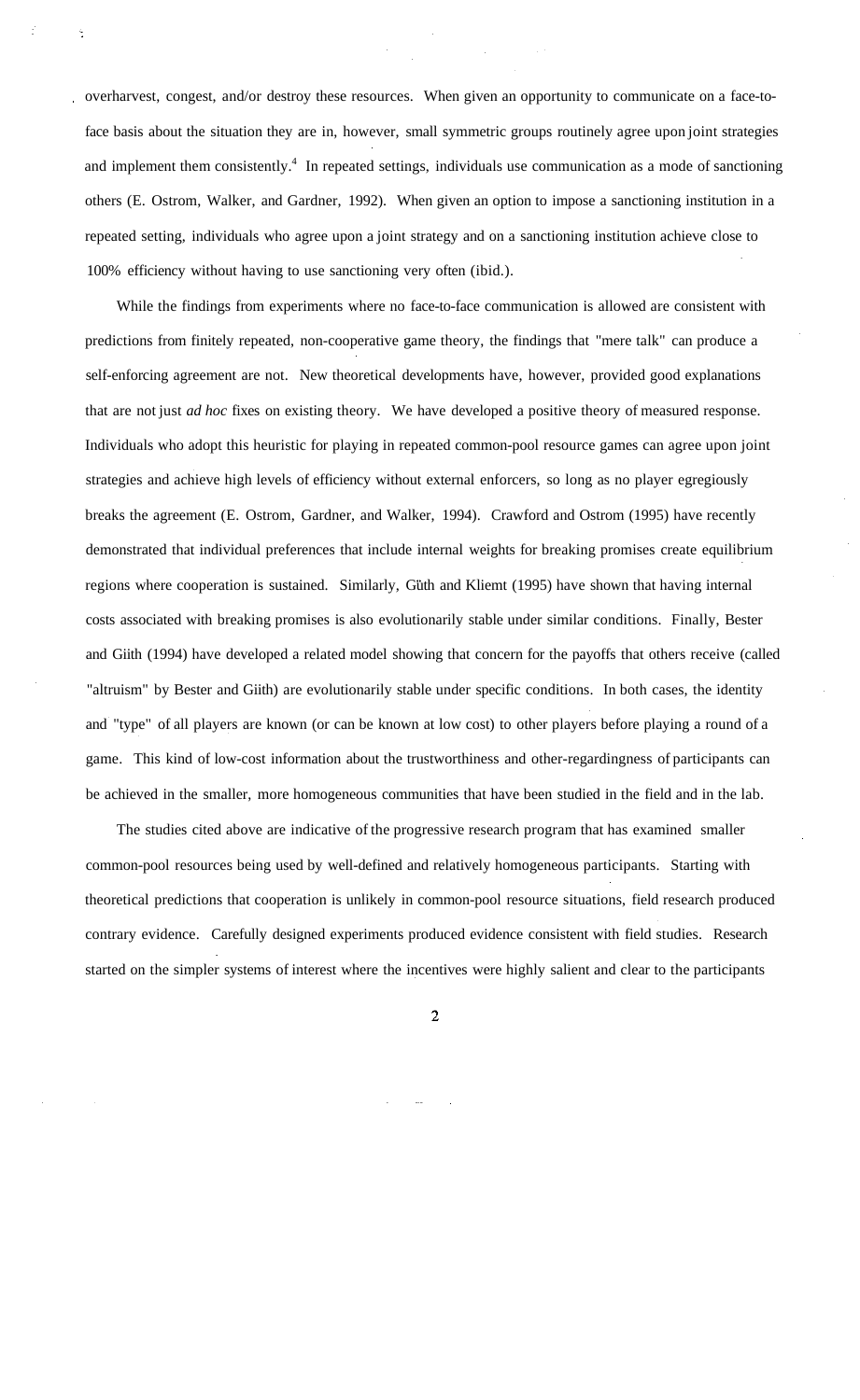and observers and moved from these simpler systems to more complex settings. New theoretical advances—not *ad hoc* fixes—now provide explanations for these robust empirical findings. Contrary to the assertions of Green and Shapiro (1994), a research program based on rational choice theory has conducted extensive empirical research informed by and informing theoretical foundations. Many interesting questions remain. One of the more important concerns the impact of large exogenous changes on the adaptability of endogenous institutions and the stability of these micropolities over time.

The realm of larger common-pool resources, which frequently involve more heterogenous groups of users, appears now to be ripe for a similar, long-term, cumulative research program. Cases from the field are not so consistent nor positive when the focus is on larger resources and/or more heterogeneous sets of participants (Keohane and Ostrom, 1995). Ocean fisheries are notoriously difficult to regulate. Many commercial species have been exhausted or are severely threatened (Norse, 1993). Many countries have signed international agreements, such as the 1973 Convention on International Trade in Endangered Species of Flora and Fauna, the 1987 Montreal Protocol on Substances that Deplete the Ozone Layer, and the 1992 Convention on Biological Diversity. Unfortunately, the record of achieving conformance to international agreements related to global commons has not been as positive as the level of conformance with shared understandings about agreements in smaller, local commons (Choucri, 1993). Yet some larger and/or heterogeneous groups do agree upon joint strategies to avoid major environmental disasters (Haas, 1989; Haas, Keohane, and Levy, 1993).

In these settings, however, it is not possible for individuals to communicate with one another on a face-toface basis, to use measured responses,<sup>5</sup> or to rely heavily on trust and reputation for keeping promises without relying on external enforcement. To govern such systems requires the self-conscious use of formal institutional mechanisms for selecting a variety of rules to be used over time. Essential rules address questions regarding who is included or excluded from access to a commons, how information will be generated about behavior and outcomes, and how benefits (and costs) will be allocated over time. Allocation rules are among the most crucial rules to be selected because they determine the distributional consequences and affect the overall efficiency of a system (see Cornes and Fulton, 1993; Lueck, 1994).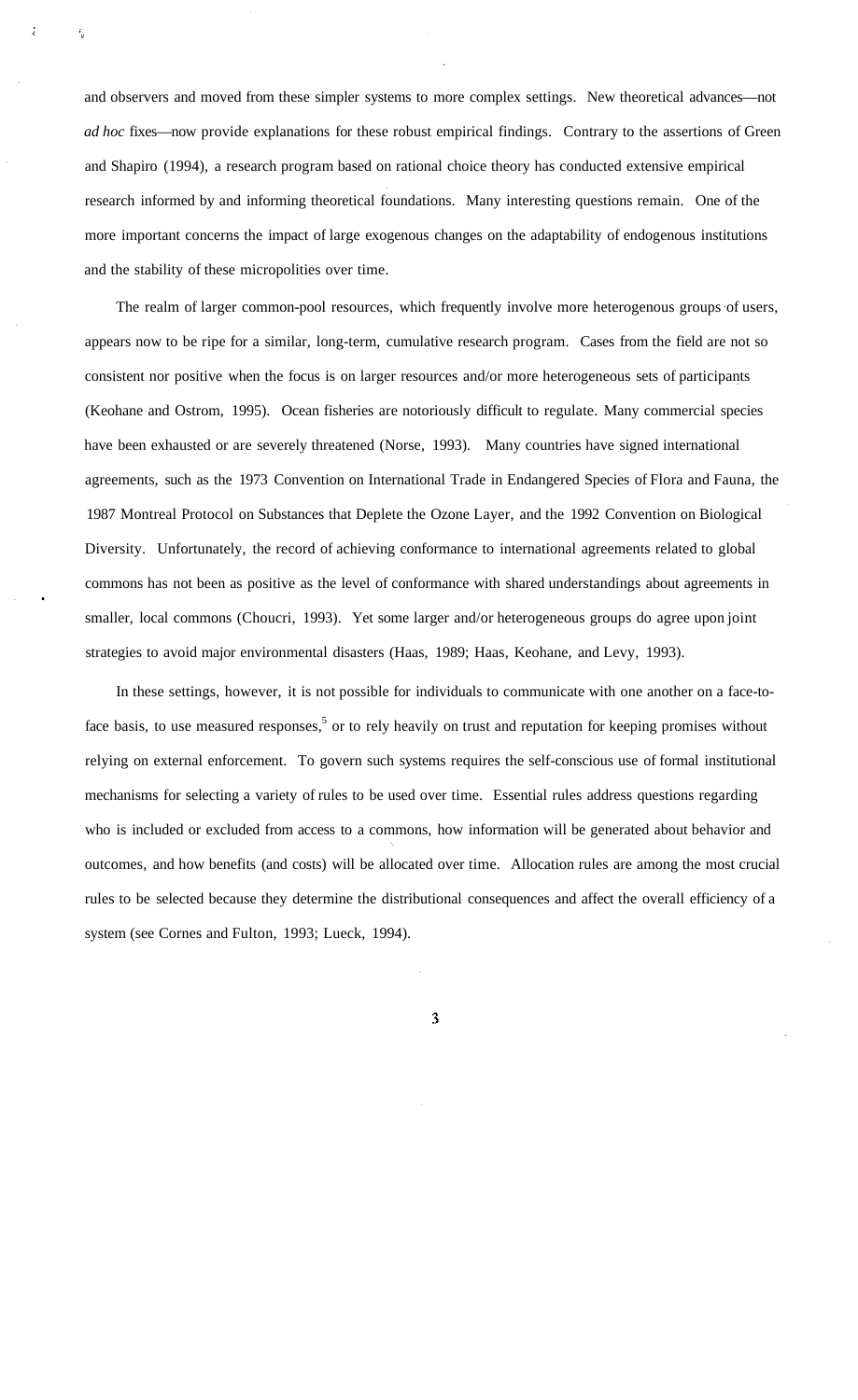Voting is a commonly used formal institutional mechanism for determining rules to be used by larger collectivities of individuals. The diversity of voting systems, however, is as great as the diversity of market mechanisms (Levin and Nalebuff, 1995). One of the major findings from experimental studies of market mechanisms over the past two decades is the sensitivity of outcomes to changes in the market rules within identical environments (Davis and Holt, 1993). Experimental studies of voting also show that procedural rules can significantly impact outcomes (Plott and Levine, 1978; Fiorina and Plott, 1978; McKelvey, Ordeshook, and Winer, 1978; Hoffman and Plott, 1983; Wilson, 1986). In an effort to understand why governance arrangements have been developed and sustained in some larger common-pool resources, but not others, one needs to understand the relationship between the particular voting rules and the type of allocational rules adopted to structure a continuing operational-level situation.

 $\frac{1}{2} \frac{1}{2} \frac{1}{2} \frac{1}{2} \frac{1}{2} \frac{1}{2}$ 

 $\mathbf{q}$ 

The theoretical and empirical studies of voting have generally concentrated on voting arenas without connecting the collective choices that are adopted in such arenas to subsequent games that individuals play within the rules decided upon in the voting arena. By focusing on voting at a single level of analysis, theorists have made substantial breakthroughs concerning:

- the impossibility of guaranteeing that individual, ordinal, transitive preferences will be aggregated into collective, transitive preferences (Arrow, 1951, and the immense literature on social choice that followed his work);
- the possibility that those who control an agenda using simple majority aggregation rules can reach any policy outcome in a multidimensional space when individual, convex preferences lack a Condorcet winner (McKelvey, 1976, 1979); and
- the structure-induced stability achieved when procedural rules, such as germaneness, jurisdictional authority, and voting on the status-quo last are included in the analysis (Shepsle, 1979, 1986; Wilson, 1986).

In disconnecting voting games from the operational games they frequently structure, considerable clarity has been achieved in understanding collective-choice processes, but at the cost of understanding multilevel games where collective choices are closely linked to the structure of ongoing operational games. In this paper, we will focus on multilevel games to examine how the voting rule used at one level affects the structure of an ongoing commons dilemma game at an operational level.<sup>6</sup> In other words, we will formally analyze and empirically examine what allocational rules are selected to structure an operational game when the *same* participants vote on

 $\alpha$  ,  $\beta$  ,  $\alpha$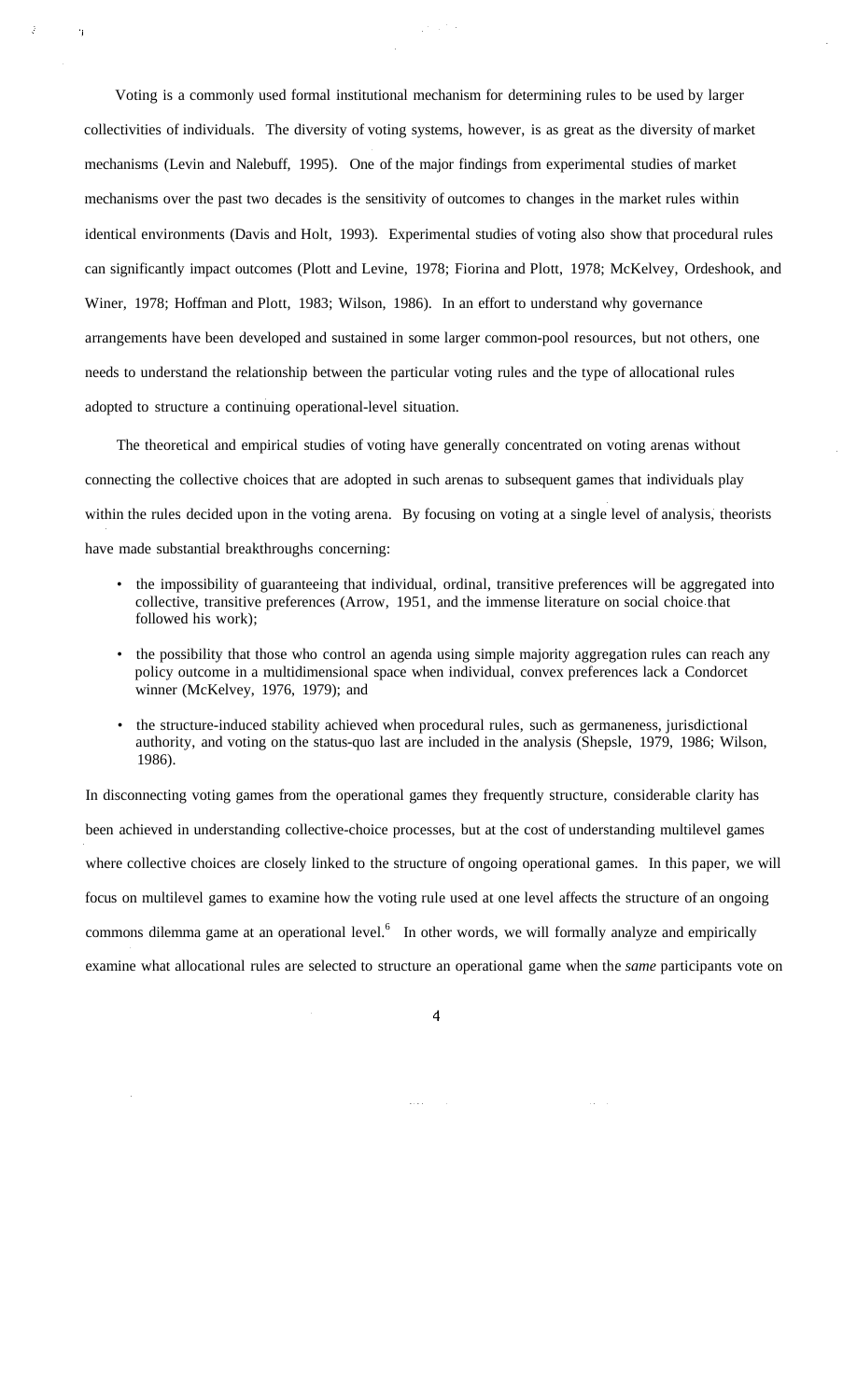the allocation rule to be used in subsequent operational games. We are particularly interested in both efficiency and distributional consequences.

Focusing on the effect of particular voting rules (at one level) on the choice of allocation rules (to be used at a second level) allows us to examine the process and consequences of institutional change (Knight, 1992; North, 1990; Libecap, 1989). Many contract and spontaneous theories of institutional change have explicitly or implicitly assumed that new institutional rules are adopted when the collective benefits of new constraints on actors are larger than the collective benefits of the prior set of constraints. In other words, a change in the rules is viewed as a solution to collective-action problems. The process of institutional change is assumed to involve moving from less efficient to more efficient games. The impact on distribution is often ignored.

Viewing institutional change as inherently benign has been challenged by many scholars. Among scholars relying broadly on rational choice theories, Jack Knight has been among the most active. Knight views institutions as the *"product of the efforts of some to constrain the actions of others with whom they interact"* (Knight, 1992: 19). The main consequence of this shift in view is that the development of institutions over time is *"not best explained as a Pareto-superior response to collective goals or benefits but, rather, as a by-product of conflicts over distributional gains"* (ibid.). Knight's work heightens awareness of the importance of the distributional consequences of many rules and the consequent conflict that can be expected over the choice of specific rules. In his own analysis of institutional change, Knight focuses on bargaining models where unanimity is required for a change in rule and the important variable in predicting which rules will be selected are the status quo threat points of the participants. When participants have an unequal prior distribution of resources, one can expect new rules to be selected that favor those with greater resources.

In addition to examining unanimity rules, we examine simple majority rules to decide on a set of allocational rules. It is possible to propose and agree upon rules that distribute rights to future benefits only to those who compose a minimal winning coalition in a collective-choice arena. Symmetric players in an operational game with inefficient outcomes may find that using rules to change the structure of that game to improve outcomes also creates substantial inequalities. To isolate the impact of the voting rule itself, we have chosen first to study symmetric groups before tackling the problems of asymmetric groups.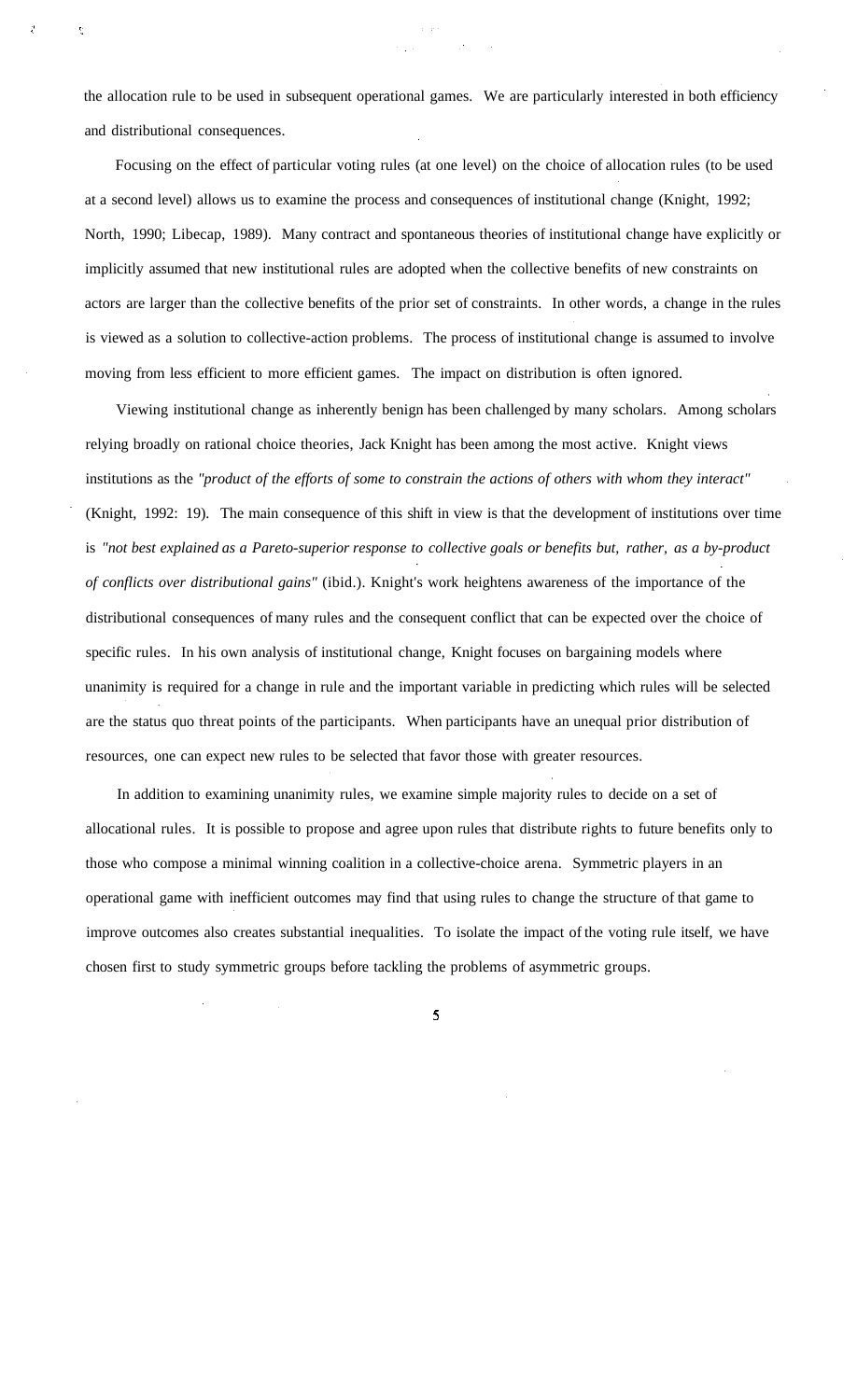In this paper, we first present the theoretical predictions and parameterizations for two base games—the constituent common-pool resource game and the voting game in which proposals to change the structure of the constituent game are made and voted upon. Our experimental groups are relatively small in size-7 persons. The complexity involved—as will be discussed below—in the proposal space for even 7 participants is immense. By not allowing face-to-face communication in this complex multilevel game, we approximate aspects of larger field settings.<sup>7</sup> The players in these series of experiments face symmetric payoffs in the constituent commonpool resource game. Future research will focus both on asymmetric interests and on larger groups, but as the reader will see, the strategy space involved in this study is already substantially greater than in most earlier studies of collective action. By constraining the size and difference among players, we can more clearly examine how differences in the voting rules used by symmetric players in an ongoing commons dilemma game affect the allocation rules they adopt.

#### II. A CPR Model

In this section, we specify the game played by n appropriators on the CPR. Appropriator i withdraws an amount  $x_i$  from the CPR. Let  $X = \sum x_i$  be the total group withdrawal from the CPR. For example,  $x_i$  could be water pumped to the surface and used for agricultural production. For narrative ease, we use this interpretation. The instantaneous benefit accruing to appropriator  $I$ ,  $B_i$ , is given by the following quadratic function:

 $(1)$  $B_i(x_i) = ax_i - bx_i^2$ ,

where a and b are positive constants. This equation implies diminishing returns to production at the surface, an assumption that accords with production experience from CPRs, such as the Ogallala aquifer (Kim et al., 1989). Appropriators are homogeneous, so the benefit function given in (1) applies to each appropriator i. In addition, the benefits received by an appropriator are independent of the extraction of other appropriators.

The total cost of pumping water incurred by appropriator i,  $C_i(x_i, X)$ , depends both on his or her appropriation and on total appropriation.  $C_i(x_i, X)$  is simply the product of the amount withdrawn by i,  $x_i$ , and the average cost (expressed in cents) of pumping water (AVC), which is given by

 $AVC = c + k(X-1)/2,$  $(2)$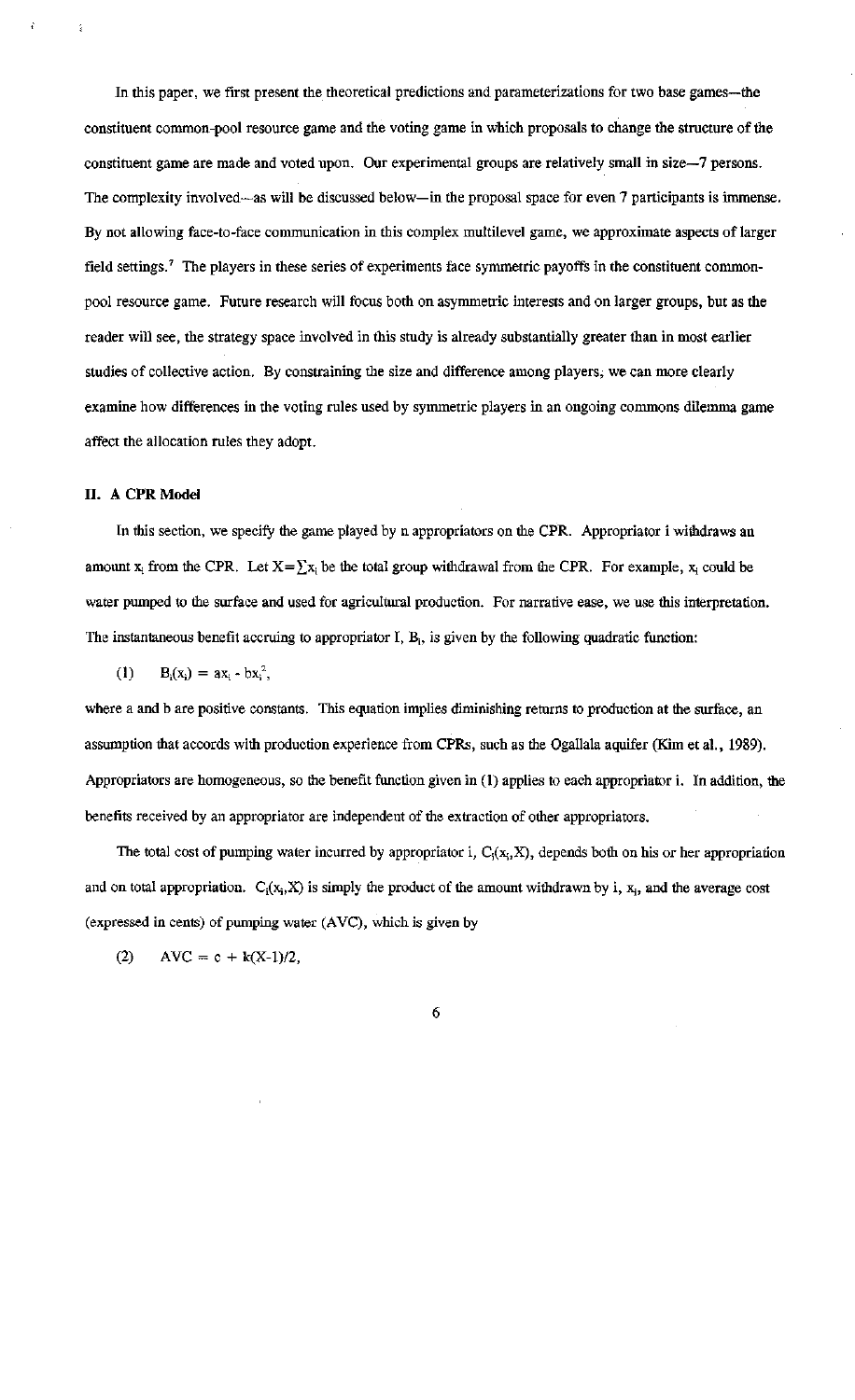where c is the base cost of extraction at the initial depth-to-water and k is a positive cost parameter linking extraction cost to depth-to-water.<sup>8</sup> Thus, the cost function is

 $\mathcal{L}^{\text{max}}$ 

(3) 
$$
C_i(x_i, X) = x_i(c + k(X-1)/2).
$$

Again, we assume that each appropriator faces the same cost function. In order for the resource to have economic value, it is necessary that the following condition on the parameters of the net benefit function be satisfied:

 $\mathcal{L}_{\text{max}}$  , and  $\mathcal{L}_{\text{max}}$ 

 $a > c - k/2$ .  $(4)$ 

 $\overline{\mathbf{a}}$ 

Inequality (4) guarantees a positive net benefit to the first unit of water withdrawn from the aquifer and will be assumed throughout.

It is important to note that the cost function defined by (3) introduces an externality into the model. The extraction of a unit of water by one appropriator will increase the average cost incurred by each appropriator by k/2. Because of this externality, one would expect the individually rational extraction level to diverge from the socially optimal level. This intuition will be verified in the optimal and equilibrium solutions that follow.

The benefit and cost functions  $(1)$  and  $(3)$  define a utility function for an n-player game in normal form. For player i, the utility function  $u_i(x)$ , which is in general a function of the entire vector x of strategies chosen by all the players, is given by

(5) 
$$
u_i(x) = B_i(x_i) - C_i(x)
$$

$$
= ax_i - bx_i^2 - x_i(c + k(X-1)/2).
$$

There are many settings in which the players could choose the  $x_i$ . Before proceeding with a theoretical framework for investigating player choices of x<sub>i</sub>, we introduce the parameterizations and specific institutions faced by the players in our experimental investigation.

#### **Parameters and Design**

As illustrated in Figure 1, each experiment consists of two stages: Stage I and Stage II. In Stage I, players face a default decision setting; each player chooses his/her strategy  $x_i$  simultaneously, without any form of communication. In Stage II, players face a situation in which  $x_i$  is chosen after the functioning of a voting mechanism. In addition, our overall experimental design included two phases: Phase I and Phase II. There are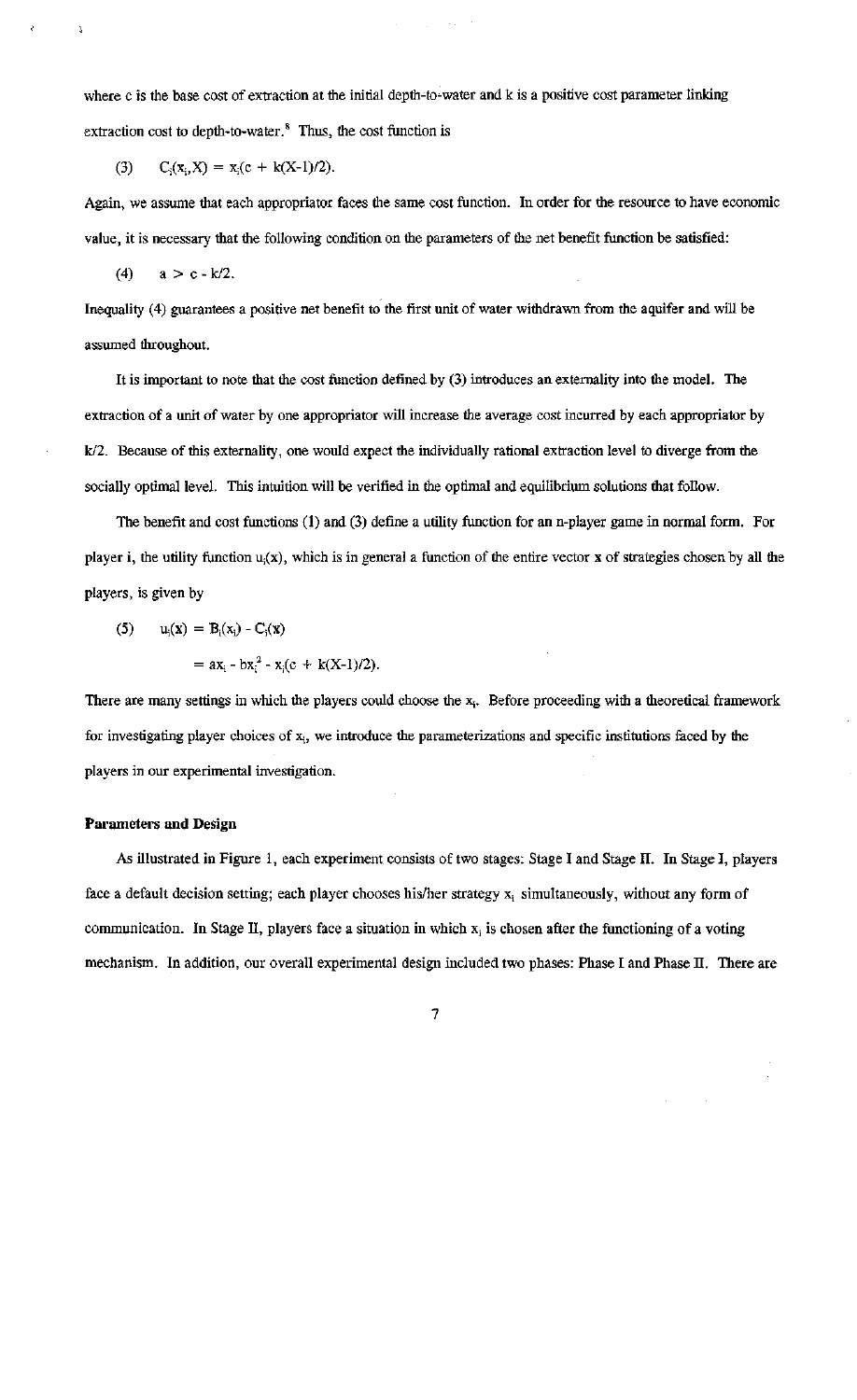three principle differences between Phase I and Phase II: (1) the benefit functions utilized, (2) the incremental cost per token, and (3) the voting institution utilized. Table 1 reports key parameters utilized in the two phases. Before turning to the theoretical solutions linked to the parameterizations, we first discuss the details of the decision setting in Stage I and Stage II. The details of the decision settings are presented from the perspective of the information received by the subjects in our experiments.

#### *The Stage I Setting*

j.

The baseline strategy space can be summarized as follows. Subject i makes a decision  $x_{it}$  in each round t. The decision  $x_{it}$  is restricted to integer values with a lower bound of 0 and an upper bound of 80. The units of the decision are called "tokens." Payoffs according to the net benefit function are evaluated at integer values of

the arguments of that function.

The decision task can be summarized as follows:

Each subject has a single decision to make each round, how many tokens to order. Each knows their own individual benefit function (expressed in tabular form) and that all individuals face the same benefit function. A base token cost of \$0.01 is stipulated for each decision round. The instructions explain that the token costs increase by \$0.01 for each token ordered by the group and that the token cost for each individual in a given round is the product of the average token cost for that round and the number of tokens each individual orders in that round.<sup>9</sup> All subjects make purchasing decisions simultaneously. After each decision round, subjects are informed of the total number of tokens ordered by the group, the cost per token for that round, and their profits for that round. Subjects are not informed of individual token orders.

#### *The Stage II Setting*

Stage II begins with an announcement that decision rounds that follow include the opportunity for each

individual to propose a token order for every member of the group and the opportunity to vote on all proposals.

*Simple Majority Voting:* Subjects receive the following instructions.

- 1. Prior to each decision round, you will be asked to make a **proposal** for **token orders** for the **entire group.** More specifically, you will fill out a form where you **propose** a token order for each person in the group.
- 2. Every person in the group will **privately** fill out a "proposal form." The proposal forms will be collected, tabulated, and displayed on an overhead to the group. Each person's proposal will be identified by that person's experiment ID-Number—but, **not** by that person's name.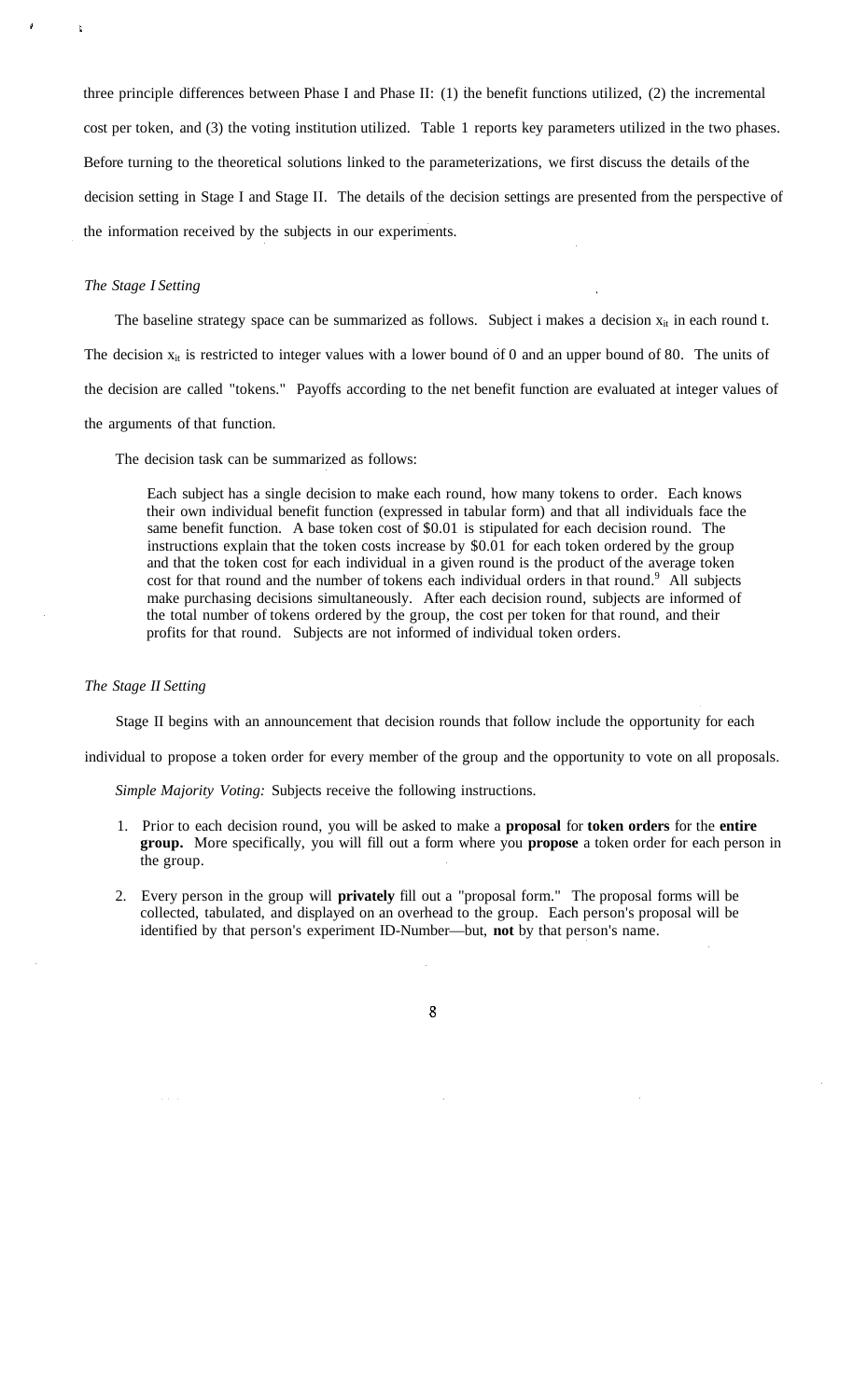- 3. After the experimenter displays the proposals to the group, each person will privately vote on a proposal.
- 4. If a proposal receives a majority of the votes (it receives 4 or more), that proposal will be adopted and implemented for that decision round. That is, the experimenter will place a token order for each person. The token orders made for each person will correspond to the approved proposal.
- 5. If a proposal does not receive a majority of the votes (it receives 3 or less), each person will make their own token order for that decision round.

Special Considerations:

- 1. You are allowed to make a proposal that has the same token order for each person or you can propose different orders for different persons.
- 2. If 2 or more individuals make exactly the same proposal, the experimenter will count that proposal as one proposal and note on the display the ID-Numbers of the individuals making that proposal.
- 3. There will be a new proposal and new vote before each decision round, until you are told otherwise.

Simple Majority Voting-Symmetric Proposals: Conditions are the same as with "simple majority voting," except that subjects are required to make a proposal in which all individuals make the same token order.<sup>10</sup>

Unanimity Voting: Conditions are the same as with "simple majority voting," except that for a proposal to be adopted and implemented it has to receive unanimous approval.

#### **Game Solutions for Stage I**

The equilibrium of this game requires that each appropriator maximize individual payoffs taking the actions of

others as given. In particular, each appropriator, I, solves a maximization problem of the form:

 $(6)$ maximize  $u_i(x)$  wrt  $x_i$ ,

where  $u_i$  is given in equation (5). At a maximum, appropriator i faces the following first order condition:

 $0 = a - 2bx_i - x_i(k/2) - (c + k(X-1)/2).$  $(7)$ 

Since the game is symmetric, it has a symmetric equilibrium.<sup>11</sup> At this symmetric equilibrium, one has that

 $X = nx_1 = nx_2 = ... = nx_n$ . In particular, at this equilibrium, individual extraction is given by

 $x_i^e = (a - c + k/2)/(2b + (n+1)k/2).$ (8)

The equilibrium value of the resource to appropriator i,  $V_i(x^e)$ , results when each appropriator chooses to extract at

the level given in (8) and is given by

 $(9)$  $V_i(x^e) = (2b+k)(a-c+k/2)^2/(2[2b+(n+1)k/2]^2)$ .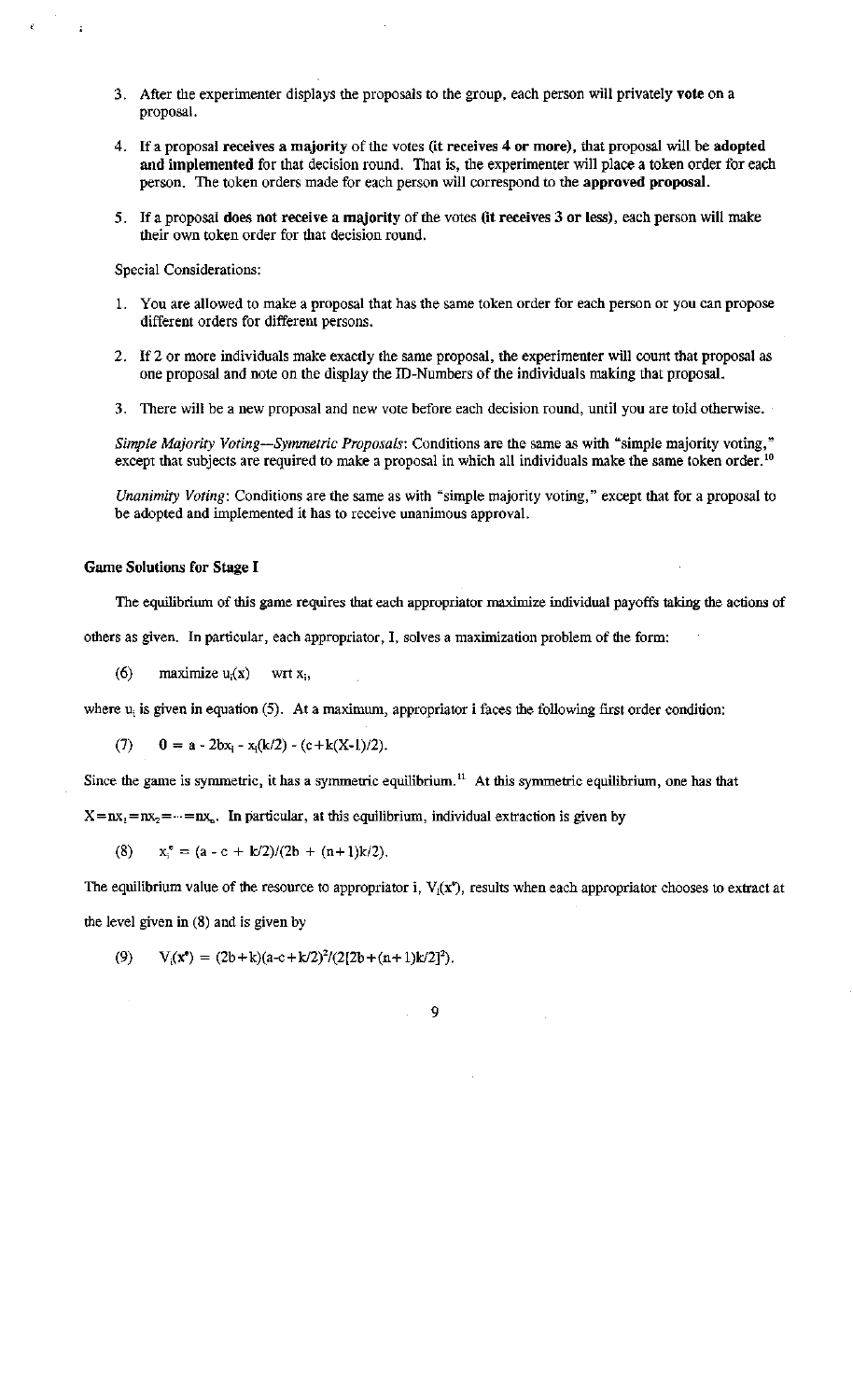We now turn to the optimal solution of the game, and contrast it to the game equilibrium just derived.

The optimal solution of the constituent game is the set of extraction levels,  $\langle x_1, x_2, ..., x_n \rangle$ , that maximizes total group payoff. This solution is derived by solving a single maximization problem of the form:

(10) maximize  $\sum_i u_i(x)$  $wrt < x$ .

Each of the n first-order conditions for the maximization of (10) takes the following form:

(11) 
$$
0 = a - 2bx_i - X(k/2) - (c + k(X-1)/2).
$$

Note the difference between (11) and (7), which already establishes that the game equilibrium is not an optimum. The system of equations (11) has a symmetric solution  $x^{\circ}$ , a typical component of which is given by

(12)  $x_i^o = (a - c + k/2)/(2b + nk)$ .

Comparing (8) and (12), one sees that  $x_i^* > x_i^*$  for  $n > 1$ ; thus, the suboptimality of the game equilibrium results from the players withdrawing too much of the resource.

The optimal value of the resource to each player,  $V_i(x^{\circ})$ , is given by substituting the optimal solution into the player's utility function. The result is

(13)  $V_i(x^{\circ}) = (a-c+k/2)^2/(2[2b + nk]).$ 

Denote by E the coefficient of efficiency in resource utilization. E is measured by the ratio of equilibrium value to optimal value, whence

$$
(14) \quad E = V_i(\mathbf{x}^e)/V_i(\mathbf{x}^o)
$$

$$
= (A + 4n)/(A + (n+1)^2),
$$

where A represents the expression  $(2b/k)(2b/k + n + 1)$ . From (14), it is clear that E=1 when n=1, that E<1 for  $n > 1$ , and that E approaches 0 and n approaches infinity. Thus, in the limit, the presence of multiple users leads to complete dissipation of CPR rent.

Table 1 displays the actual parameter values used in Phase I and Phase II of our experiments. Also displayed are the game and optimal solutions for Stage I in Phase I and Phase II. As displayed, in Phase I, the game equilibrium is a token order of 14 by each subject (paying each subject \$2.35 in computer dollars), while the optimal solution is a token order of 9 by each subject (paying each subject \$3.40 in computer dollars). This token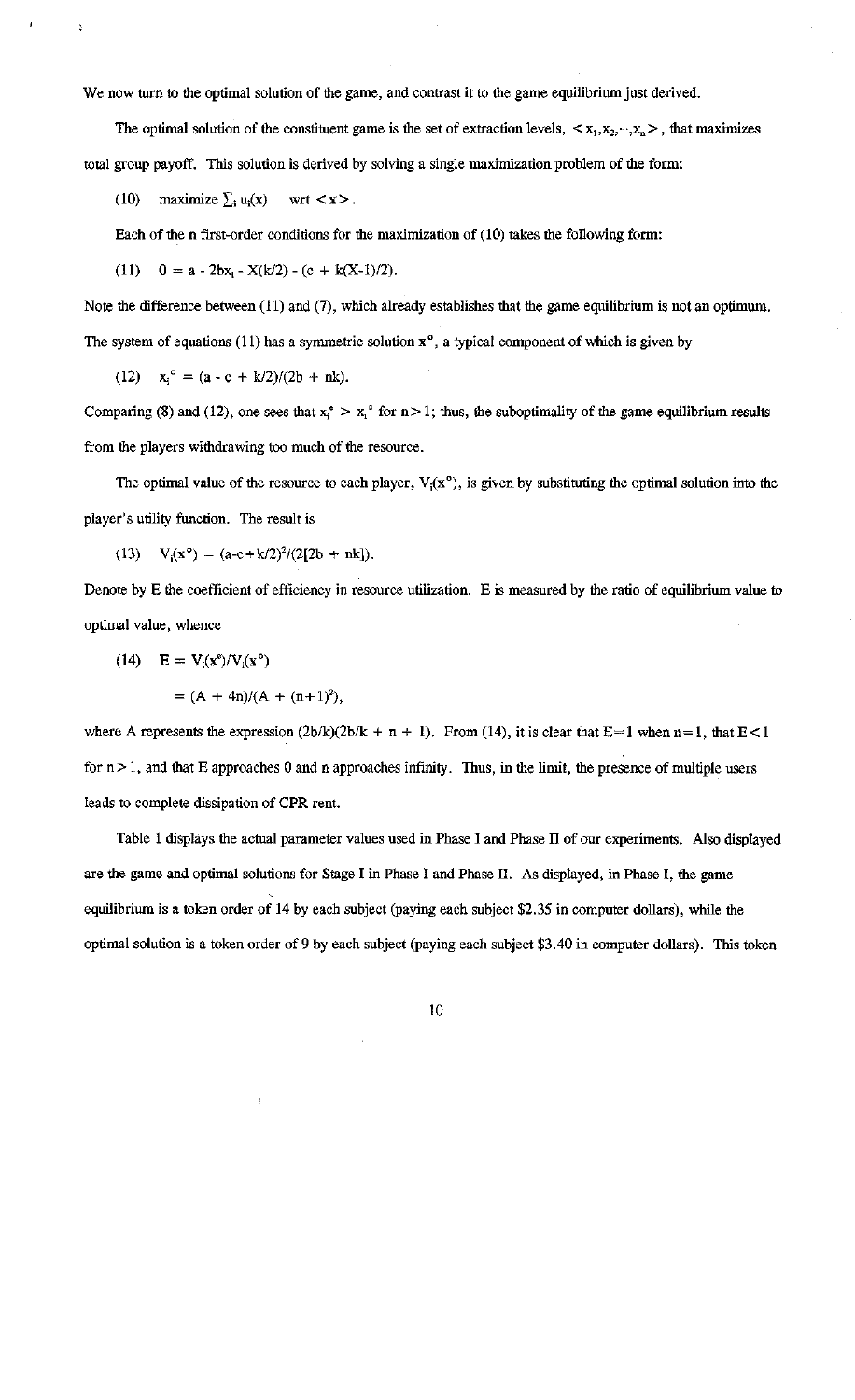order difference implies an efficiency of 69.1 % at the Nash equilibrium. In Phase II, the game equilibrium is a token order of 12 by each subject (paying each subject \$4.32 in computer dollars), while the optimal solution is a token order of 7 by each subject (paying each subject \$8.82 in computer dollars). This token order difference implies an efficiency of 49.0% at the Nash equilibrium.

#### **Game Solutions for Stage II**

In Stage II, the decisions in the baseline game are imbedded in a voting game. The voting game is itself divided into two parts. In the first part, proposals are made; in the second part, a vote is taken over the proposals that have been made. The outcome of the voting game is either a vector of token orders that is binding on each player or an opportunity to play one round as if in Stage I. The difference depends on whether a proposal is adopted or not.

In the proposal part, each player gets to make one proposal from the space of proposals P. P is the set of all n-dimensional vectors  $x = (x_1,...x_n)$ , with individual component X; an integer subject to upper and lower bounds.<sup>12</sup> In both Phase I and Phase II, the lower bound on  $x_1$  is 0; the upper bound, 80. This yields 81<sup>7</sup> (roughly 23 trillion) elements of  $P<sup>13</sup>$ .

Let  $x(I)$  be the proposal chosen by player I. Let  $X(P)$  denote the set of all proposals that have been made. There can be as many as n proposals in  $X(P)$ , but there may be less in the event that the same proposal is made by more than one player. Once each player i has chosen a proposal  $x(i)$ , then play enters the voting part. In this part, the players vote on the proposals in X(P). Each player gets one vote, which can be allocated to exactly one of the proposals. A player does not have to vote for his or her own proposal.

There are various ways that votes can be taken over X(P), two of which are considered in this paper. **Simple majority rule** means that if a proposal x in X(P) gets a strict majority (more than half the possible votes), then that proposal is implemented by the experimenter, and player i receives the payoff  $u_i(x)$ . If no proposal receives a majority, then there is no decision and players choose their token orders as if they were in Stage **I. Unanimity rule** means that if a proposal x in X(P) gets all the votes, then that proposal is implemented by the experiment. Let  $X#(P)$  denote the alternative chosen from the set of proposals  $X(P)$ . For both of these methods of voting,  $X#(P)$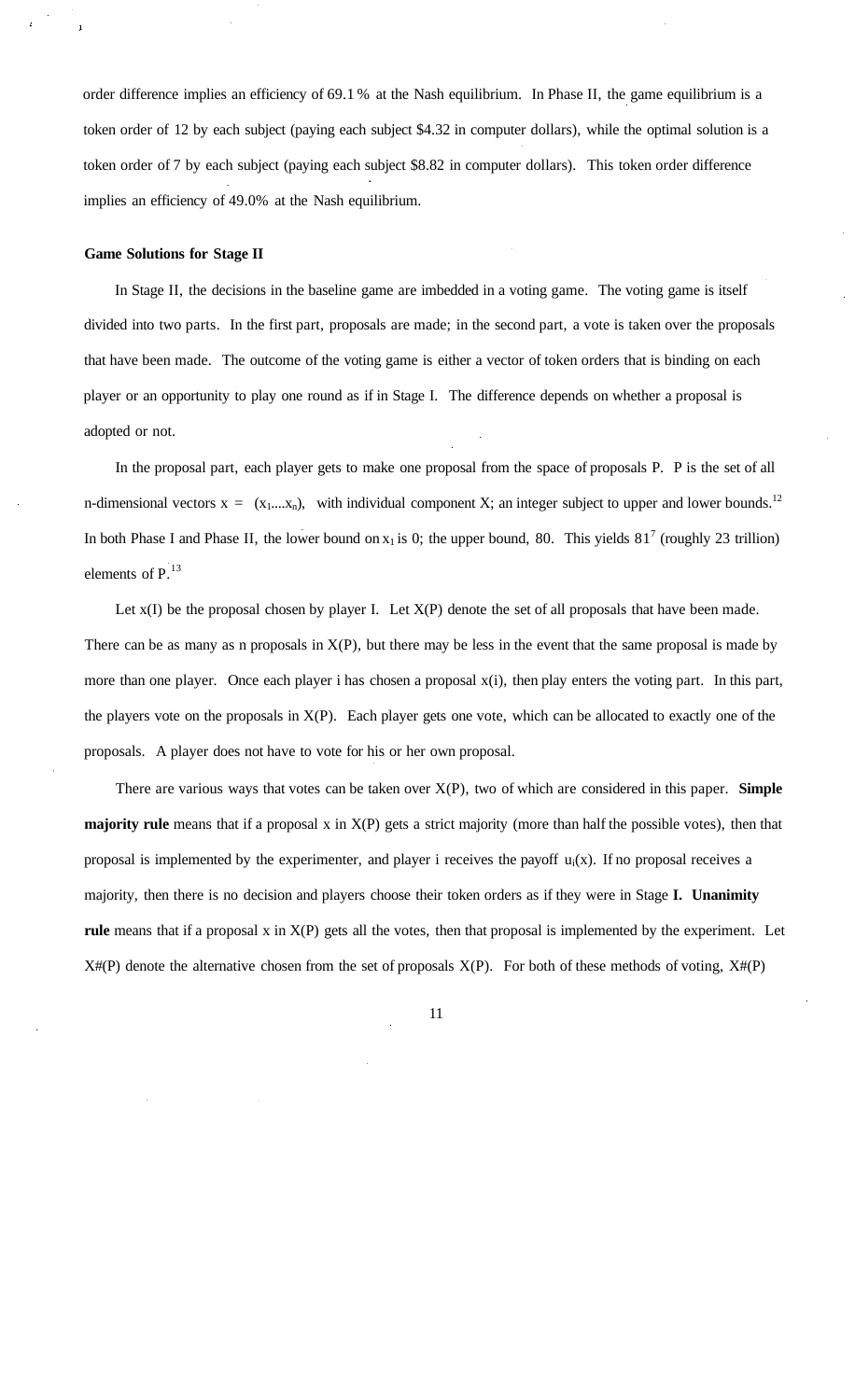has at most one member. X#(P) is empty under simple majority rule when no alternative receives a majority of votes; and under unanimity rule, when no alternative receives all the votes.

The voting game has considerable strategic content. Each player has a pair of strategies, namely what to propose, and once proposals have been made, what to vote for. Since no write-ins are allowed, if a player wants to be sure of getting to vote for a proposal, that player must make that proposal. In what follows, we will make the following assumptions on players.

(15) Players are individually rational.

Their proposal and voting behavior is driven by a desire to achieve higher payoffs than those available from the underlying game equilibrium. In terms of the model, this amounts to the inequality

 $(16)$   $u_i(x(I)) \ge u_i(x^*)$ 

for any proposal  $x(i)$  in  $X(P)$  and for any proposal  $x$  actually chosen.

(17) Players are group rational.

Any proposal x made and voted for is a Pareto optimum. In terms of the model, this means that there is no vector y in P such that

 $u_i(y) > u_i(x)$ 

for all players I. The set of Pareto optimal proposals is a complicated n-1 dimensional subset of P.

These two restrictions together imply that the set  $X(P)$  of proposals actually made will consist only of individually rational Pareto optima. However, they still leave open plenty of possibilities. With  $n = 7$ , a lower bound on token orders of 0 and an upper bound of 80, there are still over 100 billion proposals available in P, that could appear in  $X(P)$ .

We also apply these same assumptions to voting behavior. That is, a player will only vote for a proposal x if that vote is individually rational, if the proposal x pays the player better than the game equilibrium x<sup>o</sup> would. This assumption has an impact. Consider the case of ideal points. Player i's ideal point, written  $x_i^*$ , is the vector in P which maximizes i's utility. It is easy to show that the only component of  $x_i^*$  which is positive is the i-th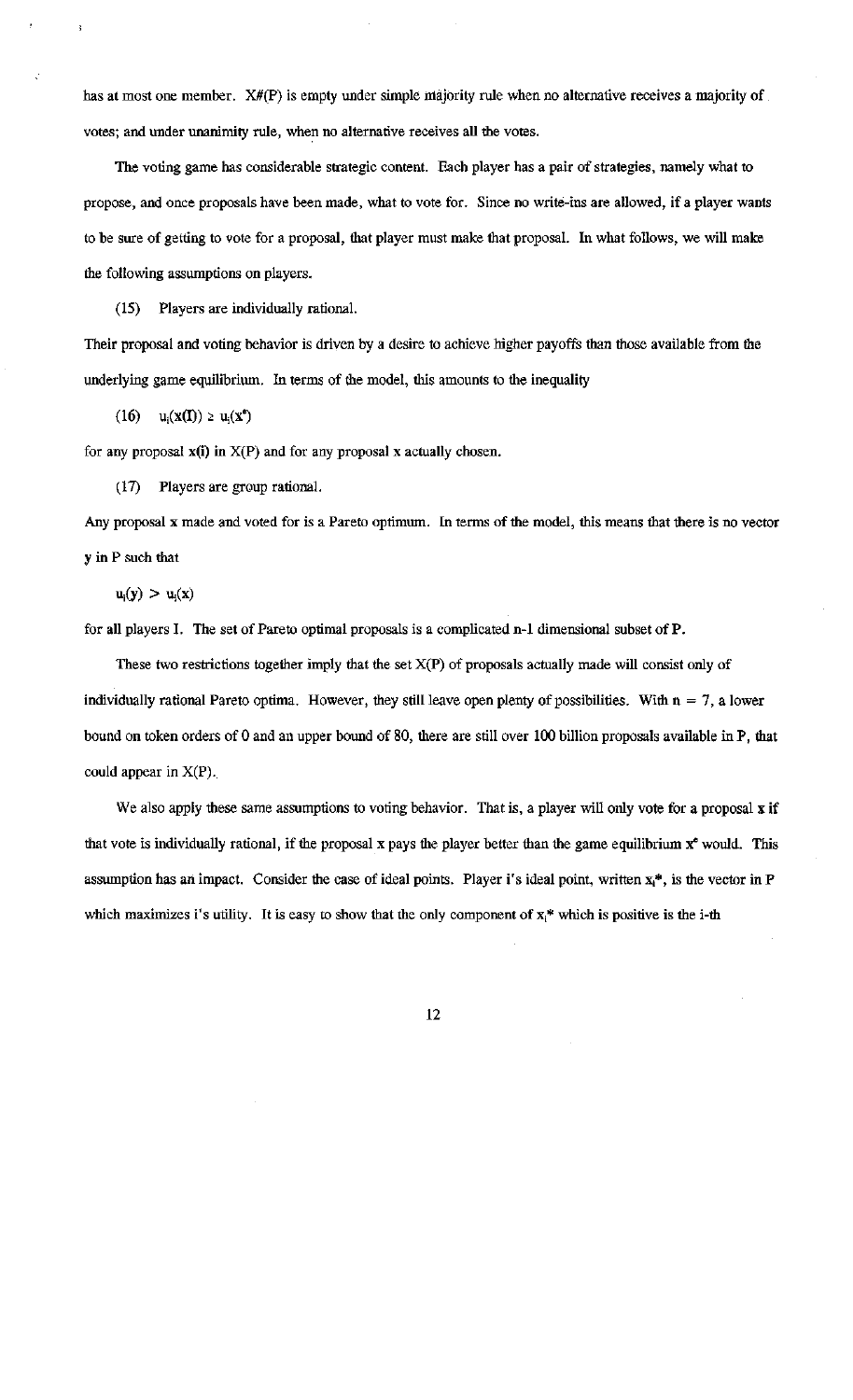component; all the rest of the components are zero. Thus, if player i were a selfish dictator, he or she would shut down all other producers and then maximize all by his- or herself. Consider, for instance, the Phase I problem

maximize  $u_1(x)$ 

subject to x feasible. This maximum occurs at the vector

$$
\mathbf{x_1}^* = (32,0,0,0,0,0,0)
$$

and similarly for any player other than 1. Player 1's utility at his or her ideal point is

$$
u_1(x_1^*) = \$11.90,
$$

the highest payoff that player 1 could possibly receive. For all the other players j,

 $\label{eq:u} \textbf{u}_i(\textbf{x}_1*)=0.$ 

Thus, the utility to any other player from 1's ideal point is zero. Individual rationality then says that no player j will vote for another player i's ideal point if that ideal point is proposed. An analogous calculation for Phase II shows that player 1's ideal point is

 $x_1^* = (43,0,0,0,0,0,0,0)$ 

with a payoff of

$$
u_1(x_1^*) = $53.89.
$$

We also assume that a player only votes for Pareto optima. This assumption has no additional impact, however, if only Pareto optima are proposed in the first place.

We now turn to strict majority rule for the two phases. Suppose there are n players, any m of whom constitute a majority. A Condorcet proposal has a majority against every other proposal, that is, m players vote for it. As is well known, if there exists a Condorcet proposal, it is unique, and that proposal equals the core of the voting game. A Condorcet proposal provides a very attractive prediction for this game.<sup>14</sup> We assume the following:

 $(18)$ Condorcet assumptions. If x is a Condorcet proposal, then it is proposed and belongs to  $X(P)$ .

Moreover, if x is a Condorcet proposal in  $X(P)$ , then every player that favors x votes for x and x is chosen.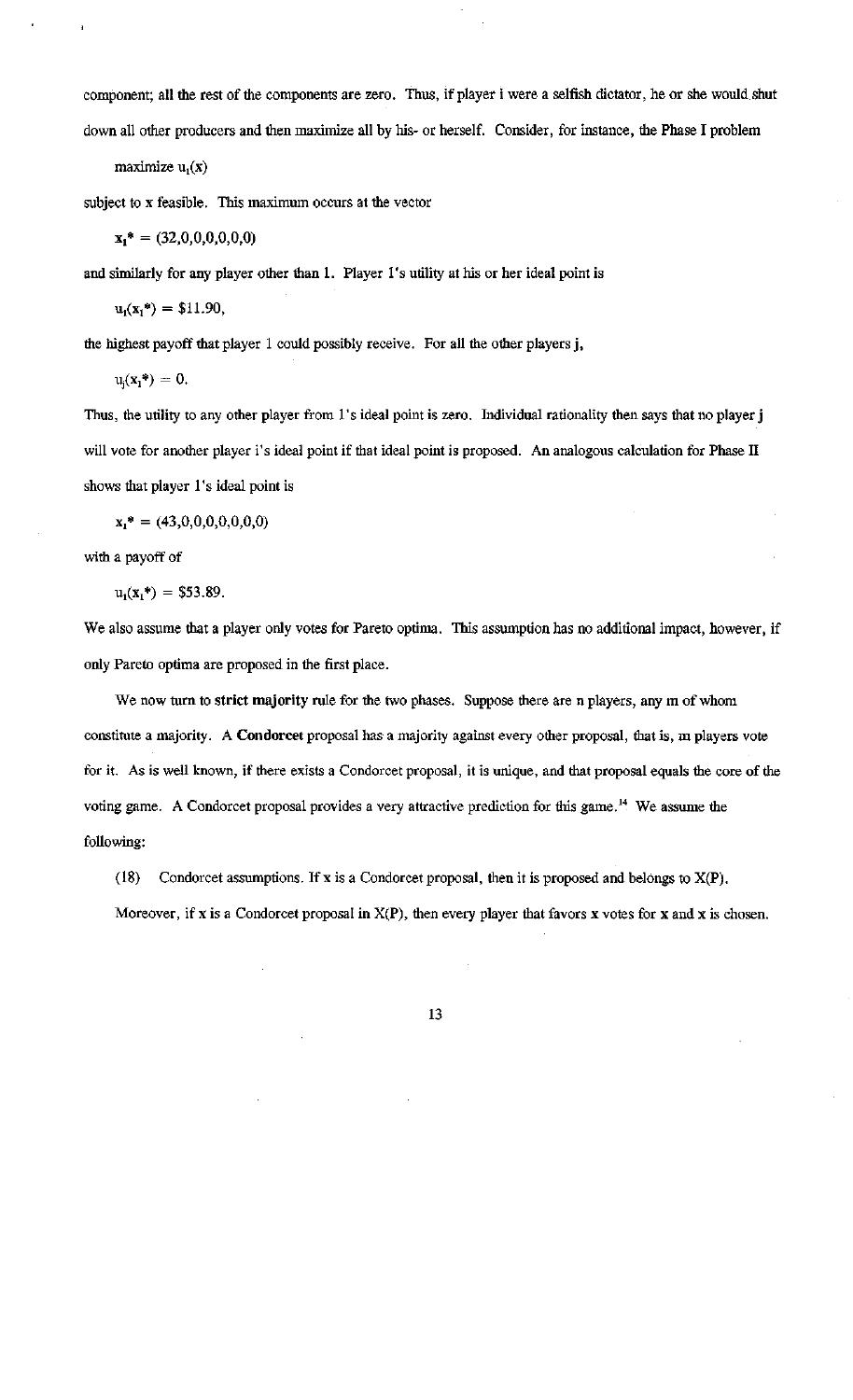We will see the force of this assumption in the case of strict majority rule with symmetric proposals. However, with asymmetric proposals permitted in both Phases I and II, for strict majority rule, there is no Condorcet proposal.<sup>15</sup>

The lack of a Condorcet proposal motivates the search for other solution concepts. A natural concept for this game is that of a minimal winning coalition (Riker, 1962). Consider a set of players with exactly m members. This is a minimal winning coalition if they all vote for the same proposal. Now consider the special case of a proposal x(S) with the following properties:

 $x_i(S) = 0$  for i not in S.

The payoffs associated with  $\sum x_i(S)$ , i in S, are maximal.

What the proposal x(S) does is produce the Pareto optimum that is best for the members of S, and which excludes nonmembers of S from payoffs. For Phase I, we can construct a typical  $x(S)$  as follows. Let

 $S = \{1,2,3,4\}$ . From the optimal value formula (12) with  $n = 4$ , one has

 $x_i = 14$ ,  $i = 1,2,3,4$ .

For the three players outside the majority, one has  $x_i = 0$ . Each member of the majority makes \$5.29, on revenues of \$9.28 and costs of \$3.99. The entire coalition makes  $4(5.29) = $21.03$ . Compared to the optimal value of \$23.81, this represents an efficiency of 88.3%. For Phase II, an analogous calculation yields

$$
x_i = 12, i = 1,2,3,4,
$$

with each member of the majority making \$15.12. The implied efficiency of this token order is \$60.48/\$61.74, or 97.1%.

In the event that there is no Condorcet alternative, we assume the following:

(19) Minimal Winning Coalition, weak version. If the vector  $x(S)$  is in  $X(P)$ , and there is no other

proposal  $x(S')$  in  $X(P)$  that includes the members of S, then the members of S vote for  $x(S)$ .

This simply says that if the best vector for S is available to vote on, and no other competing proposals are available to the members of S, then the members of S vote for their best vector.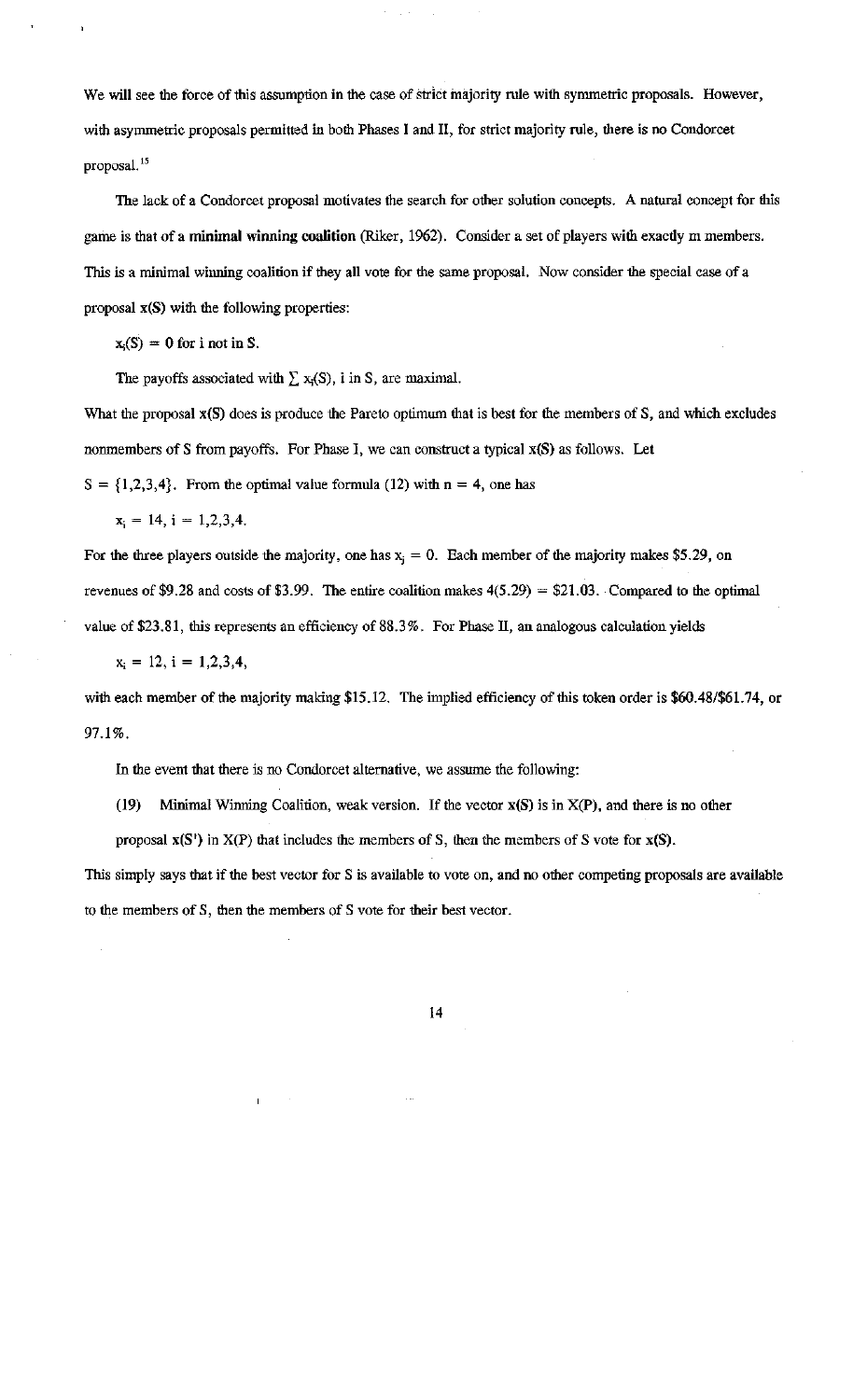We call this assumption weak because is does not say that  $x(S)$  will necessarily be proposed, nor does it say that only  $x(S)$  will be available. It is an open matter whether anyone will think to propose any of the vectors  $x(S)$ (for  $n = 7$ , there are 35 such vectors to choose from), to say nothing of whether more than one such proposal may be present among the proposals in a given round. Nevertheless, given the repeated nature of the voting, we hypothesize that some x(S) will eventually be chosen under majority rule.

(20) Minimal Winning Coalition, strong version. As the end of the game is approached, a minimum winning coalition S will propose the coalition optimal  $x(S)$ , and vote for  $x(S)$  as well. Once  $x(S)$  is elected, it will be proposed and adopted in subsequent play of the voting game.

If this hypothesis is not reflected in the data, then we expect to see the cyclical turbulence first discovered by McKelvey (1979).

We now turn to **majority voting with symmetric proposals**, so that the space of proposals P is drastically reduced. The voting game now has a Condorcet proposal,  $x^{\circ}$ , namely the symmetric Pareto optimum.<sup>16</sup> Thus, according to assumption (20), we expect that  $x^{\circ}$  will be proposed, and then elected, in majority voting with symmetric proposals.

Finally, we turn to **unanimity voting,** once again with the full proposal set P. Under unanimity voting any suboptimal outcome is defeated by some Pareto optimum. Thus,  $X#(P)$  could be any Pareto optimum. Moreover, the minimal winning coalition is the grand coalition. So by analogy with  $x(S)$ , we let  $x(N)$  denote the proposal that is best for the grand coalition. Clearly  $x(N) = x^\circ$ . Appealing to our assumption (20) of minimal winning coalition, we expect that x(N) will be proposed, and then elected, in unanimity voting. Thus, we expect to observe the same outcomes under majority voting with symmetric proposals and under unanimity voting.

#### **III. The Experimental Setting**

#### **Parameters**

As discussed above, the experiments consist of two design configurations: Phase I and Phase II. Key parameters for each design are reported in Table 1. There are three principle differences between Phase I and Phase II: (1) the benefit function utilized in Phase I generated an efficiency at the Nash equilibrium of 69.1 % of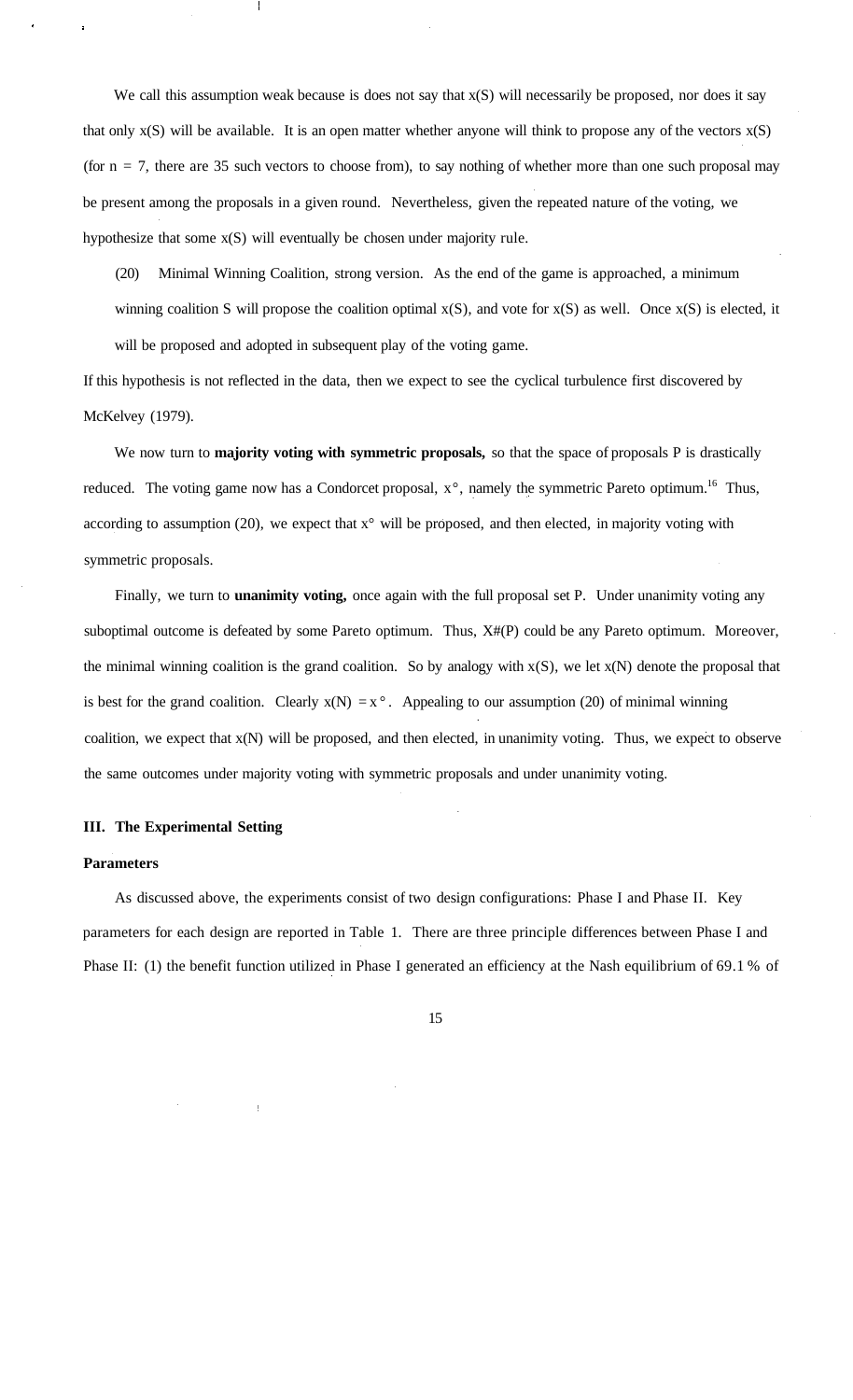optimum, while the benefit function used in Phase II generated a Nash efficiency of 49.0% of optimum; (2) all subjects in Phase II experiments had participated in Phase I experiments; and (3) while Phase I experiments focused only on simple majority voting, Phase II investigated simple majority voting, simple majority voting with symmetric proposals, and unanimity voting. Thus, IN Phase II subjects are experienced in the voting game and face a more severe dilemma from the perspective of noncooperative game theory.

#### **Subjects**

All experiments were conducted at Indiana University, utilizing the NovaNet computer system. Volunteers were recruited from undergraduate introductory economics courses.<sup>17</sup> Before volunteering, subjects were informed they would participate in a decision-making experiment, would be paid in cash an amount dependent upon their decisions and the decisions of others in the experiment, and could expect the experiment to last between 1 and 1.5 hours.

Upon arriving at the experiment, subjects were randomly assigned to computer terminals and received a briefing of experiment procedures, including the fact that all decisions and earnings were private information. Subjects then proceeded to privately study a series of instructions explaining the decision task, with the opportunity to ask the experimenter a question at any time. Subjects in Phase I were experienced in the constituent game of Stage I, but were not experienced in the Stage II voting game. As noted above, subjects in Phase II had participated in Phase 1.<sup>18</sup>

#### **The Decision Setting**

As discussed earlier, experiments consisted of two 10-round decision stages. Stage I represented a "no voting baseline" in which subjects made decisions privately with no intervention between decision rounds.<sup>19</sup> Before entering Stage I, subjects were informed of the number of decision rounds in Stage I, but not that there would be a second stage to the experiment. In Stage II, subjects were informed of a change in procedures that allowed for the introduction of one of the voting institutions. Before entering Stage II, subjects were informed of the number of decision rounds in Stage II and that the experiment would end after Stage II.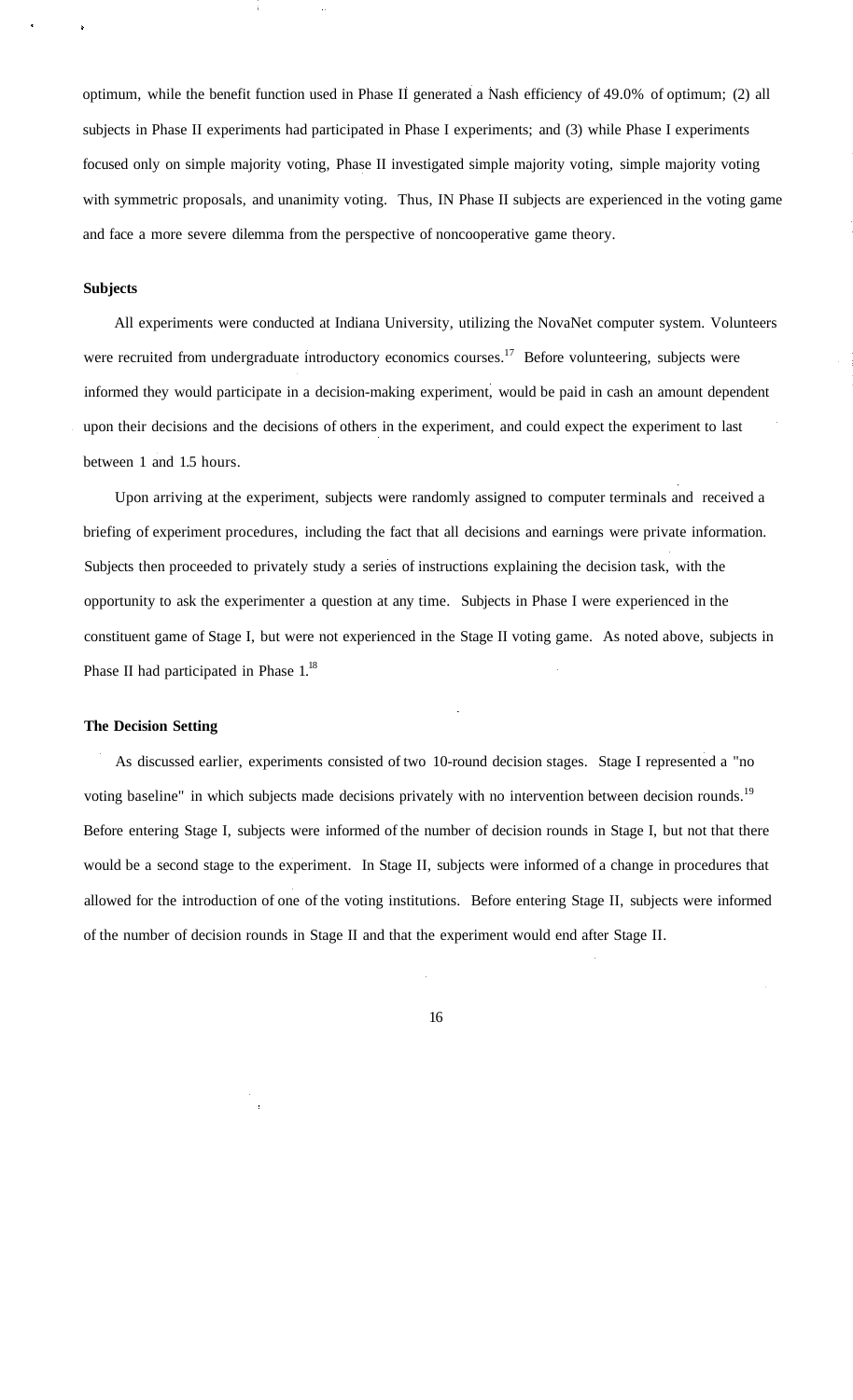#### **Experimental Results:** Phase **I**

Results are reported from four Phase I experiments. The discussion of results is organized around three areas: (1) outcome efficiencies, (2) proposals and voting, and (3) summary observations.<sup>20</sup>

#### *Outcome Efficiencies*

Figure 2 displays efficiencies for each of the experiments. Two observations are important. In Stage I decisions, efficiencies tend to be distributed around the predicted Nash efficiency of 69.1 *%,* averaging 58.7% of optimum. In three of four experiments, efficiencies increase dramatically with voting, especially experiments 2 and 3. Across all four experiments, Stage II efficiencies averaged 82.9% of optimum.

#### *Proposals and Voting*

As a benchmark for discussion purposes, we discuss proposals in relation to: (1) the symmetric proposal x(N) that would maximize group payoffs, hereafter referred to as (SYM°), a proposed token order of 9 tokens per subject, and (2) an asymmetric proposal x(S) that suggests an attempt at the formation of a minimal coalition and maximizes the coalition's earnings, hereafter referred to as  $(MWC<sup>0</sup>)$ , a proposed token order of 14 by each member of the coalition and 0 by each nonmember. As expected, early rounds of all experiments exhibited considerable variation in proposed token orders. In the discussions that follow, we highlight what we infer as the basic trends observed in each of the experiments.

Experiment 1: This experiment began with six different proposals. No individual proposed SYM°, while one individual proposed  $\widehat{MWC}^0$ . There were four symmetric proposals, two at all 14s, one at all 13s, and one at all 10s. The remaining two asymmetric proposals had no clear pattern. Voting was broadly distributed across proposals, with only the symmetric proposal of all 13s getting more than one vote, receiving two. Round 2 showed a similar pattern of proposals, with no proposals at  $\text{SYM}^\circ$  and two distinct proposals at  $\text{MWC}^0$ , each proposing different coalitions. Voting remained scattered, with one of the  $MWC<sup>0</sup>$  proposals getting two votes and a proposal of all 10s getting two votes. By the round 3, there were three identical proposals at  $MWC<sup>0</sup>$ (receiving three votes) and one proposal at SYM° (receiving two votes). In round 4, there were three proposals at MWC<sup>0</sup>, but only two proposed the same coalition. In this round, there were two proposals at SYM<sup> $\circ$ </sup> (receiving three votes). In round 5, there were three proposals at  $MWC<sup>0</sup>$ , proposing two different coalitions. One received three votes. There were two proposals at SYM°, receiving two votes. Rounds 6 and 7 went much like round 5. In round 8, we observed the first successful coalition, interestingly a coalition different from the one getting three votes in round 5. The other three voters cast a vote for SYM°. In the last two rounds, the coalition from round 8 was able to successfully pass the same proposal of  $MWC<sup>0</sup>$ . See Appendix A for a more detailed discussion of this experiment, focusing on the process of arriving at coalitions through signaling.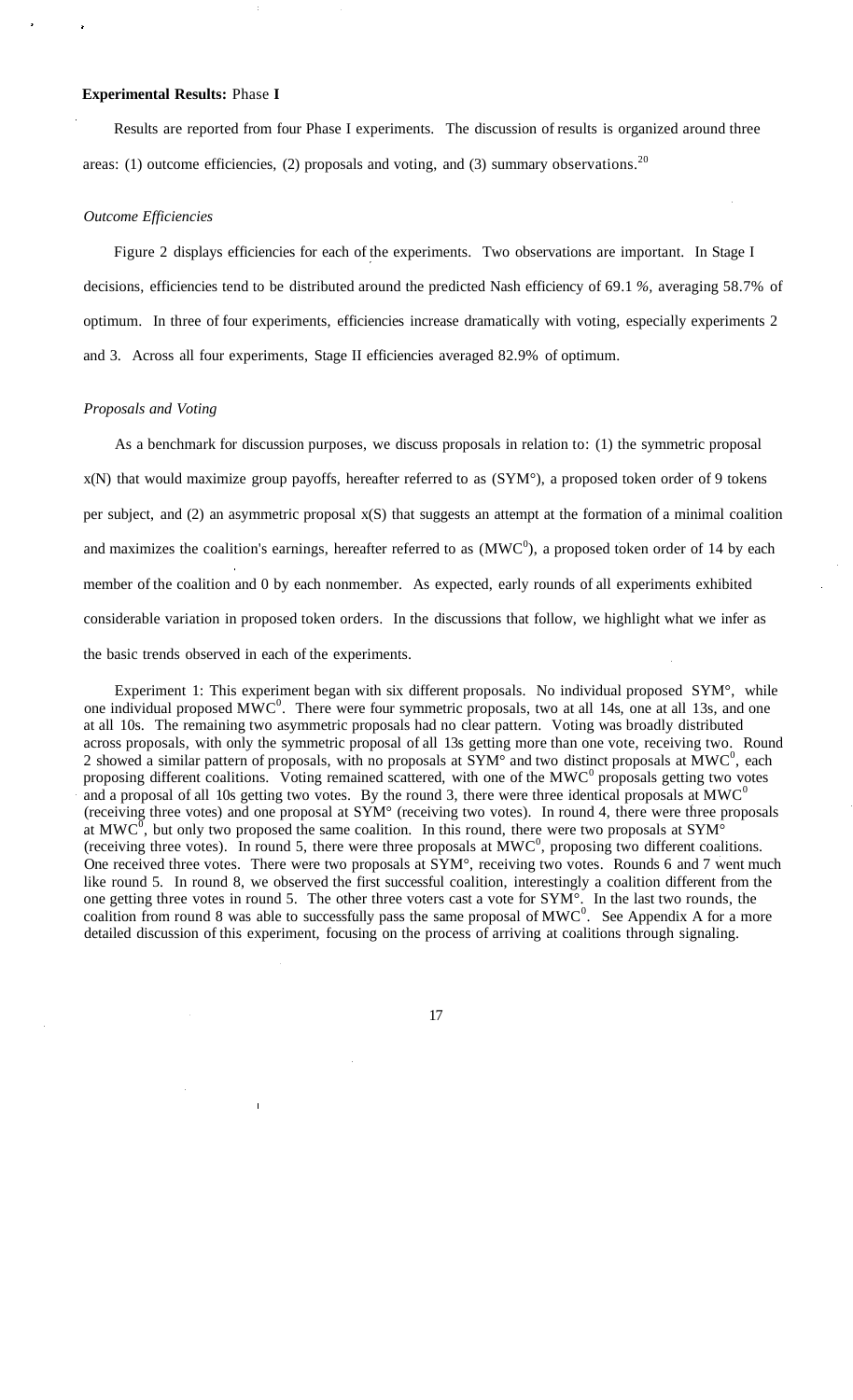Experiment 2: This experiment began with five different proposals. No individual proposed SYM° or  $MWC<sup>0</sup>$  . There were, however, three identical symmetric proposals of all 10s, receiving five votes. Round 2 showed a similar pattern of proposals, with one of the symmetric proposals at SYM°, receiving four votes. Round 3 yielded a similar result. In round 4, there were three proposals at SYM°, receiving three votes, and two at a symmetric proposal of all 8s, receiving two votes. In the remaining rounds, the group successfully adopted SYM°. By round 9, all subjects were proposing SYM°. One of the major differences in experiment 2, relative to experiment 1, was the lack of "minimal coalition forming" proposals. Across 80 proposals, only 4 showed the pattern of proposing a minimal coalition and none of these were at  $MWC<sup>0</sup>$ .

Experiment 3: This experiment began with six different proposals. Two were at SYM°, and none at  $MWC<sup>0</sup>$ . In total, there were four symmetric and three asymmetric proposals. None of the asymmetric proposals followed a pattern consistent with a minimal coalition. No proposal received more than two votes. Round 2 showed a similar pattern, except that one asymmetric proposal (10,10,10,5,10,10, 10) received four votes. This coalition was again successful in round 3. In round 4, no proposal received a majority. Three members of the MWC of rounds 2 and 3 were lured to other proposals offering them the same number of tokens (10), but in a proposal that involved lower average token costs. Votes were scattered over four different asymmetric proposals, none having the pattern of a minimal coalition. In round 5, the asymmetric proposal (11,11,1,11,11,11,11) received four votes. In round 6, votes were again scattered over four different proposals. In round 7, the proposal (10,10,1,10,10,10,10,10) received four votes. In rounds 8, 9, and 10, no proposal received a majority. Votes were again scattered over four, five, and four proposals, respectively.

Experiment 4: This experiment began with six different proposals. No individual proposed SYM° nor  $MWC<sup>0</sup>$ . There were three symmetric proposals and four asymmetric proposals, none proposing a minimal coalition. Voting was dispersed over three proposals. Rounds 2 through 7 showed a similar pattern of proposals and voting. Not until round 7 did a proposal of SYM° occur. It received two votes. In rounds 8 and 9, SYM° was adopted. In round 10, however, the majority was disrupted by a split over all 9s versus all 10s. Each of these two proposals received three votes.

Figure 3 summarizes key aspects of proposals and voting in the Phase I experiments.<sup>21</sup> The six panels are frequency distributions organized around proposals (P) and voting (V), where observations are pooled across all Phase I experiments. Appendix B contains similar information for each individual experiment. Several benchmarks are useful for interpreting the data; individual earnings at the game equilibrium are \$2.35 per round, at SYM° they are \$3.40 per round, and at MWC<sup>0</sup> they are \$5.29 for each coalition member.

Beginning with the two panels in the upper right-hand corner (IP and IV), the distribution of proposals and voting are displayed in relation to an individual's earnings with respect to their own proposal and in relation to the votes that they cast. Both distributions are uni-modal. In IP and IV, the highest frequency (46.4% and 48.9%, respectively) falls between \$3.50 and \$4.00. At this level of pooling, the mode supports SYM° as the benchmark with the most appeal. At the same time, there is considerable proposal and voting activity for proposals tending toward  $MWC<sup>0</sup>$ . In particular, as seen in the data in Appendix B, in experiment 1 the mode is at \$5.50. Panels 2V and 2P display complementary information regarding the proposal and voting patterns. In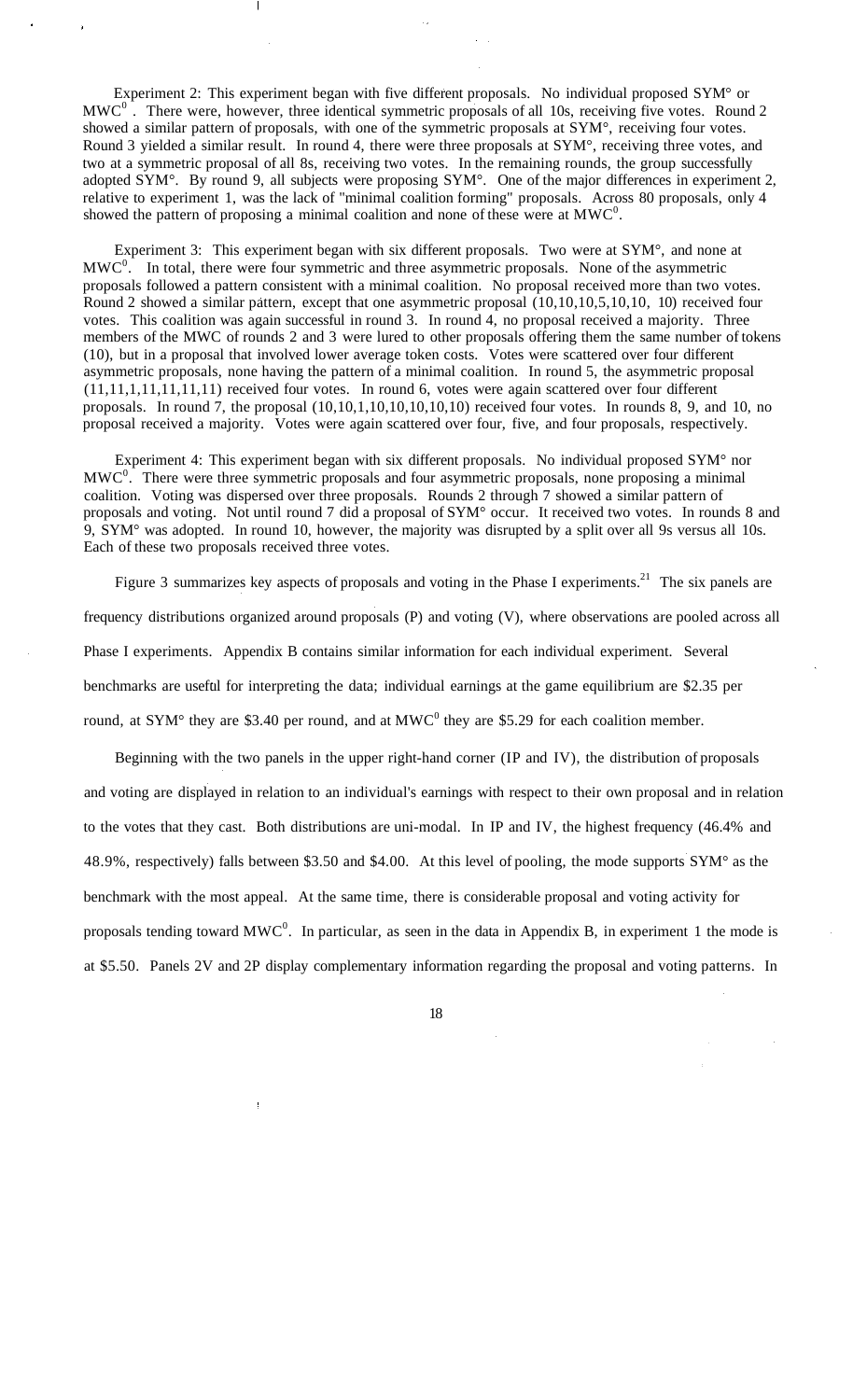particular, on a per round basis, frequencies are displayed for four categories of proposals: those classified as having a minimal winning coalition structure (MWC) and the subset of MWC proposing maximal coalition earnings,  $MWC<sup>0</sup>$ ; and similarly those classified as having a symmetric structure (SYM) and the subset of SYM proposing maximal group earnings,  $SYM^0$ . On average, 55.7% of all proposals (53.2% of all votes) are symmetric. These percentages are relatively stable over the ten rounds. At the same time, however, the percentage of SYM<sup>0</sup> proposals rises dramatically across rounds from 7.1% to 42.9% (3.6% to 39.3% for votes). A similar pattern is observed for coalition proposals and voting. Specifically, MWC rises from 3.6% to 28.6% (3.6% to 21.4% for votes). With percentages this low, it is not surprising that so few successful MWCs were observed.

Panels 3P and 3V display data on the efficiencies of proposals and votes, respectively. Recall, the efficiency of the game equilibrium is 69%. The overwhelming majority of both proposals and subsequent votes lies beyond 69% efficiency. Indeed, the mode is in the 95%-100% range for both proposals and votes (56.4% and 60.0%, respectively). Similarly, on a round-by-round basis, Panels 4P and 4V display frequencies in relation to an individual's earnings with respect to their own proposal and in relation to the votes that they cast compared to what they would earn at the game equilibrium. Consistent with the assumption of individual rationality, subjects regularly make proposals and votes that yield own earnings higher than those at the game equilibrium. The overall averages are almost 90% and, by the end of the experiment, 100%.

#### *Summary Observations: Phase I*

The Phase I experiments led to several key summary observations across all experiments.

Observation 1—Overall Proposals and Voting at the individual level: There was great diversity in subjects<sup>1</sup> proposals and subsequent votes. The vast majority of proposals and votes, however, was for outcomes that would yield efficiencies significantly better than the game equilibrium. Although there was considerable attraction to  $SYM^0$ , this benchmark was not dominant. On the other hand, on a round-by-round basis, proposal of (and voting for) both  $SYM^0$  and  $MWC^0$  increases.

Observation 2—Outcomes at the group level: While Stage I efficiencies averaged 58.7 % of optimum, Stage II efficiencies averaged 82.9% of optimum. In 45% (18 of 40) of all rounds a proposal was elected. Of these, 61% (11 of 18) were SYM, and 91% of these (9 of 11) were at  $\text{SYM}^0$ . Only 16.7% (3 f 18) of these adopted proposals were MWC, all of which were strictly MWC°.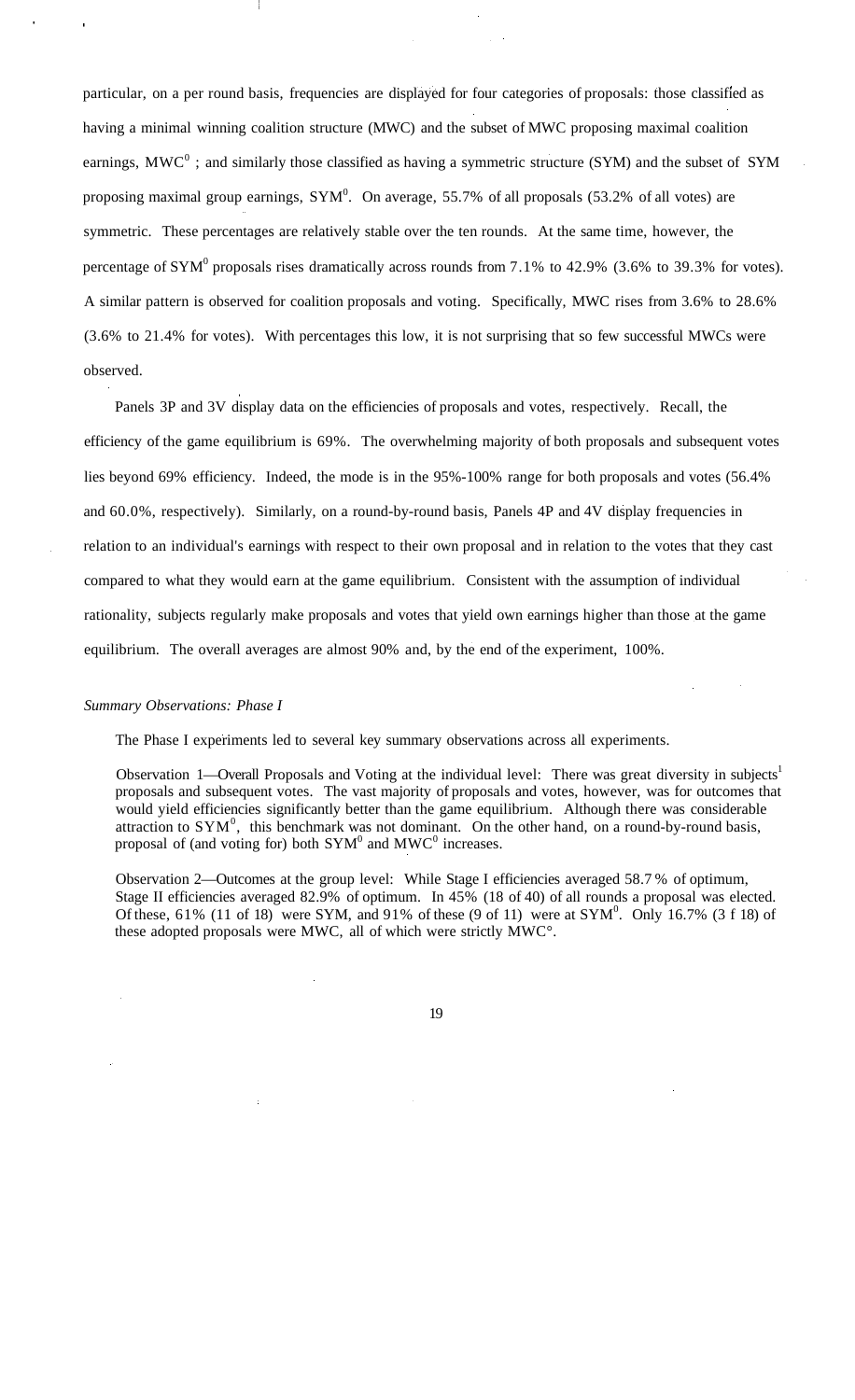#### **Experimental Results:** Phase **II**

Results are reported from six Phase II experiments, two each from the design conditions of simple majority rule, simple majority rule with symmetric proposals, and unanimity rule. As with Phase I, the discussion of results is organized around three areas: (1) outcome efficiencies, (2) proposals and voting, and (3) summary observations. Proposals, voting, and summary observations are discussed separately for each voting institution. Again, as a benchmark, proposals are discussed in relation to the symmetric proposal that would maximize group payoffs (SYM°), a proposal token order of 7 tokens per subject. In the simple majority rule experiments that allowed for asymmetric proposals, asymmetric proposals that maximize minimal coalition earnings (MWC°) are also considered. In Phase II, MWC° implies a proposed order of 12 by each member of the coalition and 0 by nonmembers.

#### *Outcome Efficiencies*

Figure 4 displays efficiencies for each of the six experiments across the three voting institutions. Two observations are important. Stage I decisions led to efficiencies that were biased downward relative to the predicted Nash efficiency of 49%. Across all six experiments, Stage I efficiencies averaged 39.3% of optimum. In all experiments, efficiencies increased with voting. There appeared, however, to be a significant "institutional" effect. The two simple majority rule experiments generated Stage II efficiencies averaging 68.2% of optimum. The two simple majority rule experiments requiring symmetric proposals generated average efficiencies of 99 %. The two unanimity experiments generated average efficiencies of 91 %.

#### *Proposals and Voting: Simple Majority Rule*

 $\overline{1}$ 

Similar to the discussions above, we highlight what we infer as the basic trends observed in each of the

#### experiments.

Experiment 1: This experiment began with six different proposals. No individual proposed SYM°, while one individual proposed MWC°. There were three symmetric proposals, two at all 10s and one at all 11s. Two asymmetric proposals had an obvious coalition pattern, one at  $\overline{\text{MWC}}^{\circ}$  (12,12,0,0,0,12,12) and another at (0,0,0,13,13,13,13). The symmetric proposal of all 10s received four votes and was implemented, generating an efficiency of 81.6 %. The second round proposals were quite interesting. There was one proposal at SYM°, one proposal at all 10s, and one proposal at all 11s. Three of the remaining proposals had minimal coalition patterns, two at  $(0,0,0,13,13,13,13)$ , and one at  $(0,0,0,12,12,12,12)$ . The remaining proposal was

and a strategic and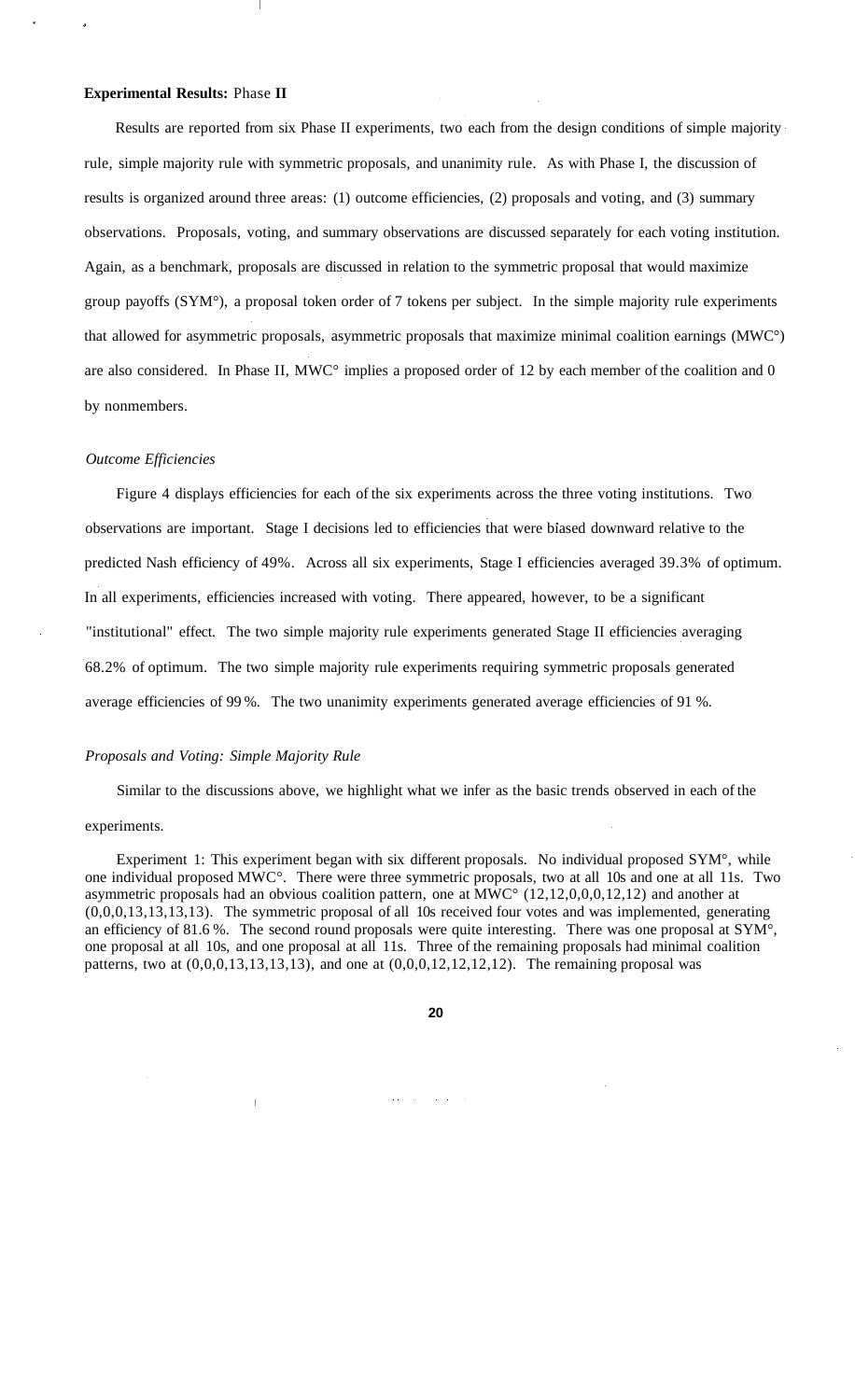$(9,10,9,10,9,10,9)$ . The proposal  $(0,0,0,13,13,13,13)$  received three votes while SYM° received two of the remaining four votes. Subject 4 did not support the minimal coalition, voting instead for their own proposal of all 11s. Round 3 was similar to round 2. There were only two symmetric proposals, none at SYM°. There were five minimal coalition proposals (two were the same), with one at MWC°. Voting was dispersed, with no proposal receiving more than two votes. Round 4 was quite different. There were two symmetric proposals, one at SYM°. There were four minimal coalition proposals. Three were identical, however, at (13,0,0,0,13,13,13). This proposal was adopted and sustained for the next four rounds. In round 8, one member of the coalition defected to another coalition, (0,0,0,12,12,12,12). In that round, no proposal received a majority of votes. In rounds 9 and 10, a new coalition was formed at  $(0,0,0,12,12,12,12)$ , receiving four votes in each round.

Experiment 2: This experiment began with 6 different proposals. No individual proposed SYM°, while two individuals proposed MWC°. There were four symmetric proposals, two at all 10s, one at all 15s, and one at all 8s. Three asymmetric proposals had an obvious coalition pattern, one at MWC° (12,12,12,12,0,0,0), another at  $(0,0,0,12,12,12,12)$ , and another at  $(1,1,9,9,9,9,1)$ . No proposal received more than two votes. In round 2, three subjects proposed a symmetric proposal of all 8s, while two subjects once again proposed minimal coalition proposals. The symmetric proposal of all 8s received three votes, the other four votes were distributed across four different proposals. Round 3 was similar to round 2. The symmetric proposals of all 8s received three votes, while a minimal coalition proposal of  $(12, 12, 12, 0, 0, 0, 12)$  also received three votes. Round 4 was similar except that the coalition of (12,12,12,0,0,0,12) picked up its fourth vote, with the other three subjects supporting the symmetric proposal of all 8s. The coalition was sustained through round 7. In rounds 8 through 10, the group was split only by indecision over a proposal of  $(13,13,13,0,0,0,13)$  versus (12,12,12,0,0,0,12), never again finding a majority over either proposal. Interestingly, in this experiment, following round 5, there was never a symmetric proposal. Every proposal in rounds 6 through 10 had a minimal coalition pattern.

As in Figure 3, Figure 5 summarizes key aspects of proposals and voting in the Phase II experiments with simple majority rule. Several benchmarks are useful for interpreting the data; individual earnings at the game equilibrium are \$4.32 per round, at SYM° they are \$8.82 per round, and at MWC° they are \$15.12 for each coalition member.

In IP and IV, the highest frequency of proposals and voting (65.0% and 67.9%, respectively) falls between \$14.50 and \$16.00. At this level of pooling, the mode supports MWC° as the benchmark with the most appeal. As shown in Panels 2V and 2P of Figure 5, on average 21.4% of all proposals (20.0% of all votes) are symmetric. These percentages, however, fall dramatically from 57.1 % to 0% for both proposals and voting over the ten decision rounds. A different pattern is observed for coalition proposals and voting. Specifically, MWC proposals rise from 35.7% to 85.7% (42.9% to 85.7% for votes). With percentages this high, it is not surprising that so many successful MWCs were observed.

As shown in Panels 3P and 3V of Figure 5, the overwhelming majority of both proposals and subsequent votes lies beyond the 49% efficiency of game equilibrium. Indeed, the mode is in the 95%-100% range for both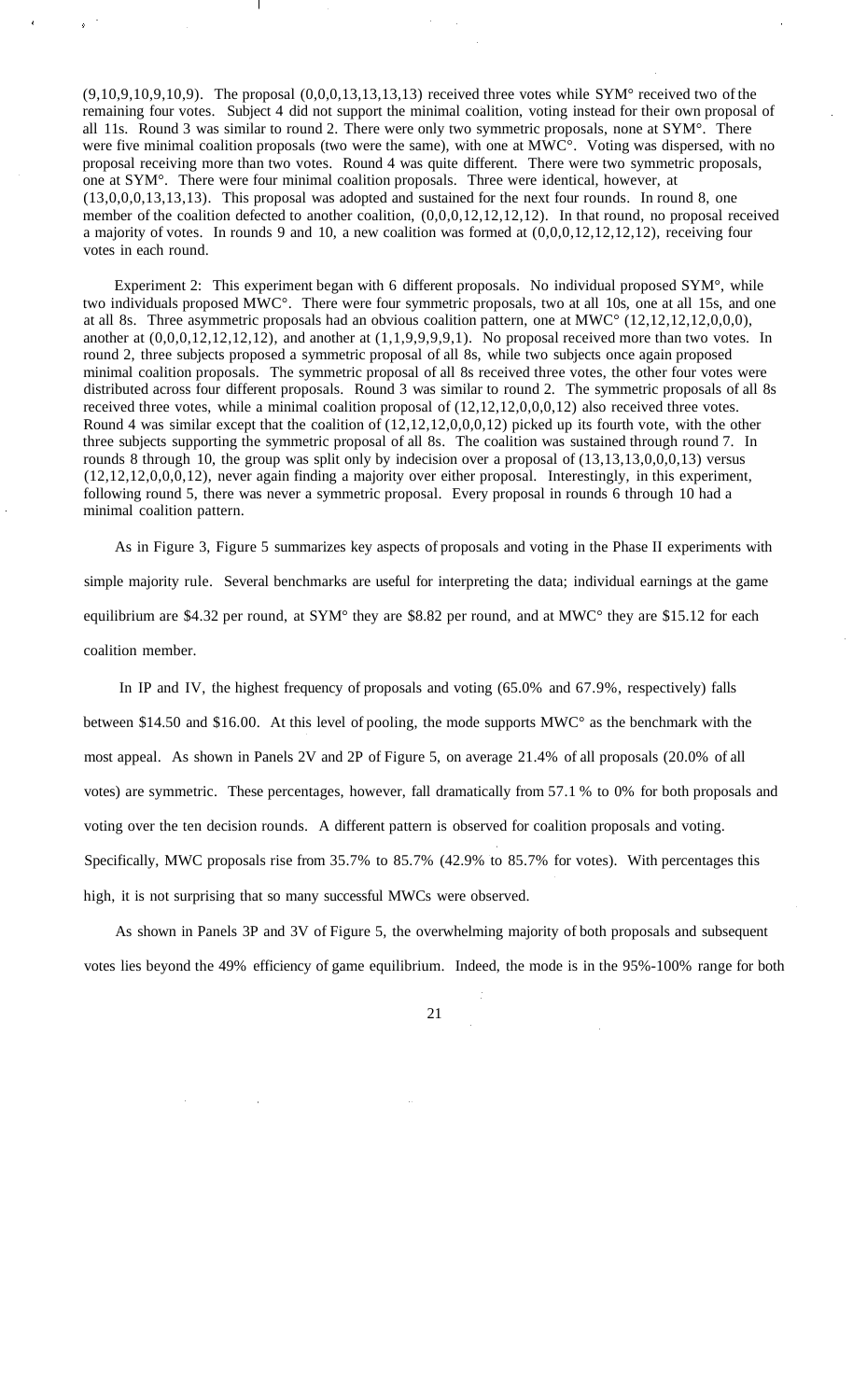proposals and votes (75.7% and 83.6%, respectively). As shown in Panels 4P and 4V, on a round-by-round

basis, subjects consistently make proposals and votes that yield own earnings higher than those at the game

equilibrium. The overall averages are over 90 %.

#### *Summary Observations Phase II: Simple Majority Rule*

The Phase II, simple majority rule experiments led to several key summary observations.

Observation 1—Overall Proposals and Voting at the individual level: There was great diversity in subjects' proposals and subsequent votes. The vast majority of proposals and votes, however, were for outcomes that would yield efficiencies significantly better than the game equilibrium. Unlike Phase I experiments, there was considerable attraction to MWC°. In fact, both experiments stabilized at MWC°.

Observation 2—Outcomes at the group level: While Stage I efficiencies averaged 38.2% of optimum, Stage II efficiencies averaged 68.2 % of optimum. In 55 % (11 of 20) of all rounds a proposal was elected. Only 9 % (1 of 11) of these adopted proposals were SYM, and 0 % were at SYM°. Of the adopted proposals, 91 % (10 of 11) were MWC, of which  $60\%$  (6 of 10) were strictly MWC<sup>0.22</sup>

#### *Proposals and Voting: Simple Majority Rule with Symmetric Proposals*

The requirement that all proposals were constrained to symmetric orders changed things dramatically.

Experiment 1: In round 1 of this experiment, six of seven proposals were at all 10s and one at all 9s. The proposal of all 10s received four votes. In round 2, two subjects proposed  $SYM^0$  at all 7s, four proposed all 9s, and one proposed all 8s.  $SYM^0$  received five votes.  $SYM^0$  was supported until the end of the experiment. By round 4, it was the only proposal.

Experiment 2: In round 1, three subjects proposed  $SYM^0$  and the proposal of all 7s was adopted and sustained through round 5. In round 6, a majority supported a proposal of all 8s. In rounds 7 through 10, the group returned to  $SYM^0$ .

As in Figure 5, Figure 6 summarizes key aspects of proposals and voting in the Phase II experiments with

simple majority rule and symmetric proposals. The benchmarks remain the same. Both distributions are uni-

modal. In IP and IV, the highest frequency of proposals and voting (87.9% and 91.4%, respectively) falls

between \$8.50 and \$10.00. At this level of pooling, the mode supports  $SYM^0$  as the benchmark with

overwhelming appeal. As shown in Panels 2V and 2P of Figure 6, 75.7% of all proposals are SYM° (80% of

all votes). Also note that the percentage of SYM° proposals rises sharply from 21.4% to 100% (28.6% to

100% for votes).

As shown in Panels 3P and 3V of Figure 6, the overwhelming majority of both proposals and subsequent votes lies beyond the 49 % efficiency of game equilibrium. Indeed, the mode is in the 95 %-100 % range for both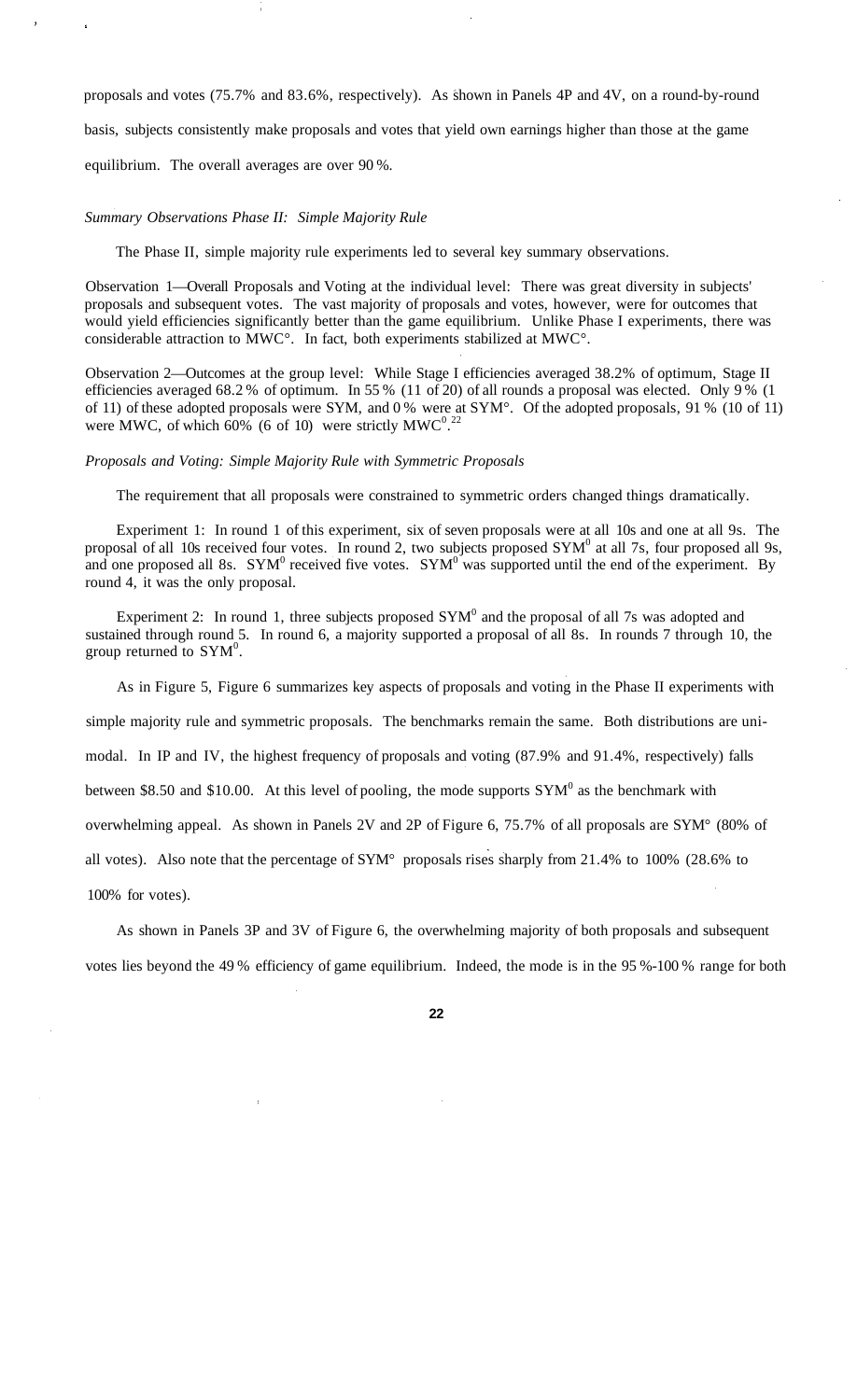proposals and votes (87.9% and 91.4%, respectively). As shown in Panels 4P and 4V, on a round-by-round basis, subjects consistently make proposals and votes that yield own earnings higher than those at the game equilibrium. The overall averages are almost 100%.

*Summary Observations Phase II: Simple Majority Rule with Symmetric Proposals*

The Phase II, simple majority rule experiments with symmetric proposals led to several key summary

#### observations.

Observation 1—Overall Proposals and Voting at the individual level: There was almost no diversity in subjects' proposals and subsequent votes. The vast majority of proposals and votes were for SYM°

Observation 2—Outcomes at the group level: While Stage I efficiencies averaged 33.4% of optimum, Stage II efficiencies averaged 99% of optimum. In 100% of all rounds a proposal was elected, with 90% (18 of 20) of these at SYM°.

#### *Proposals and Voting: Unanimity Rule*

As expected, relative to simple majority rue, the unanimity rule led to a sharp increase in symmetric

#### proposals.

Experiment 1: Round 1 began with seven different proposals. All but one was symmetric, with one at SYM°. No proposal received more than two votes. In round 2, all proposals were symmetric with four subjects proposing SYM°. The proposal of all 7s received six votes and was supported for the duration of the experiment. By round 4, it was the only proposal.

Experiment 2: Round 1 began with three different symmetric proposals, with four subjects proposing SYM°. SYM° received five votes in round 1, six votes in round 2, seven votes in round 3, and by round 4 it was the only proposal.

As in Figure 6, Figure 7 summarizes key aspects of proposals and voting in the Phase II experiments with

unanimity rule. The benchmarks remain the same. In IP and IV, the highest frequency of proposals and voting

(91.4% and 95.0%, respectively) falls between \$8.50 and \$10.00. At this level of pooling, the mode supports

SYM° as the benchmark with overwhelming appeal. As shown in Panels 2V and 2P of Figure 7, 98.6% of all

proposals are SYM (100% of all votes). 88.6% of all proposals are SYM° (93.6% of all votes). Alsonotethat

the percentage of SYM° proposals rises sharply from 35.7% to 100% (50.0% to 100% for votes).

As shown in Panels 3P and 3V of Figure 7, the overwhelming majority of both proposals and subsequent votes lies beyond the 49 % efficiency of game equilibrium. Indeed, the mode is in the 95 %-100 % range for both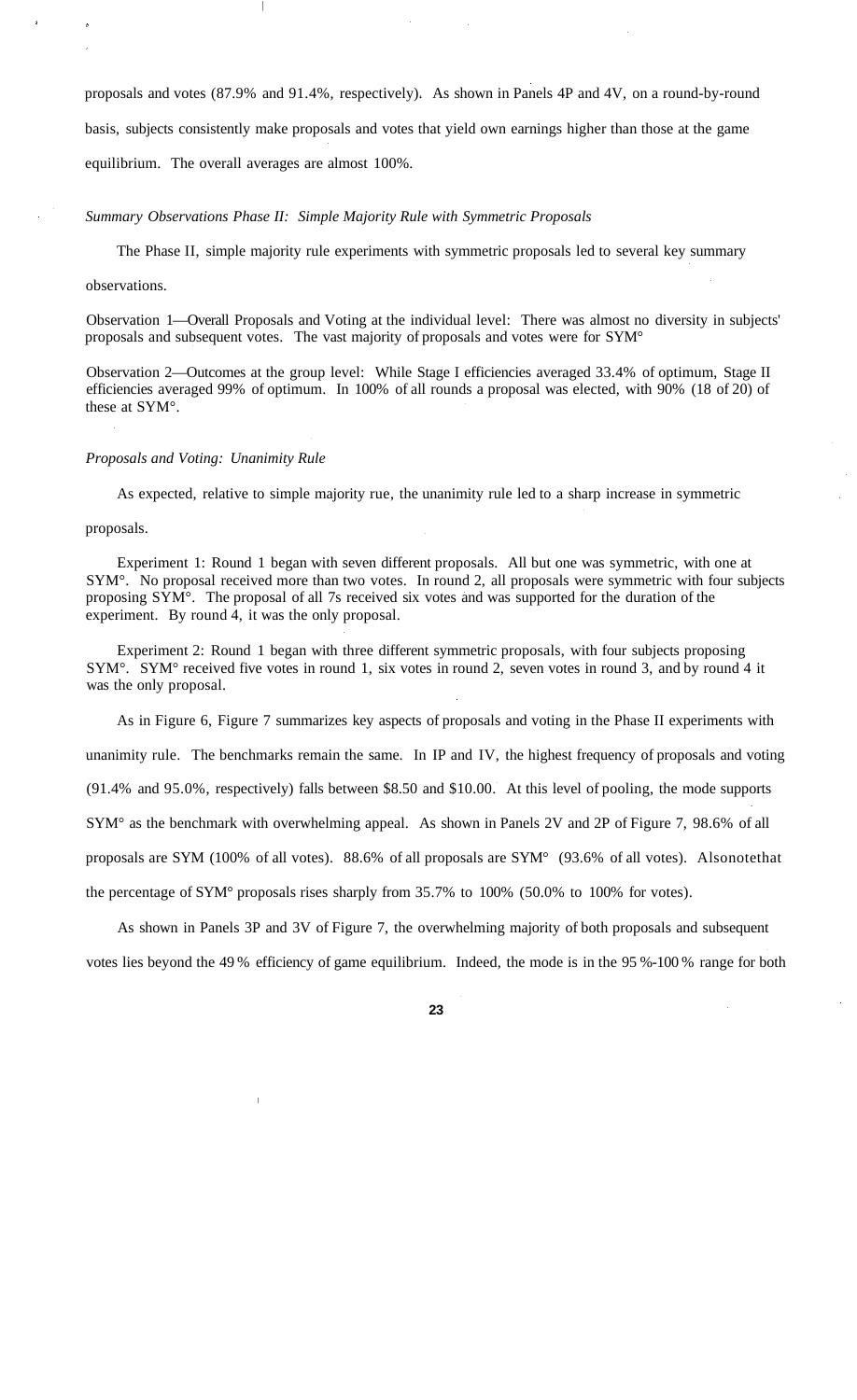proposals and votes (91.4% and 95%, respectively). As shown in Panels 4P and 4V, on a round-by-round basis, subjects consistently make proposals and votes that yield own earnings higher than those at the game equilibrium. The overall averages are 100%.

#### *Summary Observations Phase II: Unanimity Rule*

The Phase II, unanimity rule experiments led to several key summary observations.

Observation 1—Overall Proposals and Voting at the individual level: There was almost no diversity in subjects' proposals and subsequent votes. The vast majority of proposals and votes were for SYM°

Observation 2—Outcomes at the group level: While Stage I efficiencies averaged 46.2% of optimum, Stage II efficiencies averaged 91 % of optimum. In 95% of all rounds a proposal was elected, and all were SYM°.

#### IV. Conclusions

Voting is a commonly used formal institutional mechanism for determining rules to be used by larger collectivities of individuals. Previous studies of voting have generally concentrated on voting arenas without connecting the collective choices that are adopted in such arenas to subsequent games that individuals play within the rules decided upon in the voting arena. In this paper, we focused on multilevel games and experiments to examine how the voting rule used at one level affects the structure of an ongoing commons dilemma game at an operational level.

Without voting, aggregate behavior broadly followed the predicted pattern of game equilibrium with its attendant inefficiencies. With simple majority rule, subjects had a difficult (but not impossible) time finding partners for winning coalitions. Without any of the normal cues associated with group membership and political interaction, subjects tended to focus on symmetry or minimal coalitions. With simple majority rule limited to symmetric proposals or unanimity rule, subjects consistently adopted the symmetric optimum. In all cases, voting enhanced efficiency substantially.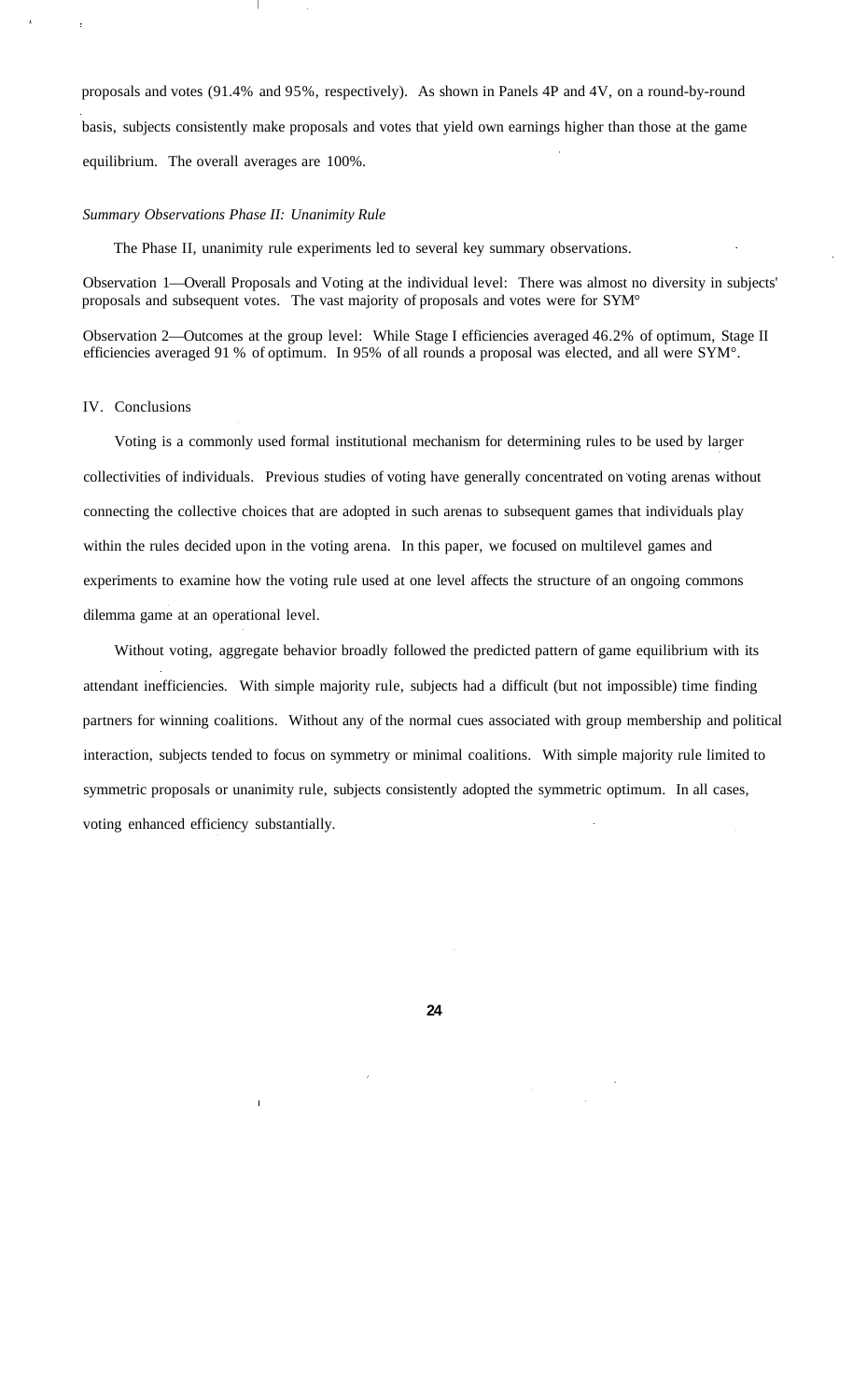1. The following books represent a summary of the progress that has been made. National Research Council, 1986; McCay and Acheson, 1987; Fortmann and Bruce, 1988; Wade, 1988; Berkes, 1989; Pinkerton, 1989; E. Ostrom, 1990; Sengupta, 1991; Blomquist, 1992; Bromley etal., 1992; Tang, 1992; Martin, 1989/1992; Thomson, 1992; Dasgupta and Maler, 1992; V. Ostrom, Feeny, and Picht, 1993; Netting, 1993; and E. Ostrom, Gardner, and Walker, 1994).

2. Trying to obtain funding for designs that involve following a large set of empirical cases over time is extremely difficult even though the importance of such studies is universally acknowledged.

3. Isaac and Walker (1988, 1991) and E. Ostrom and Walker (1991, forthcoming) provide an overview of the relevant literature on repeated games with communication.

4. In an interesting "variation" of our communication experiments, Rocco and Warglien (1995) replaced face-to-face communication with communication via email. Subjects tended to come closer to optimum in their agreements, but had greater difficulty in conforming to the agreements they had made. See also Wilson and Herzberg (1988).

5. In large settings, the measured responses—which we have demonstrated help to enforce agreements in smaller settings—can be "washed out" by the noise of exogenous factors that affect all such resource systems.

6. See Putnam (1988) and Tsebelis (1990) who examined a different type of multilevel game. See Frohlich and Oppenheimer (1992), who asked subjects in an experimental setting to select principles of just distribution using face-to-face communication and unanimity or majority rule. In some of their experiments, subjects participated in a work setting where payoffs conformed to the principle of justice adopted. Also see Dawes et al. (1986) and Orbell and Wilson (1978a, 1978b).

7. We are not presuming that no communication occurs in larger groups, but rather that face-to-face communication among most participants is difficult in large groups. See Hoffman and Plott (1983) for an examination of the effect of pre-meeting discussions on coalition formation in majority rule committees.

8. The minus 1 in this expression reflects the fact that in the experimental design,  $x_1$  is restricted to integer values.

9. In Phase II experiments, the base and incremental costs were \$.05 per token.

10. See Cave and Salant (1995) for a discussion of a similar institutional setting where voting is over capacity utilization and the quota rate is the same for each firm.

11. The game also has asymmetric equilibria, which all lie within a small neighborhood of the unique symmetric equilibrium.

12. Upper and lower bounds on token orders are necessary for theoretical tractability and experimental control.

13. In the event that proposals must be symmetric, the number of possible proposals is drastically reduced to 81 such proposals.

14. For instance, a Condorcet proposal equals the core of the associated cooperative game.

**Notes**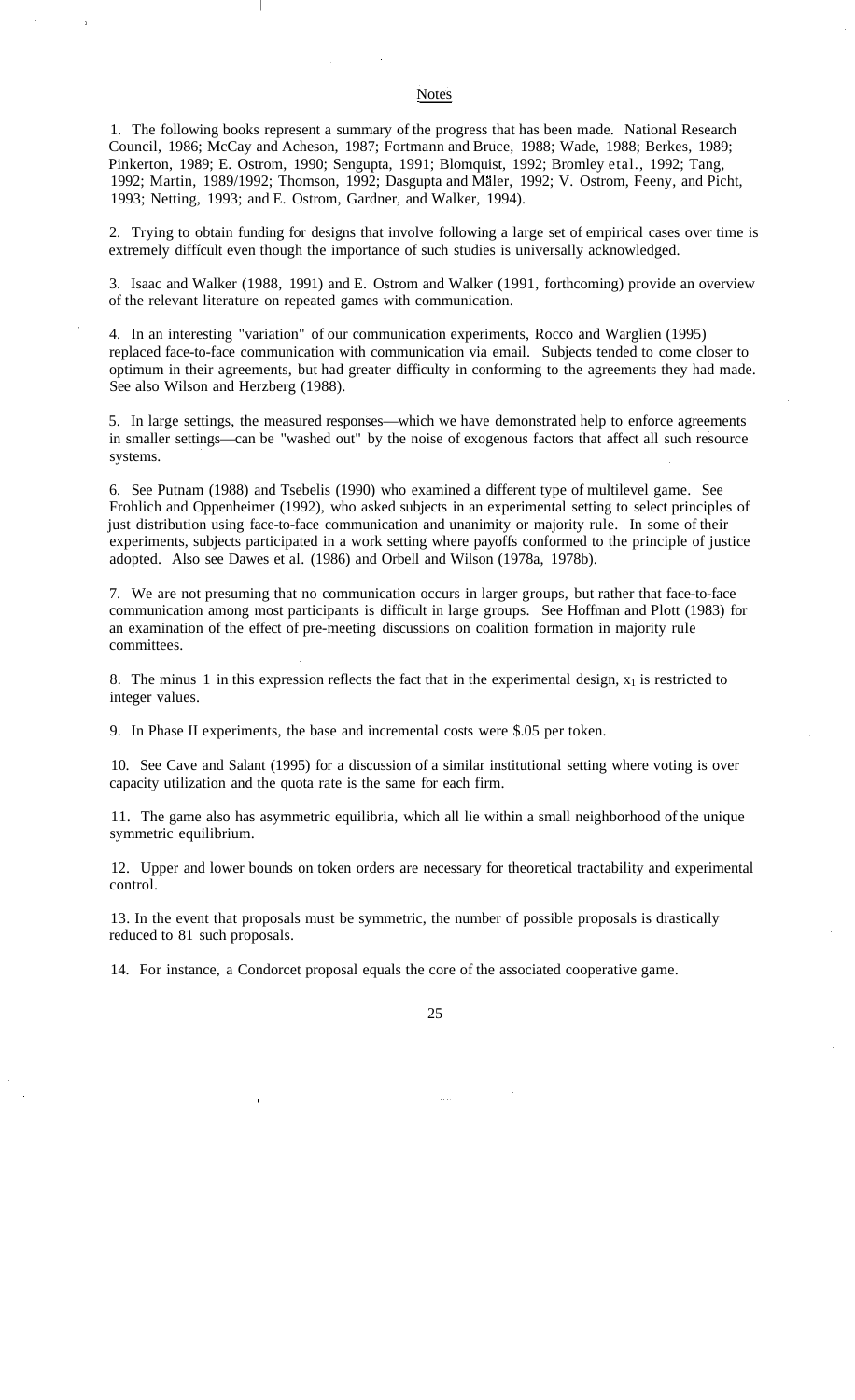15. The easiest way to prove this is to show that the core of the associated cooperative game is empty.

16. The reason that a Condorcet proposal exists in this case is that the restriction to symmetric proposals makes the set of alternatives one-dimensional. Under our assumptions on utility functions, they are single-peaked. Hence, the median voter theorem applies, and guarantees the existence of a Condorcet alternative.

17. Less than 5 % of these subjects were economics majors. Most were either pre-business majors or majors in other disciplines in the College of Arts and Sciences.

18. In Phase I, subjects were experienced in the same decision setting but with different parameters. In particular, the subjects in Phase I had all been experienced in a series of experiments investigating behavior in groups with  $n=5$ .

19. Phase II experiments began with five rounds of decision making to familiarize the subjects with the new benefit function. The decisions in this five-round stage are not examined.

20. There are two additional Phase I experiments that are not reported. These are the first two voting experiments we conducted. In the first of these, there were reasons to believe that some subjects (by means of hand signals and/or whispering) communicated with each other during Stage II. In the second of these, there were reasons to believe that some subjects had communicated between recruitment and beginning of the experiment. Thus, we do not report the results from these experiments because of a loss in experimental control. Following this, we changed recruiting and lab procedures to prevent subsequent loss of control.

21. In pooling the data, we relaxed the conditions on what was referred to as a SYM or a MWC proposal. Specifically, if a proposal had individual token orders that were within plus or minus one of SYM or MWC for any individual, it was counted as SYM or MWC, respectively.

22. The results from these Phase II experiments should be qualified in the following sense. We conjecture that the likelihood of observing MWC proposals and voting is strongly influenced by experience in settings where MWC proposals have been adopted. The Phase II experiments included subjects experienced in Phase I, including the two initial experiments that are not reported (see footnote 20). In each experiment, we made it a point not to limit the number of subjects who had participated in the two initial Phase I experiments. We did, however, include some of these subjects and they would have brought in experience with MWC.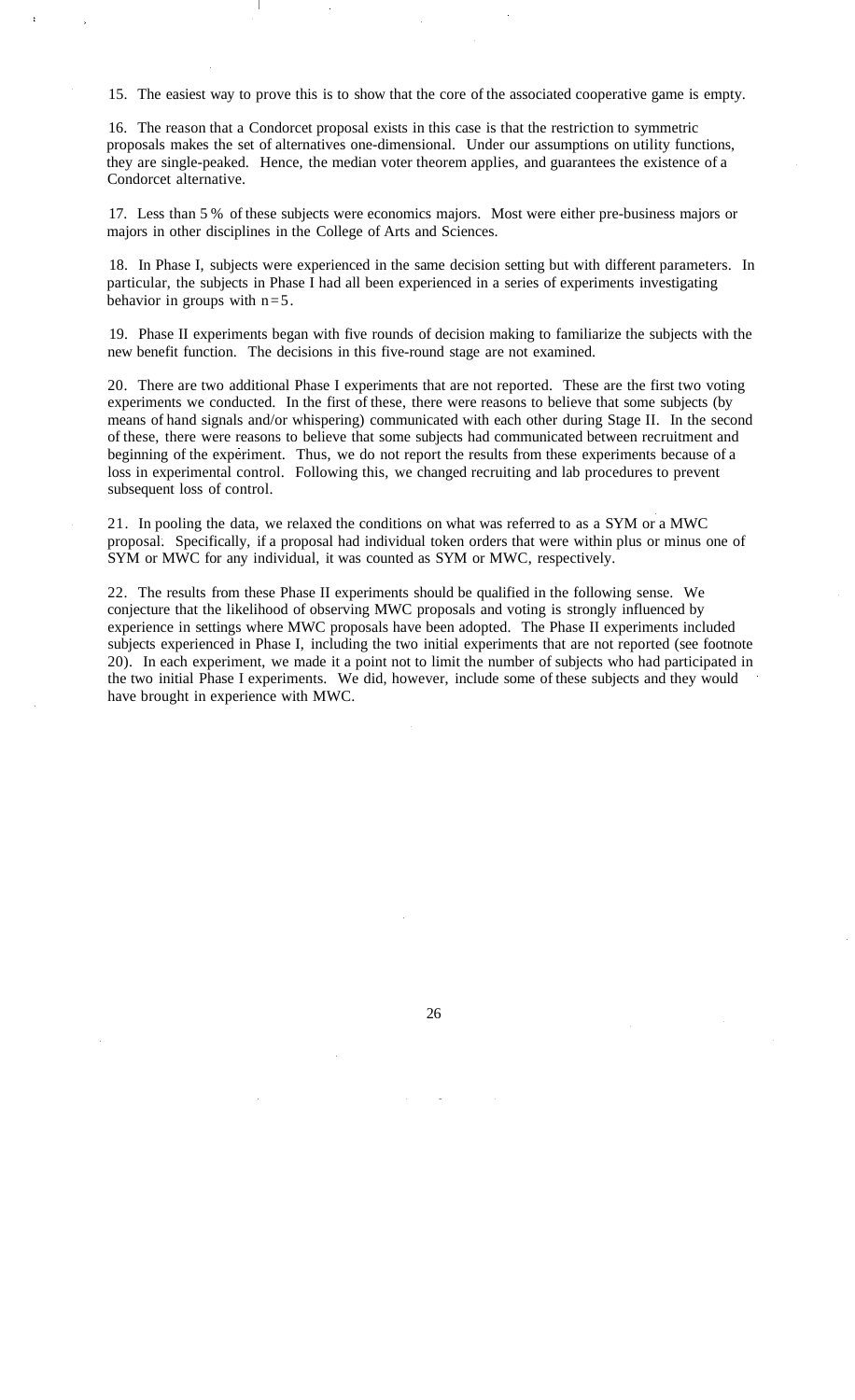#### References

Arrow, Kenneth. 1951. *Social Choice and Individual Values.* 2d ed. New York: Wiley.

- Berkes, Fikret, ed. 1989. *Common Property Resources. Ecology and Community-Based Sustainable Development.* London: Belhaven Press.
- Bester, Helmut, and Werner Girth. 1994. "Is Altruism Evolutionarily Stable?" Tilburg, The Netherlands: Tilburg University, Center for Economic Research.
- Blomquist, William. 1992. *Dividing the Waters: Governing Groundwater in Southern California.* San Francisco, Calif.: ICS Press.
- Bromley, Daniel W., etal., eds. 1992. *Making the Commons Work: Theory, Practice, and Policy.* San Francisco, Calif.: ICS Press.
- Cave, Jonathan, and Stephen W. Salant. 1995. "Cartel Quotas Under Majority Rule." *American Economic Review* 85(1) (March): 82-102.
- Choucri, Nazli. 1993. "Political Economy of the Global Environment." *International Political Science Review.* 14(1): 103-16.
- Cornes, Richard, and Murray Fulton. 1993. "Sharing Rules, Efficiency and Distribution." Working paper. Australia: Australian National University, Economics Division.
- Crawford, Sue E.S., and Elinor Ostrom. 1995. "A Grammar of Institutions." *American Political Science Review* 89(3) (Sept.): 582-600.
- Dasgupta, Partha, and Karl Göran Mäler. 1992. The Economics of Transnational Commons. Oxford: Clarendon Press.
- Davis, Douglas D., and Charles A. Holt. 1993. *Experimental Economics.* Princeton, N.J.: Princeton University Press.
- Dawes, Robyn M., John M. Orbell, Randy T. Simmons, and Alphons JC Van de Kragt. 1986. "Organizing Groups for Collective Action." *American Political Science Review* 80(4) (Dec): 1,171-85.
- Fiorina, Morris P., and Charles R. Plott. 1978. "Committee Decisions Under Majority Rule: An Experimental Study." *American Political Science Review* 72 (June): 575-98.
- Fortmann, Louise, and John W. Bruce, eds. 1988. *Whose Trees? Proprietary Dimensions of Forestry.* Boulder, Colo.: Westview Press.
- Frohlich, Norman, and Joe A. Oppenheimer. 1992. *Choosing Justice. An Experimental Approach to Ethical Theory.* Berkeley: University of California Press.
- Green, Donald P., and Ian Shapiro. 1994. *Pathologies of Rational Choice Theory: A Critique of Applications in Political Science.* New Haven, Conn.:Yale University Press.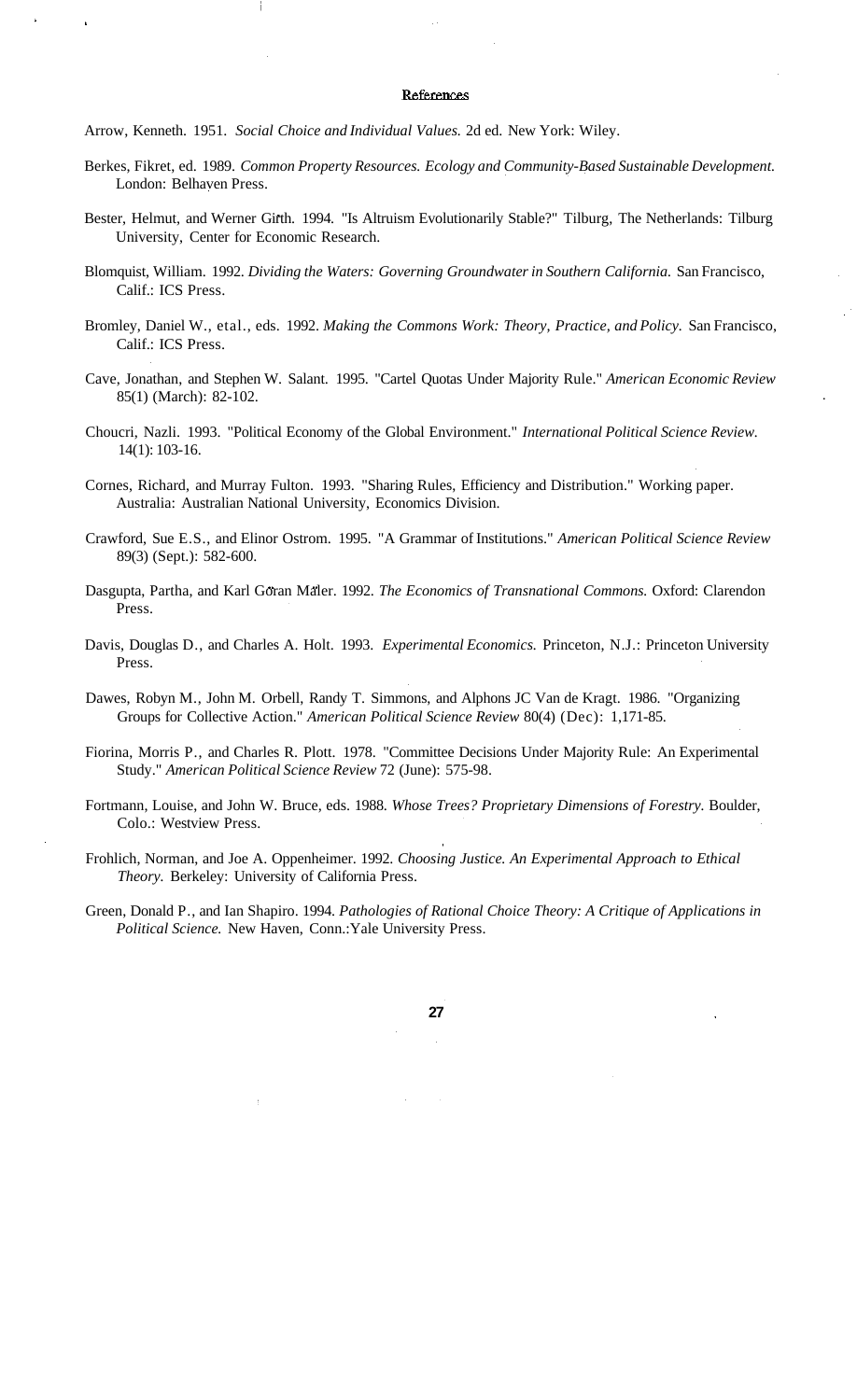- Giith, Werner, and Hartmut Kliemt. 1995. "Competition or Co-operation. On the Evolutionary Economics of Trust, Exploitation and Moral Attitudes." Working paper. Berlin, Germany: Humboldt University.
- Haas, Peter M. 1989. "Do Regimes Matter? Epistemic Communities and Mediterranean Pollution Control." *International Organization* 43 (Summer): 377-403.
- Haas, Peter M., Robert O. Keohane, and Marc A. Levy, eds. 1993. *Institutions for the Earth: Sources of Effective International Environmental Protection.* Cambridge, Mass.: MIT Press.
- Hoffman, Elizabeth, and Charles R. Plott. 1983. "Pre-Meeting Discussions and the Possibility of Coalition-Breaking Procedures in Majority Rule Committees." *Public Choice* 40(l):21-39.
- Isaac, Mark, and James Walker. 1988. "Communication and Free-Riding Behavior: The Voluntary Contribution Mechanism." *Economic Inquiry* 26(4) (Oct.): 585-608.
- Isaac, Mark, and James Walker. 1991. "Costly Communication: An Experiment in a Nested Public Goods Problem." In *Laboratory Research in Political Economic,* ed. Thomas R. Palfrey, 269-86. Ann Arbor: University of Michigan Press.
- Keohane, Robert O., and Elinor Ostrom, eds. 1995. *Local Commons and Global Interdependence.* London: Sage.
- Kim, C.S., Michael R. Moore, John J. Hanchar, and Michael Nieswiadomy. 1989. "A Dynamic Model of Adaptation to Resource Depletion: Theory and an Application to Groundwater Mining." *Journal of Environmental Economics and Management* 17:66-82.
- Knight, Jack. 1992. *Institutions and Social Conflict.* New York: Cambridge University Press.
- Lam, Wai Fung. 1994. "Institutions, Engineering Infrastructure, and Performance in the Governance and Management of Irrigation Systems: The Case of Nepal." Ph.D. diss., Indiana University, Bloomington.
- Levin, Jonathan, and Barry Nalebuff. 1995. "An Introduction to Vote-Counting Schemes." *Journal of Economic Perspectives* 9(1) (Winter): 3-26.
- Libecap, Gary D. 1989. *Contracting for Property Rights.* New York: Cambridge University Press.
- Lueck, Dean. 1994. "Common Property as an Egalitarian Share Contract." *Journal of Economic Behavior and Organization* 25:93-108.
- Martin, Fenton. 1989/1992. *Common-Pool Resources and Collective Action: A Bibliography.* Vols. 1 and 2. Bloomington: Indiana University, Workshop in Political Theory and Policy Analysis.
- McCay, Bonnie J., and James M. Acheson. 1987. *The Question of the Commons: The Culture and Ecology of Communal Resources.* Tucson: University of Arizona Press.
- McKelvey, Richard D. 1976. "Intransitivities in Multidimensional Voting Models and Some Implications for Agenda Control." *Journal of Economic Theory* 12(3) (June): 472-82.

. 1979. "General Conditions for Global Intransitivities in Formal Voting Models." *Econometrica* 47:1,085- 112.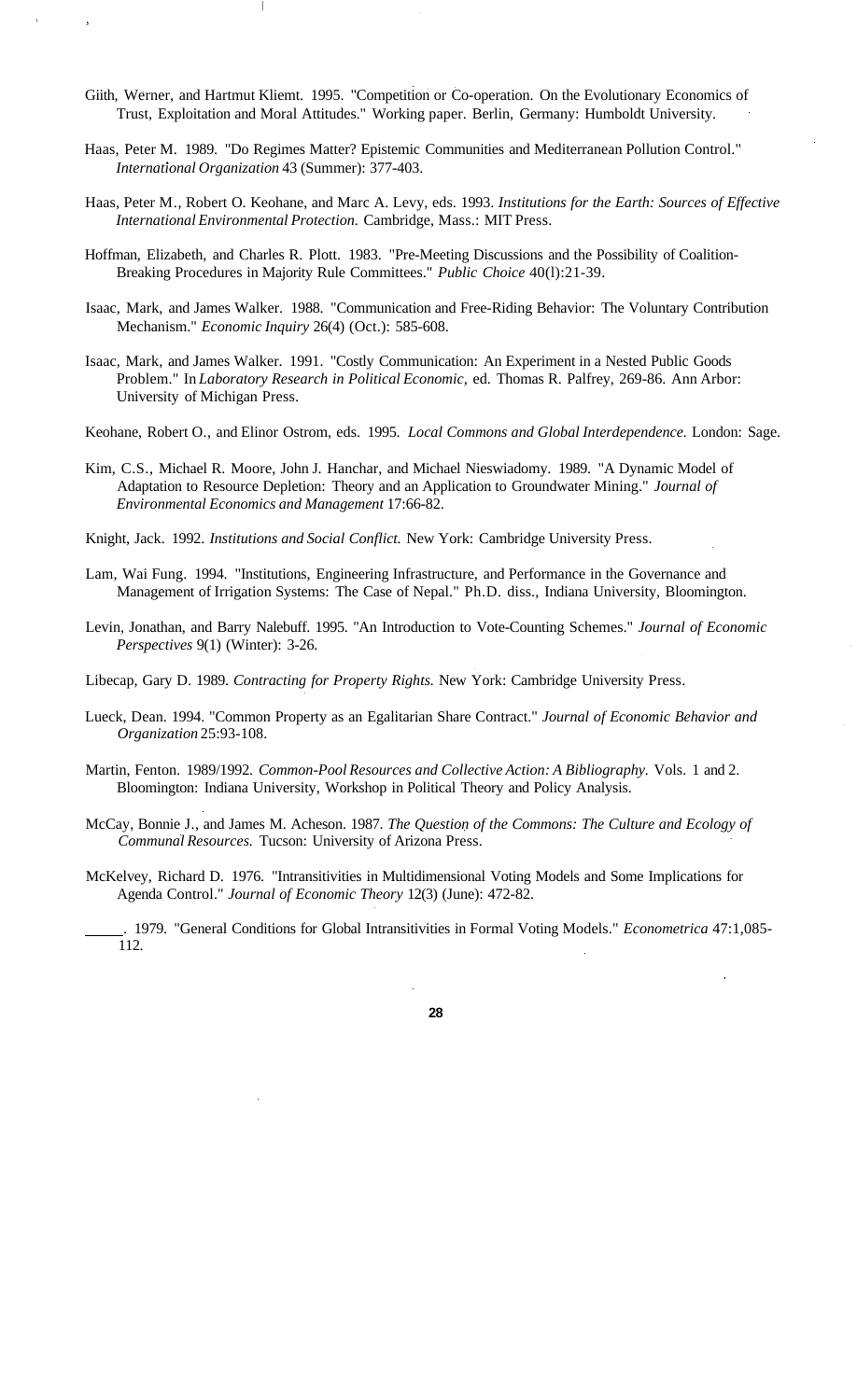- McKelvey, Richard D., Peter C. Ordeshook, and M. Winer. 1978. "The Competitive Solution for N-Person Games without Transferable Utility, with an Application to Committee Games." *American Political Science Review* 72 (March): 599-615.
- National Research Council. 1986. *Proceedings of the Conference on Common Property Resource Management.* Washington, D.C.: National Academy Press.

Netting, Robert McC. 1981. *Balancing on an Alp.* New York: Cambridge University Press.

- . 1993. *Smallholders, Householders: Farm Families and the Ecology of Intensive, Sustainable Agriculture.* Stanford, Calif.: Stanford University Press.
- Norse, Elliot, ed. 1993. *Global Marine Biological Diversity.* Washington, D.C.: Island Press.
- North, Douglass C. 1990. *Institutions, Institutional Change and Economic Performance.* New York: Cambridge University Press.
- Orbell, John, and L. A. Wilson. 1978a. "Institutional Solutions to the N-Prisoners' Dilemma." *American Political Science Review* 72:411-21.
- Orbell, John, and L. A. Wilson. 1978b. "Majority Rule and the Collective Management of Water Quality." Working paper no. 19. Eugene: University of Oregon, Institute for Social Science Research.
- Ostrom, Elinor. 1990. *Governing the Commons: The Evolution of Institutions for Collective Action.* New York: Cambridge University Press.
- Ostrom, Elinor, Roy Gardner, and James Walker. 1994. *Rules, Games, and Common-Pool Resources.* Ann Arbor: University of Michigan Press.
- Ostrom, Elinor, James Walker, and Roy Gardner. 1992. "Covenants With and Without a Sword: Self-Governance Is Possible." *American Political Science Review* 86(2) (June): 404-17.
- Ostrom, Elinor and James Walker. Forthcoming. "Neither Markets Nor States: Linking Transformation Processes in Collective Action Arenas." In *Perspectives on Public Choice,* ed. Dennis Mueller. New York: Cambridge University Press.
- Ostrom, Elinor and James Walker. 1991. "Communication in a Commons: Cooperation Without External Enforcement." In *Laboratory Research in Political Economy,* ed. Thomas R. Palfrey, 287-322. Ann Arbor: University of Michigan Press.
- Ostrom, Vincent, David Feeny, and Hartmut Picht, eds. 1993. *Rethinking Institutional Analysis and Development-Issues, Alternatives, and Choices.* 2d ed. San Francisco, Calif.: Institute for Contemporary Studies Press.
- Pinkerton, Evelyn. 1989. *Co-operative Management of Local Fisheries. New Directions for Improved Management and Community Development.* Vancouver: University of British Columbia Press.
- Plott, Charles R., and Mark E. Levine. 1978. "A Model of Agenda Influence on Committee Decisions." *American Economic Review* 68 (March): 146-60.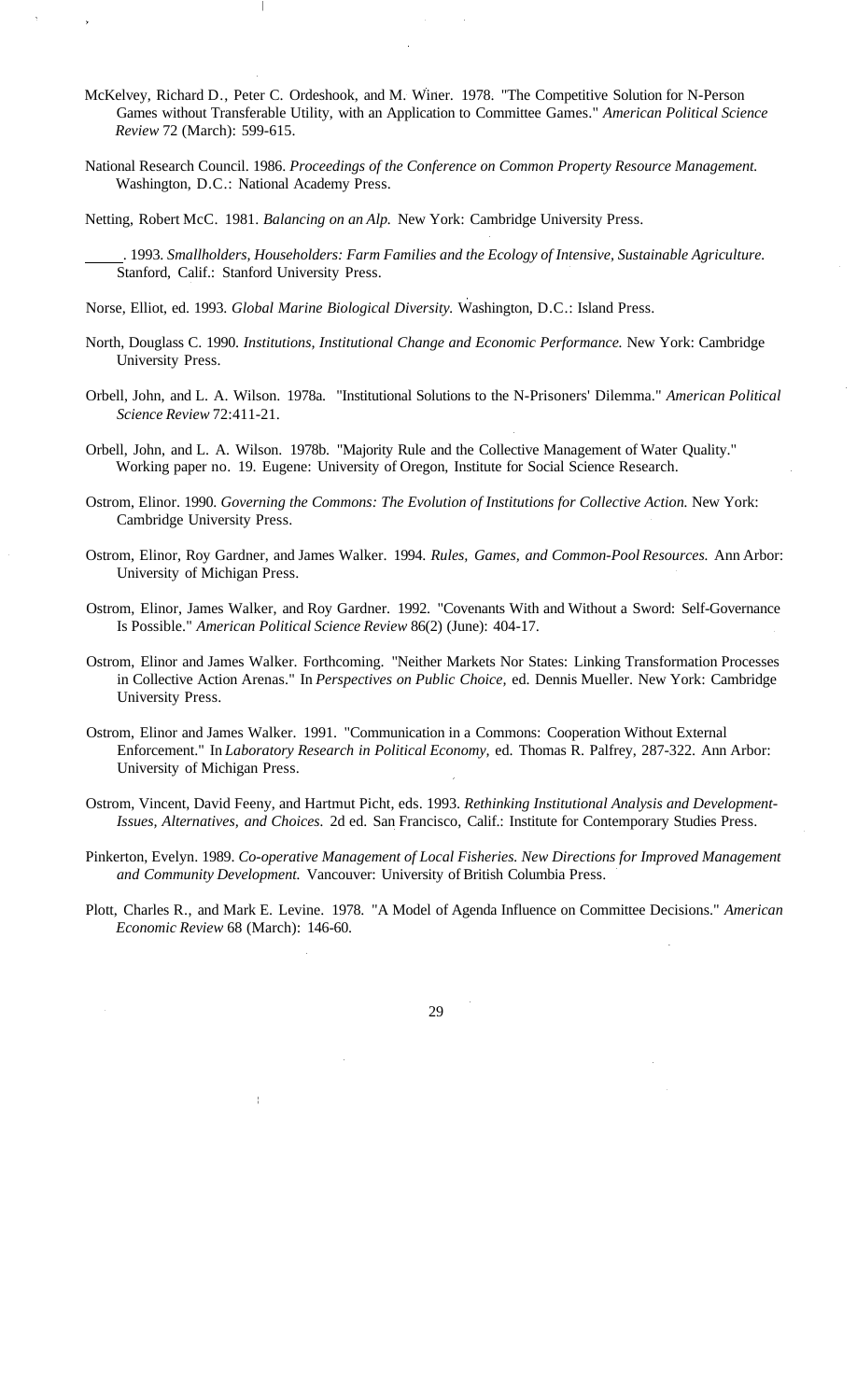- Putnam, Robert. D. 1988. "Diplomacy and Domestic Politics: The Logic of Two-Level Games." *International Organization* 42:427-60.
- Riker, William H. 1962. *The Theory of Political Coalitions.* New Haven, Conn.: Yale University Press.

 $\overline{\phantom{a}}$ 

- Rocco, Elena, and Massimo Warglien. 1995. "Computer Mediated Communication and the Emergence of 'Electronic Opportunism<sup>1</sup>." Venice, Italy: University of Venice, Department of Economics, Laboratory of Experimental Economics.
- Schlager, Edella. 1990. "Model Specification and Policy Analysis: The Governance of Coastal Fisheries." Ph.D. diss., Indiana University, Bloomington.
- Sengupta, Nirmal. 1991. *Managing Common Property: Irrigation in India and the Philippines.* London: Sage.
- Shepsle, Kenneth A. 1979. "Institutional Arrangements and Equilibrium in Multi-dimensional Voting Models." *American Journal of Political Science* 23:27-59.
	- . 1986. "The Positive Theory of Legislative Institutions: An Enrichment of Social Choice and Spatial Models." *Public Choice* 50:135-78.
- . 1989. "Studying Institutions: Some Lessons from the Rational Choice Approach." *Journal of Theoretical Politics* 1:131-49.
- Tang, Shui Yan. 1992. *Institutions and Collective Action: Self-Governance in Irrigation.* San Francisco, Calif.: ICS Press.
- Thomson, James T. 1992. *A Framework for Analyzing Institutional Incentives in Community Forestry.* Rome: Food and Agriculture Organization of the United Nations.
- Tsebelis, George. 1990. *Nested Games. Rational Choice in Comparative Politics.* Berkeley: University of California Press.
- Wade, Robert. 1988. *Village Republics: Economic Conditions for Collective Action in South India.* Cambridge: Cambridge University Press.
- Wilson, Rick. 1986. "Forward and Backward Agenda Procedures: Committee Experiments on Structurally-Induced Equilibrium." *Journal of Politics* 48 (May): 390-409.
- Wilson, Rick, and Roberta Herzberg. 1988. "Of Machines and Men: A Cautionary Note on the Use of Robots in Decision-Making Experiments." *Simulation & Games* 19(2) (June): 157-72.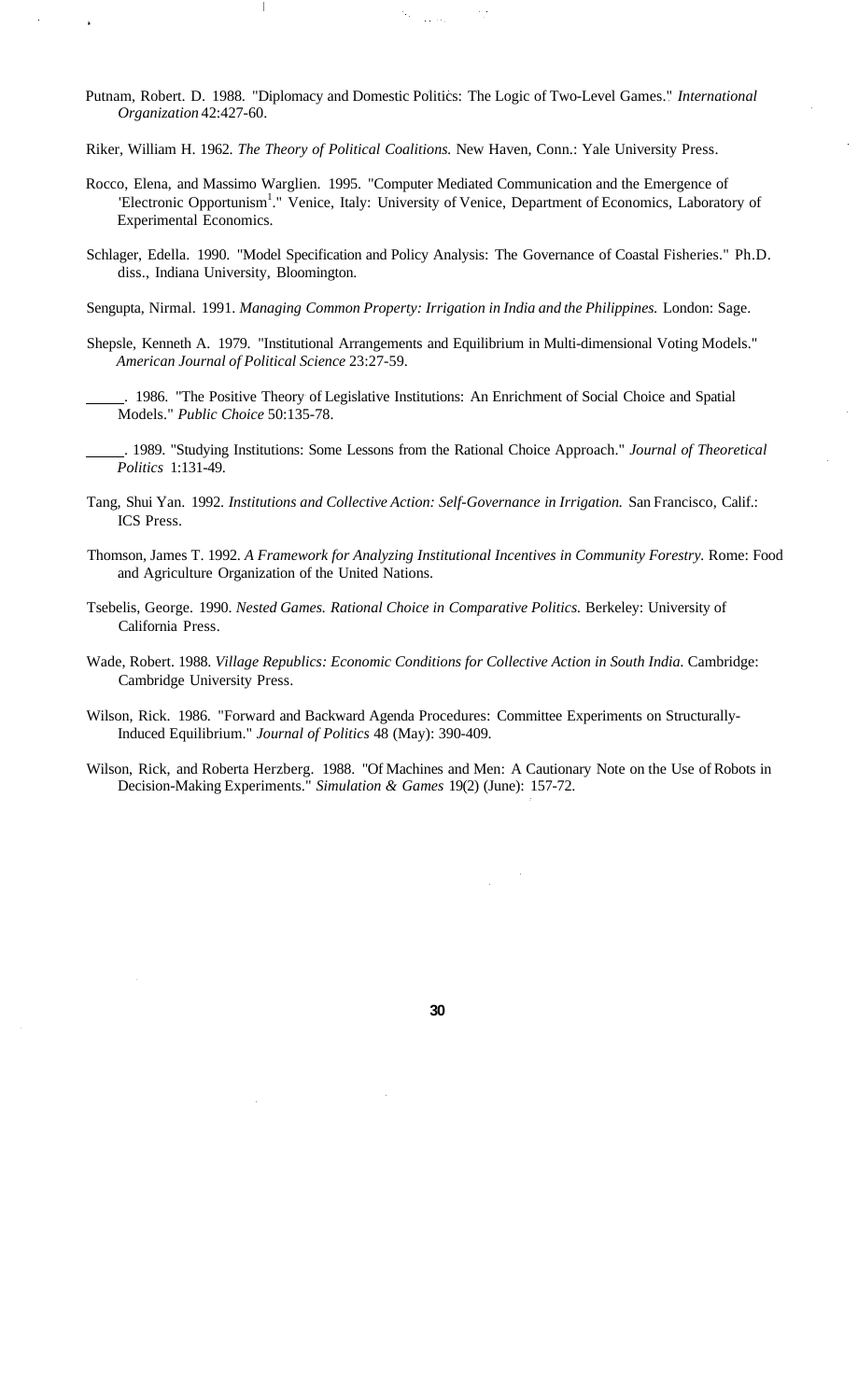### TABLE 1

 $\mathbf{I}$ 

 $\bar{t}$ 

### Parameterization of Laboratory Experiments

|                                        | Design Condition           |                            |  |  |  |  |  |  |  |
|----------------------------------------|----------------------------|----------------------------|--|--|--|--|--|--|--|
| SPECIFICATION                          | Phase I                    | Phase II                   |  |  |  |  |  |  |  |
| <b>Token Cost</b><br>Increment $(k)$   | \$.01                      | \$.05                      |  |  |  |  |  |  |  |
| Number of Rounds<br>in Each Stage      | 10                         | 10                         |  |  |  |  |  |  |  |
| <b>Benefit Function</b><br>$(ax-bx^2)$ | $a = 0.761$<br>$b = 0.007$ | $a = 2.545$<br>$b = 0.005$ |  |  |  |  |  |  |  |
| Optimal<br>Strategy                    | 9                          | 7                          |  |  |  |  |  |  |  |
| Symmetric Equilibrium<br>Strategy      | 14                         | 12                         |  |  |  |  |  |  |  |
| Available Range<br>of Token Orders     | [0, 80]                    | [0, 80]                    |  |  |  |  |  |  |  |
| Efficiency at<br>Symmetric Equilibrium | 69.1%                      | 49.0%                      |  |  |  |  |  |  |  |
| Exchange Rate*                         | 0.25                       | 0.10                       |  |  |  |  |  |  |  |

\* This exchange rate is applied to the computer earnings of each subject to convert these earnings into U.S. currency.  $\epsilon$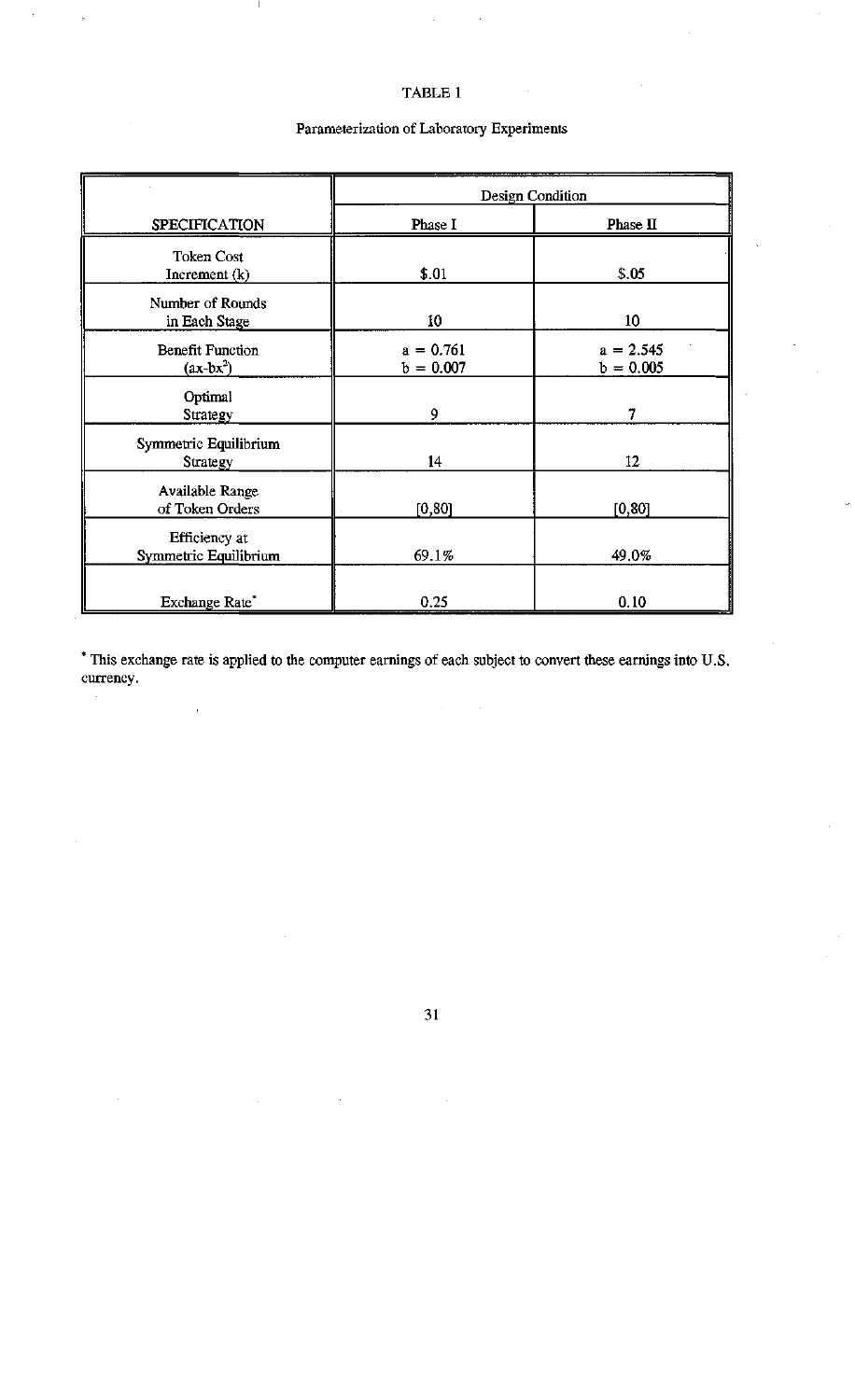### Overview of Experimental Design

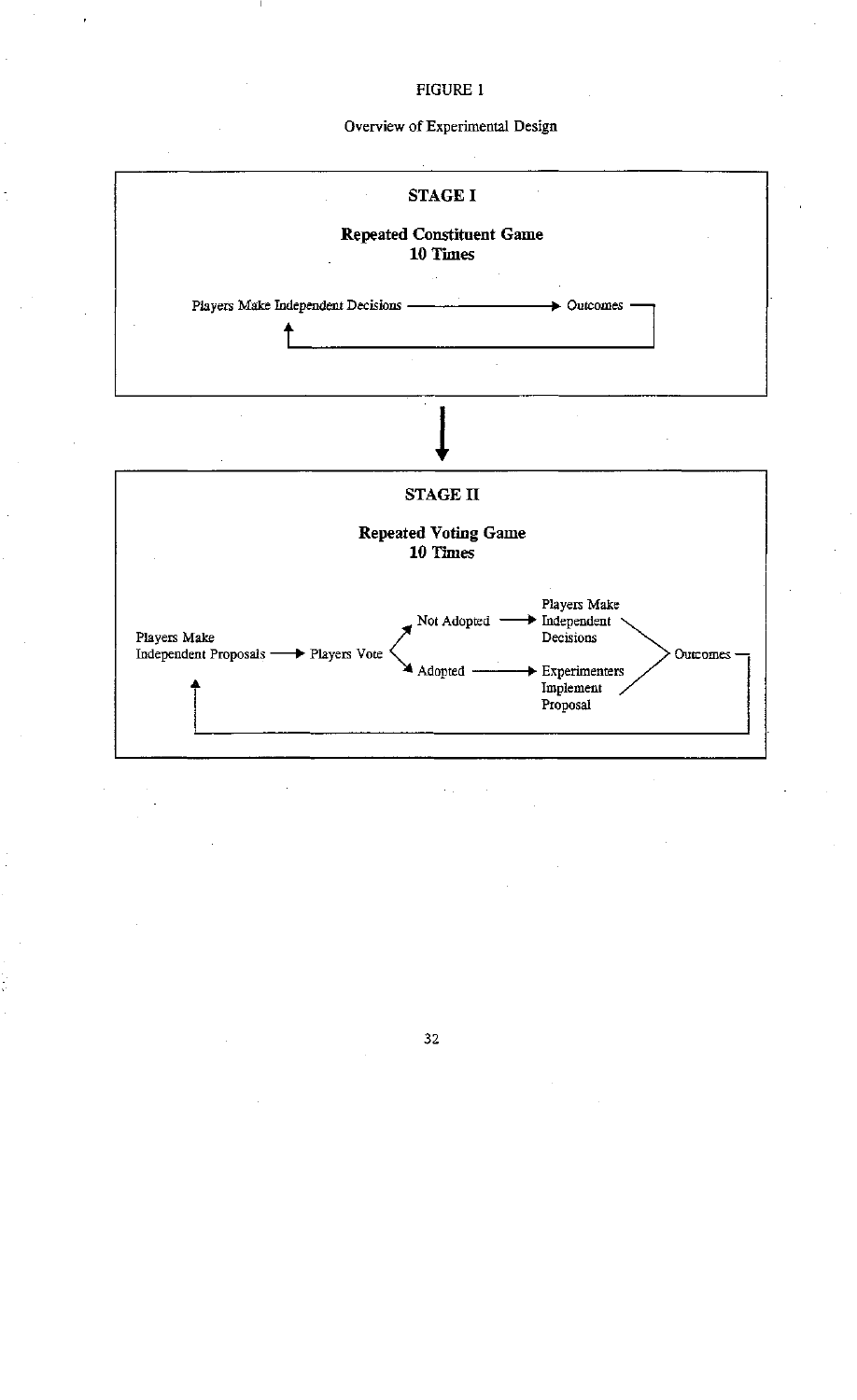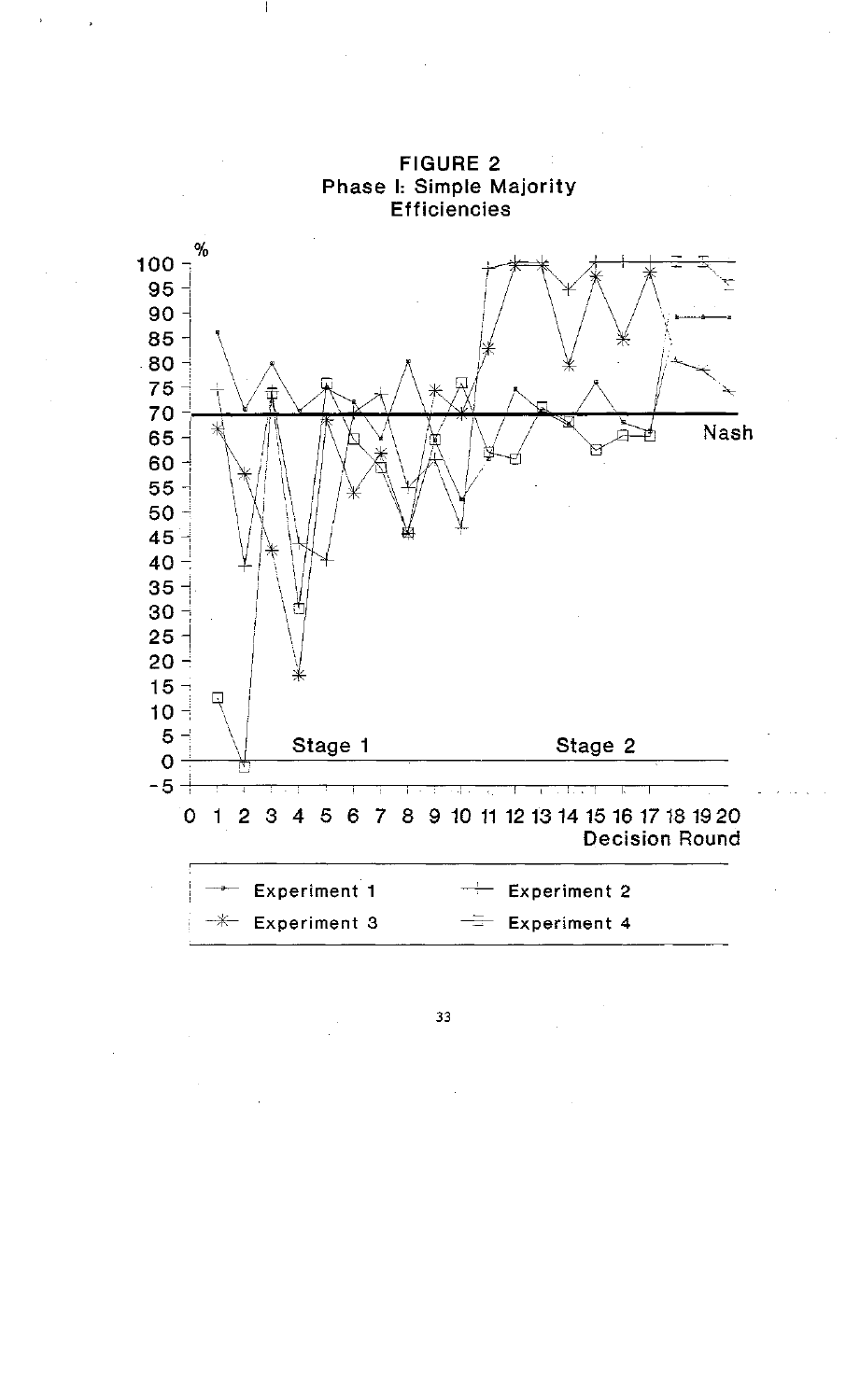$\sim 10^7$ 

Total 13.6% 11.1% 55.7% 24.6%

 $\sim 10^7$ 

 $\sim$ 

Total 16.4% 12.5% 53.2% 28.9%

#### SUMMARY OF PHASE I, MAJORITY RULE EXPERIMENTS

 $\mathcal{L}_{\text{max}}$  and  $\mathcal{L}_{\text{max}}$ 

**Contract** 

 $\sim$ 

 $\sim 10^7$ 

 $\sim$ 

| Panel 1P<br>Panel 1V |         |                  |                  |       | Panel 2P                |                             |      |                    |       | Panel 2V            |                             |                  |      |  |  |
|----------------------|---------|------------------|------------------|-------|-------------------------|-----------------------------|------|--------------------|-------|---------------------|-----------------------------|------------------|------|--|--|
| Histogram of Own     |         | Histogram of Own |                  |       | % of Proposals that are |                             |      |                    |       | % of Votes that are |                             |                  |      |  |  |
| Utility of Proposals |         |                  | Utility of Votes |       |                         | MWC, ASYM*, Symmetric, SYM* |      |                    |       |                     | MWC, ASYM*, Symmetric, SYM* |                  |      |  |  |
| Interval             |         | Interval         |                  | Round | <b>MAC</b>              | <b>ASYM*</b>                | Symm | SYM*               | Round | <b>MWC</b>          | ASYM*                       | Symm             | SYM. |  |  |
| $\leq 15.00$         | 18.2%   | $\leq$ \$3.00    | 11.8%            |       | 3.6%                    |                             |      | $3.6\%$ 57.1% 7.1% |       | 3.6%                |                             | 3.6% 60.7% 3.6%  |      |  |  |
| $$3.01 - 3.50$       | 46.4%   | $$3.01 - 3.50$   | 48.9%            | 2.    | 7.1%                    |                             |      | 7.1% 46.4% 3.6%    |       | 7.1%                |                             | 7.1% 50.0% 17.9% |      |  |  |
| $$3.51 - 4.00$       | 15.4%   | $$3.51 - 4.00$   | 17.9%            |       | 10.7%                   |                             |      | 10.7% 57.1% 10.7%  |       |                     | 10.7% 10.7% 57.1% 21.43     |                  |      |  |  |
| $$4.01 - 4.50$       | 6.1%    | $$4.01 - 4.50$   | 3.9%             | 4.    |                         | 10.7% 10.7% 57.1% 21.4%     |      |                    | 4.    | 7.1%                |                             | 7.1% 50.0% 21.4% |      |  |  |
| $$4.51 - 5.00$       | 2.5%    | $$4.51 - 5.00$   | 3.9%             | 5.    |                         | 10.7% 10.7% 57.1% 21.4%     |      |                    | 5.    |                     | 14.3% 14.3% 53.6% 28.6%     |                  |      |  |  |
| $$5.01 - 5.50$       | 11.4%   | $$5.01 - 5.50$   | 13.2%            | 6.    |                         | 10.7% 10.7% 57.1% 25.0%     |      |                    | 6     |                     | 14.3% 14.3% 50.0% 25.0%     |                  |      |  |  |
| $$5.51 - 6.00$       | 0.0%    | $$5.51 - 6.00$   | 0.0%             |       |                         | 10.7% 10.7% 53.6% 28.6%     |      |                    |       |                     | 14.3% 14.3% 53.6% 35.7%     |                  |      |  |  |
| $$6.01 - 6.50$       | $0.0\%$ | $$6.01 - 6.50$   | 0.0%             | 8.    |                         | 21.4% 14.3% 53.6% 35.7%     |      |                    | 8.    |                     | 28.6% 14.3% 50.0% 50.0%     |                  |      |  |  |
| > 6.50               | 0.0%    | > 6.50           | 0.4%             | 9.    |                         | 21.4% 14.3% 60.7% 50.0%     |      |                    |       |                     | 28.6% 17.9% 53.6% 46.47     |                  |      |  |  |
|                      |         |                  |                  | 10    |                         | 28.6% 17.9% 57.1% 42.9%     |      |                    | 10    |                     | 35.7% 21.4% 53.6% 39.3%     |                  |      |  |  |

| ω  |  |
|----|--|
| r. |  |

 $\sim 10^7$ 

| Panel 3P                       |       | Panel 3V                |       | Panel 4P |                         | Panel 4V           |                     |  |
|--------------------------------|-------|-------------------------|-------|----------|-------------------------|--------------------|---------------------|--|
| <b>Nistogram of Efficiency</b> |       | Histogram of Efficiency |       |          | % of Proposals with Own |                    | % of Vates with Own |  |
| of Proposals                   |       | of Votes                |       |          | Utility $>=$ Nash       | Utility $> =$ Nash |                     |  |
| Interval                       |       | Interval                |       | Round    |                         | Round              |                     |  |
| $\leq 50.0%$                   | 5.4%  | $\leq 50.0%$            | 2.5%  |          | 71.4%                   |                    | 78.6%               |  |
| 50.0-55.0%                     | 0.0%  | 50.0-55.0%              | 0.0%  | 2.       | 85.7%                   | 2.                 | 89.3%               |  |
| 55.0-60.0%                     | 3.2%  | 55.0-60.0%              | 3.2%  | 3.       | 85.7%                   | 3.                 | 92.9%               |  |
| 60.0-65.0%                     | 0.4%  | 60.0-65.0%              | 0.4%  | 4.       | 85.7%                   | 4.                 | 89.3%               |  |
| 65.0-70.0%                     | 1.1%  | 65.0-70.0%              | 1.1%  | 5.       | 89.3%                   | 5.                 | 92.9%               |  |
| 70.0-75.0%                     | 0.7%  | 70.0-75.0%              | 1.1%  | 6.       | 89.3%                   | 6.                 | 92.9%               |  |
| 75.0-80.0%                     | 0.0%  | 75.0-80.0%              | 0.0%  |          | 89.3%                   |                    | 96.4%               |  |
| 80.0-85.0%                     | 6.1%  | 80.0-85.0%              | 2.9%  | 8        | 96.4%                   | 8                  | 100.0%              |  |
| 85.0-90.0%                     | 18.2% | 85.0-90.0%              | 18.6% | 9.       | 100.0%                  | 9.                 | 100,0%              |  |
| $90.0 - 95.0%$                 | 8.6%  | 90.0-95.0%              | 10.4% | 10       | 100.0%                  | 10.                | 100.0%              |  |
| 95.0-100.0%                    | 56.4% | 95.0-100.0%             | 60.0% | Total    | 89.3%                   | Total              | 93.2%               |  |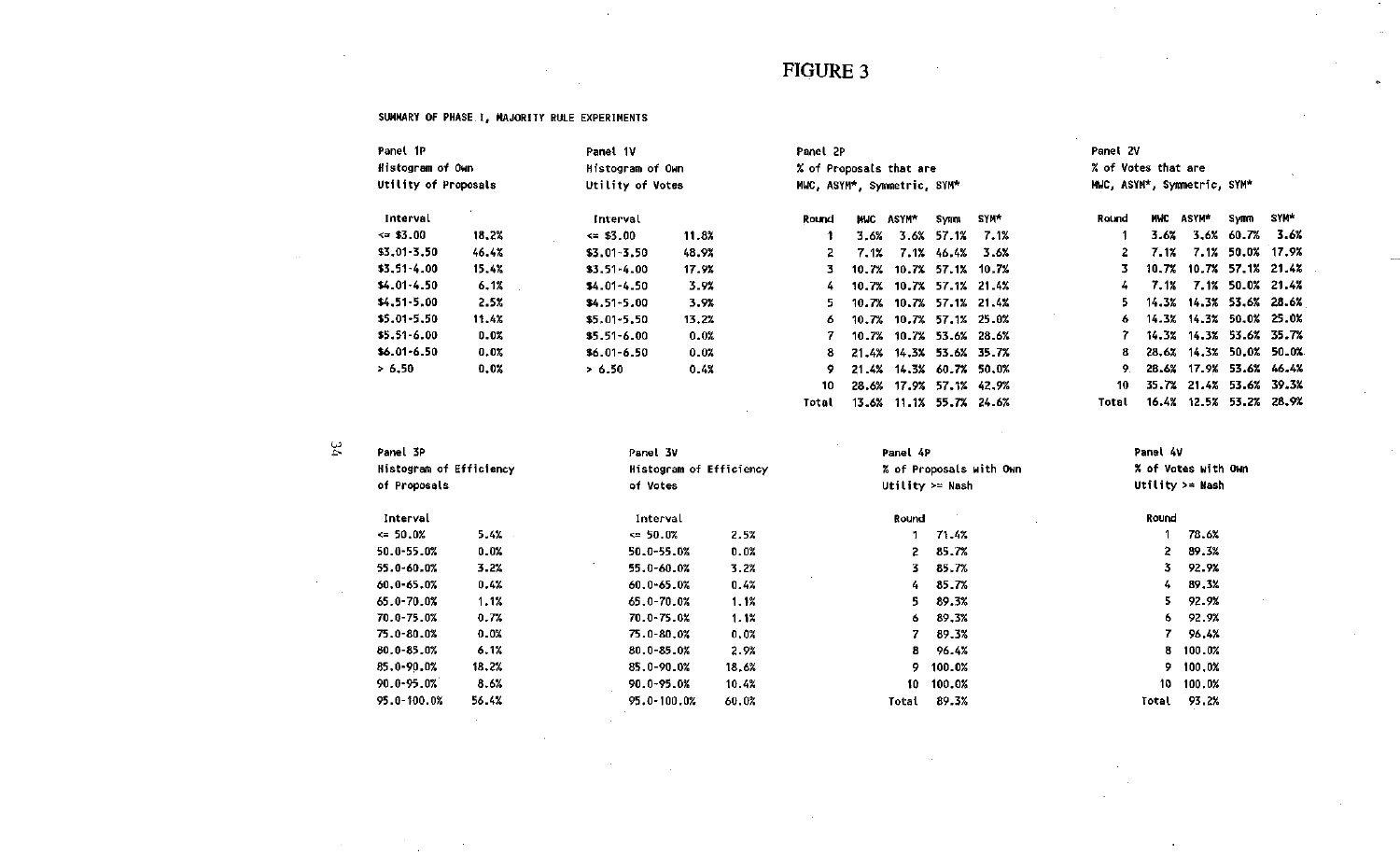

FIGURE 4 **Phase II Experiments** 

Phase II: Symmetric Simple Majority<br>Efficiencies



Phase il: Unanimity<br>Efficiencies

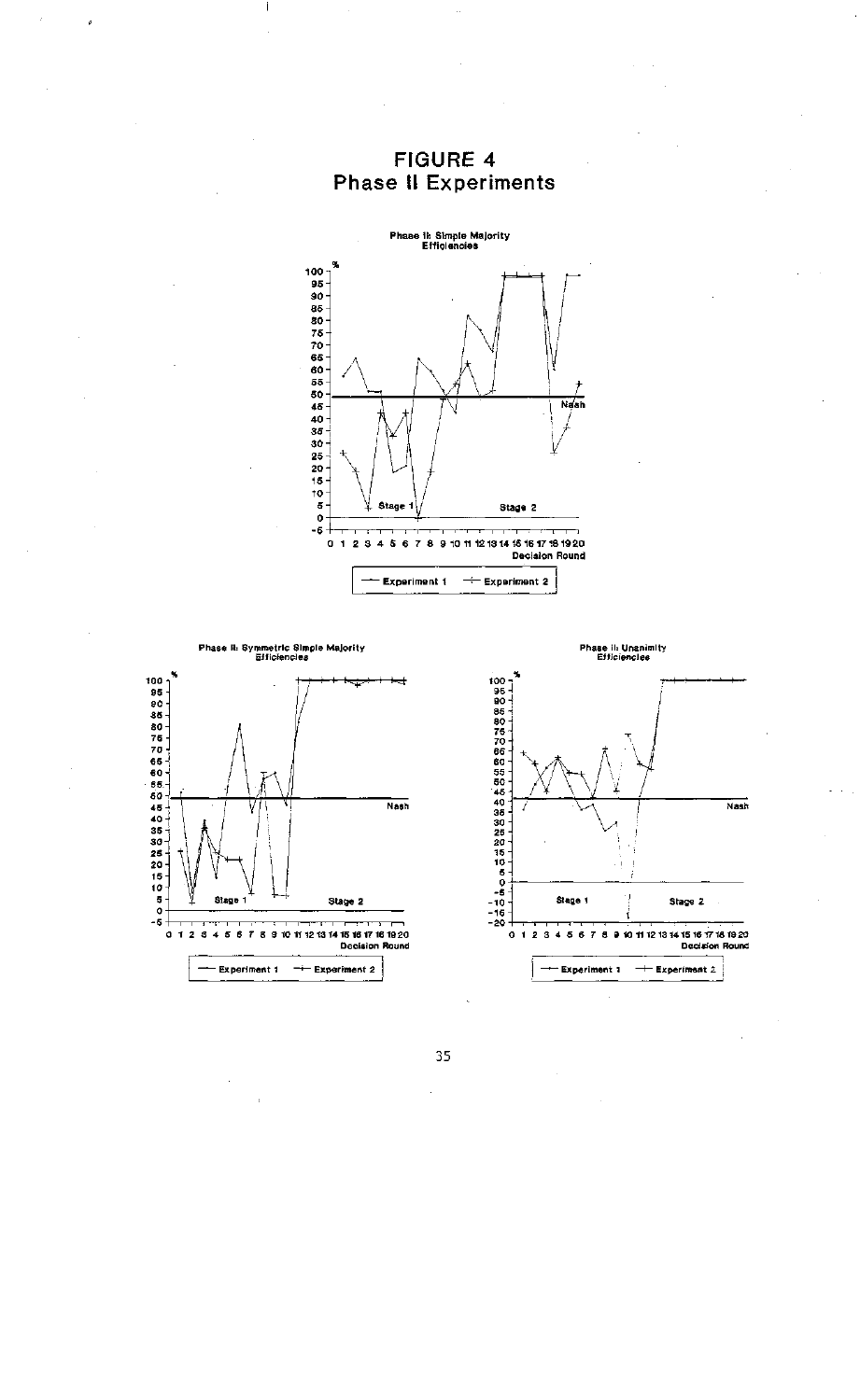#### SUMMARY OF PHASE II, MAJORITY RULE EXPERIMENTS

| Panel 1P             | Panel 1V |                  |       | Panel 2P                    |       |                        |         |         | Panel 2V                    |       |                   |             |         |
|----------------------|----------|------------------|-------|-----------------------------|-------|------------------------|---------|---------|-----------------------------|-------|-------------------|-------------|---------|
| Histogram of Own     |          | Histogram of Own |       | % of Proposals that are     |       |                        |         |         | % of Votes that are         |       |                   |             |         |
| Utility of Proposals |          | Utility of Votes |       | MWC, ASYM*, Symmetric, SYM* |       |                        |         |         | MWC, ASYM*, Symmetric, SYM* |       |                   |             |         |
| Interval             |          | Interval         |       | Round                       |       | MUC ASYM*              | Symm    | SYM*    | Round                       | MWC   | <b>ASYM*</b>      | <b>Symm</b> | SYM*    |
| $\Leftarrow$ \$7.00  | $10.0\%$ | $\leq$ \$7.00    | 6.4%  |                             |       | 35.7% 21.4%            | 57.1%   | 0.0%    |                             | 42.9% |                   | 28.6% 57.1% | 0.0%    |
| $$7.01 - 8.50$       | 9.3%     | $$7.01 - 8.50$   | 7.1%  | 2                           |       | 42.9% 21.4% 42.9%      |         | 7.1%    |                             |       | 50.0% 21.4% 50.0% |             | 14.3%   |
| \$8.51-10.00         | 7.9%     | \$8.51-10.00     | 10.7% |                             |       | 57.1% 28.6% 28.6%      |         | 0.0%    | 3.                          |       | 64.3% 21.4% 28.6% |             | $0.0\%$ |
| $$10.01 - 11.50$     | 1.4%     | $$10.01 - 11.50$ | 0.7%  | 4                           |       | 64.3% 35.7% 35.7% 7.1% |         |         |                             |       | 64.3% 28.6% 35.7% |             | 7.1%    |
| $$11.51-13.00$       | 0.7%     | $$11.51-13.00$   | 0.7%  | 5.                          |       | 71.4% 42.9% 21.4% 0.0% |         |         | 5.                          |       | 71.4% 28.6% 21.4% |             | 0.0%    |
| $$13.01 - 14.50$     | $2 - 1%$ | $$13.01 - 14.50$ | 2.9%  | 6.                          |       | 85.7% 50.0%            | 7.1%    | $0.0\%$ | 6.                          |       | 85.7% 42.9%       | 7.1%        | 0.0%    |
| \$14.51-16.00        | 65.0%    | $$14.51 - 16.00$ | 67.9% |                             |       | 71.4% 42.9%            | 7.1%    | $0.0\%$ |                             |       | 78.6% 50.0%       | 0.0%        | 0.0%    |
| $$16.01 - 17.50$     | 0.0%     | $$16.01 - 17.50$ | 0.0%  | -8                          | 78.6% | 50.0%                  | 7.1%    | $0.0\%$ | 8.                          |       | 85.7% 50.0%       | $0.0\%$     | 0.0%    |
| $> = 17.51$          | 5.7%     | >17.51           | 3.6%  | 9.                          | 78.6% | 50.0%                  | 7.1%    | 0.0%    | 9.                          |       | 92.9% 50.0%       | $0.0\%$     | 0.0%    |
|                      |          |                  |       | 10                          |       | 85.7% 71.4%            | $0.0\%$ | 0.0%    | 10                          |       | 85.7% 71.4%       | 0.0%        | 0.0%    |

Total 67.1% 41.4% 21.4% 1.4%

 $\sim$ 

Total 72.1% 39.3% 20.0% 2.1%

| Panel 3P                |       |                         | Panel 3V |              | Panel 4P                | Panel 4V          |                     |  |
|-------------------------|-------|-------------------------|----------|--------------|-------------------------|-------------------|---------------------|--|
| Histogram of Efficiency |       | Histogram of Efficiency |          |              | % of Proposals with Own |                   | % of Votes with Own |  |
| of Proposals            |       | of Votes                |          |              | Utility $> =$ Nash      | Utility $>=$ Nash |                     |  |
| Interval                |       | Interval                |          | Round        |                         | Round             |                     |  |
| $\le 50.0\%$            | 6.4%  | $\leq 50.0%$            | 3.6%     |              | 85.7%                   |                   | 92.9%               |  |
| 50.0-55.0%              | 0.0%  | $50.0 - 55.0%$          | 0.0%     | $\mathbf{z}$ | 100.0%                  | 2                 | 92.9%               |  |
| 55.0-60.0%              | 0.0%  | 55.0-60.0%              | 0.0%     | 3.           | 92.9%                   | 3.                | 92.9%               |  |
| 60.0-65.0%              | 0.7%  | $60.0 - 65.0%$          | 0.0%     |              | 4 100.0%                | 4.                | 92.9%               |  |
| 65.0-70.0%              | 2.9%  | 65.0-70.0%              | 0.7%     | 5.           | 100.0%                  | 5.                | 100.0%              |  |
| 70.0-75.0%              | 0.0%  | 70.0-75.0%              | 0.0%     | 6.           | - 92.9%                 | 6.                | 92.9%               |  |
| 75.0-80.0%              | 0.0%  | 75.0-80.0%              | 0.0%     | 7.           | 92.9%                   | 7.                | 92.9%               |  |
| $0.0 - 85.0%$           | 6.4%  | $80.0 - 35.0%$          | 5.7%     | 8.           | 92.9%                   | 8                 | 92.9%               |  |
| 85.0-90.0%              | 4.3%  | 85.0-90.0%              | 3.6%     | 9.           | 92.9%                   | 9.                | 100.0%              |  |
| 90.0-95.0%              | 3.6%  | 90.0-95.0%              | 2.9%     | 10           | 92.9%                   | 10                | 92.9%               |  |
| 95.0-100.0%             | 75.7% | 95.0-100.0%             | 83.6%    | Total        | 94.3%                   | Total             | 94.3%               |  |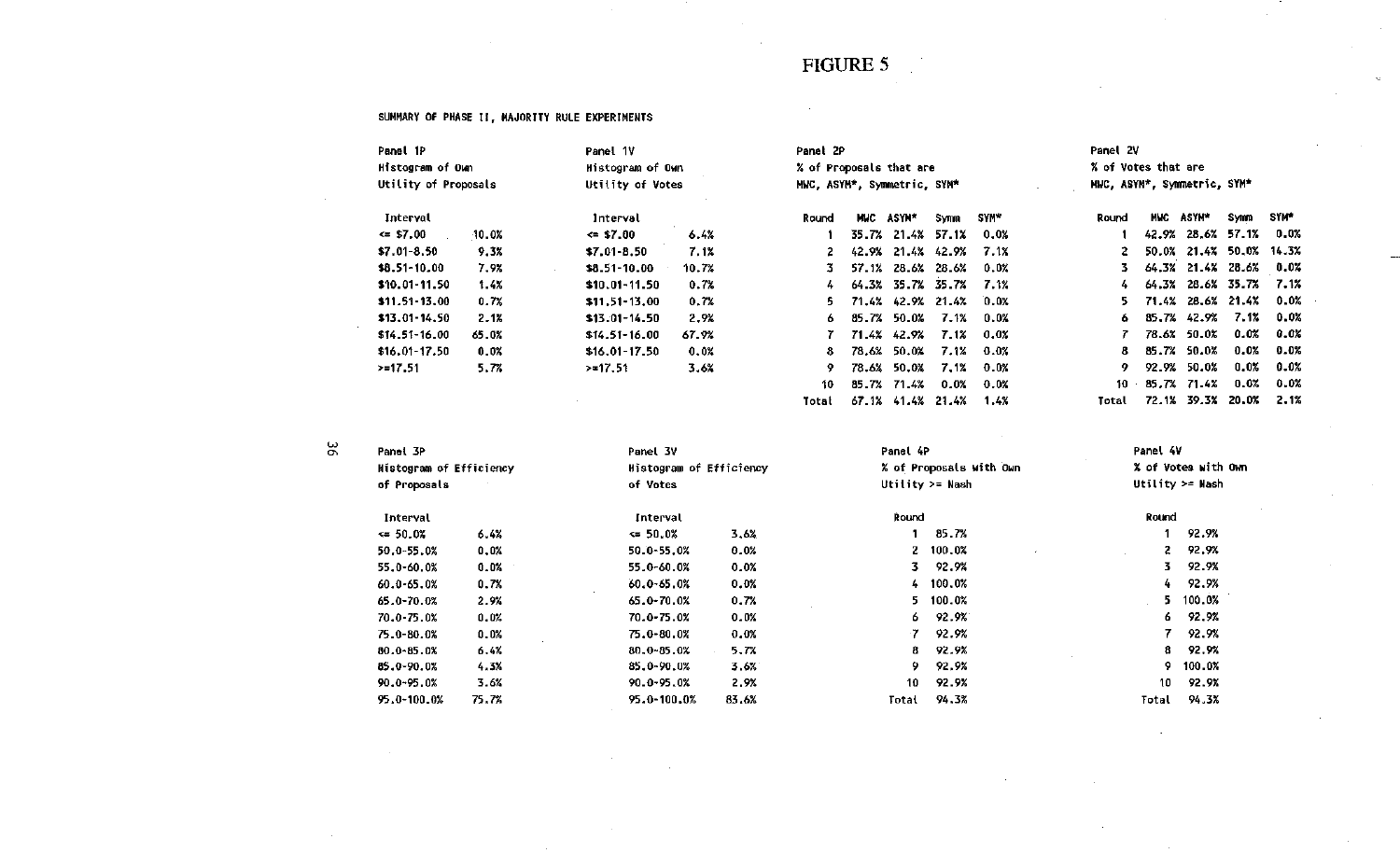$\sim 10^{-11}$ 

 $\sim 10^{-1}$ 

 $\sim$ 

 $\sim 10^{-1}$ 

#### SUMMARY OF PHASE 11, SYMMETRIC PROPOSAL EXPERIMENTS

 $\sim 10^{-1}$ 

 $\sim 100$ 

 $\sim 10^{-1}$ 

 $\sim 10^{-1}$ 

 $\sim$ 

| Panel 1P                 |       | Panel 1V             |         | Panel 2P                    |         |       |                      |       | Panel 2V                    |         |           |                       |      |
|--------------------------|-------|----------------------|---------|-----------------------------|---------|-------|----------------------|-------|-----------------------------|---------|-----------|-----------------------|------|
| Histogram of Own         |       | Histogram of Own     |         | % of Proposals that are     |         |       |                      |       | % of Votes that are         |         |           |                       |      |
| Utility of Proposals     |       | Utility of Votes     |         | MWC, ASYM*, Symmetric, SYM* |         |       |                      |       | MWC, ASYM*, Symmetric, SYM* |         |           |                       |      |
| Interval                 |       | Interval             |         | Round                       | MWC     | ASYM* | Symm                 | SYM*  | Round                       |         | MMC ASYN* | Symm                  | SYM* |
| $\Leftrightarrow$ \$7,00 | 2.9%  | $\leq$ \$7.00 $\leq$ | 0.7%    |                             | 0.0%    |       | $0.0\%$ 100.0%       | 21.4% |                             | 0.0%    |           | $0.0\%$ 100.0% 28.6%  |      |
| $$7.01 - 8.50$           | 9.3%  | $$7.01 - 8.50$       | 7.9%    | $\mathbf{2}$                | 0.0%    |       | $0.0\%$ 100.0%       | 50.0% | 2                           | 0.0%    |           | $0.0\%$ 100.0% 71.4%  |      |
| \$8.51-10.00             | 87.9% | $$8.51-10.00$        | 91.4%   | 3.                          | 0.0%    |       | $0.0\%$ 100.0% 71.4% |       | 3.                          | $0.0\%$ |           | $0.0\%$ 100.0% 71.4%  |      |
| $$10,01-11,50$           | 0.0%  | \$10.01-11.50        | 0.0%    | 4                           | $0.0\%$ |       | $0.0\%$ 100.0% 85.7% |       | 4                           | $0.0\%$ |           | $0.0\%$ 100.0% 85.7%  |      |
| $$11.51 - 13.00$         | 0.0%  | $$11.51-13.00$       | 0.0%    | 5.                          | 0.0%    |       | $0.0\%$ 100.0% 71.4% |       | 5.                          | 0.0%    |           | 0.0% 100.0% 78.6%     |      |
| $$13.01 - 14.50$         | 0.0%  | $$13.01-14.50$       | 0.0%    | 6.                          | 0.0%    |       | $0.0\%$ 100.0% 78.6% |       | 6                           | 0.0%    |           | $0.0\%$ 100.0% 71.4%  |      |
| $$14.51 - 16.00$         | 0.0%  | $$14.51 - 16.00$     | 0.0%    |                             | 0.0%    |       | $0.0\%$ 100.0% 85.7% |       | 7                           | 0.0%    |           | 0.0% 100.0% 92.9%     |      |
| $$16.01 - 17.50$         | 0.0%  | $$16.01-17.50$       | 0.0%    | 8.                          | 0.0%    |       | $0.0\%$ 100.0% 92.9% |       | 8                           | 0.0%    |           | $0.0\%$ 100.0% 100.0% |      |
| >17.51                   | 0.0%  | >17.51               | $0.0\%$ | 9.                          | 0.0%    |       | 0.0% 100.0% 100.0%   |       | 9                           | 0.0%    |           | 0.0% 100.0% 100.0%    |      |
|                          |       |                      |         | 10                          | 0.0%    |       | 0.0% 100.0% 100.0%   |       | 10                          | 0.0%    |           | $0.0X$ 100.0% 100.0%  |      |
|                          |       |                      |         | Total                       | 0.0%    |       | $0.0\%$ 100.0% 75.7% |       | Total                       | $0.0\%$ |           | $0.0\%$ 100.0% 80.0%  |      |

 $\overline{37}$ 

 $\sim 10^7$ 

 $\sim 10$ 

| Panel 3P                |       | Panel 3V                |       | Panel 4P |                         | Panel 4V | % of Votes with Own |
|-------------------------|-------|-------------------------|-------|----------|-------------------------|----------|---------------------|
| Histogram of Efficiency |       | Histogram of Efficiency |       |          | % of Proposals with Own |          |                     |
| of Proposals            |       | of Votes                |       |          | Utility $>=$ Nash       |          | Utility $>=$ Nash   |
| Interval                |       | Interval                |       | Round    |                         | Round    |                     |
| $\leq 50.0%$            | 1.4%  | $\leq 50.0\%$           | 0.0%  |          | 92.9%                   |          | 100.0%              |
| 50.0-55.0%              | 0.0%  | 50.0-55.0%              | 0.0%  | $\sim$   | 2, 100.0%               |          | 2, 100.0%           |
| 55.0-60.0%              | 0.0%  | 55.0-60.0%              | 0.0%  |          | $3$ 100.0%              |          | 3 100.0%            |
| 60.0-65.0%              | 0.0%  | $60.0 - 65.0%$          | 0.0%  |          | 4 100.0%                |          | 4 100.0%            |
| 65.0-70.0%              | 1.4%  | 65.0-70.0%              | 0.7%  | 5.       | 92.9%                   | 5.       | 100.0%              |
| 70.0-75.0%              | 0.0%  | 70.0-75.0%              | 0.0%  |          | $6, 100, 0\%$           | 6.       | 100.0%              |
| 75.0-80.0%              | 0.0%  | $75.0 - 80.0%$          | 0.0%  |          | 7 100.0%                |          | 7 100.0%            |
| 80.0-85.0%              | 4.3%  | $80.0 - 85.0%$          | 2.9%  |          | 8 100.0%                | 8.       | 100.0%              |
| 85.0-90.0%              | 0.0%  | 85.0-90.0%              | 0.0%  |          | 9 100.0%                | 9.       | 100.0%              |
| 90.0-95.0%              | 5.0%  | 90.0-95.0%              | 5.0%  | 10       | 100.0%                  | 10       | 100.0%              |
| 95.0-100.0%             | 87.9% | 95.0-100.0%             | 91.4% | Total    | 98.6%                   | Total    | 100.0%              |

 $\sim 10^{-1}$ 

 $\sim$   $\sim$ 

 $\sim 10^{-1}$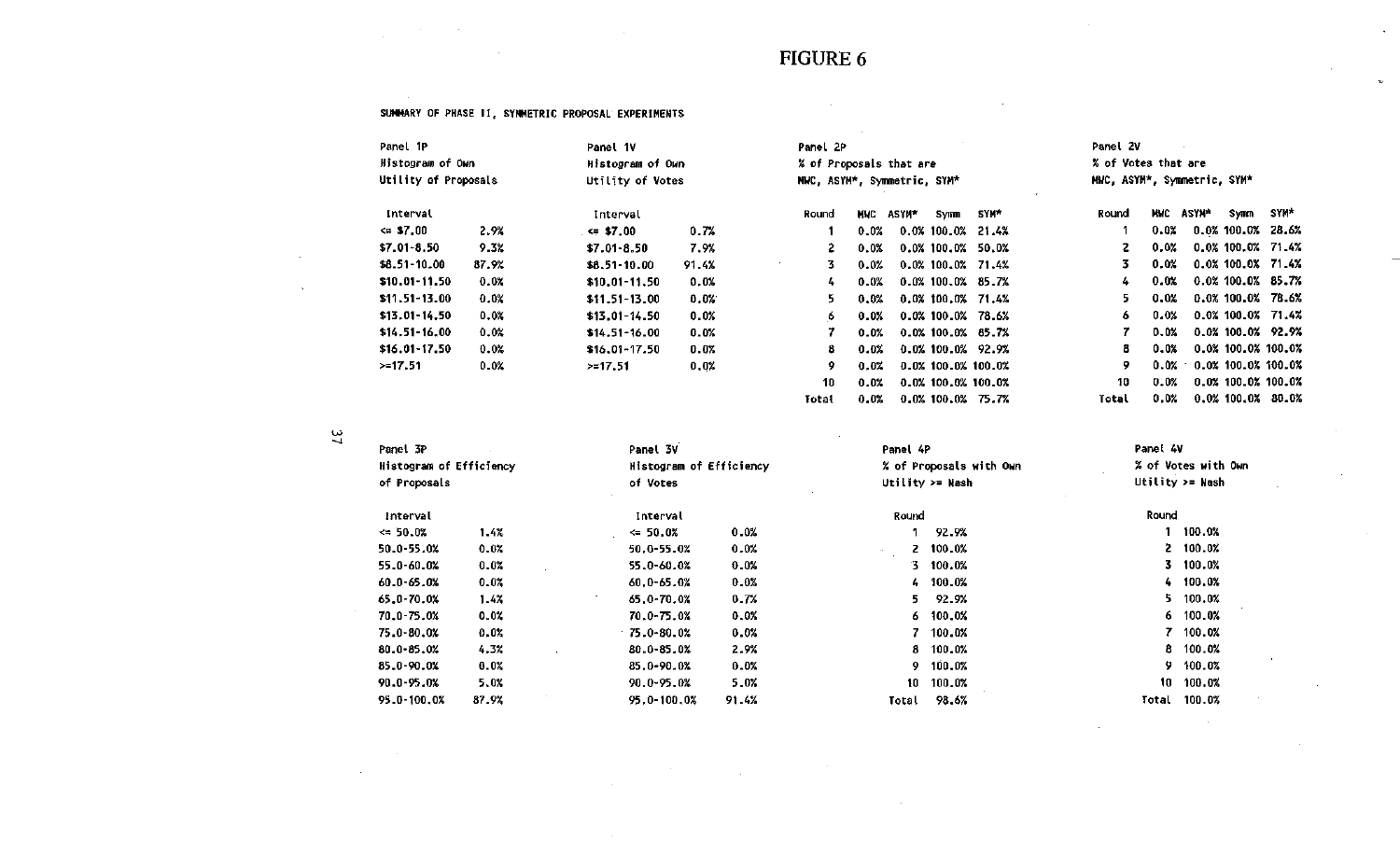$\sim$ 

Total 0.0% 0.0% 100.0% 93.6%

 $\sim 10^6$ 

 $\sim$ 

 $\label{eq:2.1} \frac{1}{\sqrt{2}}\int_{\mathbb{R}^3}\frac{1}{\sqrt{2}}\left(\frac{1}{\sqrt{2}}\right)^2\frac{1}{\sqrt{2}}\left(\frac{1}{\sqrt{2}}\right)^2\frac{1}{\sqrt{2}}\left(\frac{1}{\sqrt{2}}\right)^2.$ 

 $\mathcal{L}_{\text{max}}$  and  $\mathcal{L}_{\text{max}}$  and  $\mathcal{L}_{\text{max}}$ 

 $\sim$ 

 $\mathbf{v}_t$ 

 $\varphi_{\alpha\beta}$ 

#### SUMMARY OF PHASE II, UNANIMITY EXPERIMENTS

| Panel 1P             | Panel 1V |                  |         | Panel 2P                |            |                             |      |                      | Panel 2V            |      |                             |             |                       |  |  |
|----------------------|----------|------------------|---------|-------------------------|------------|-----------------------------|------|----------------------|---------------------|------|-----------------------------|-------------|-----------------------|--|--|
| Histogram of Own     |          | Histogram of Own |         | % of Proposals that are |            |                             |      |                      | % of Votes that are |      |                             |             |                       |  |  |
| Utility of Proposals |          | Utility of Votes |         |                         |            | MWC, ASYM*, Symmetric, SYM* |      |                      |                     |      | MWC, ASYM*, Symmetric, SYM* |             |                       |  |  |
| Interval             |          | Interval         |         | Round                   | <b>MNC</b> | ASYM*                       | Symm | SYK*                 | Round               | MMC  | <b>ASYM*</b>                | Symm        | SYM*                  |  |  |
| $\leq$ \$7,00        | 5.0%     | $\leq$ \$7.00    | 2.1%    |                         | 0.0%       |                             |      | $0.0\%$ 92.9% 35.7%  |                     | 0.0% |                             | 0.0% 100.0% | 50.0%                 |  |  |
| $$7.01 - 8.50$       | 3.6%     | $$7.01 - 8.50$   | 2.9%    |                         | 0.0%       |                             |      | $0.0\%$ 92.9% 64.3%  | 2                   | 0.0% |                             |             | 0.0% 100.0% 85.7%     |  |  |
| \$8.51-10.00         | 91.4%    | $$8.51-10.00$    | 95.0%   | 3                       | 0.0%       |                             |      | $0.0\%$ 100.0% 85.7% | 3                   | 0.0% |                             |             | 0.0% 100.0% 100.0%    |  |  |
| $$10.01-11.50$       | 0.0%     | $$10.01 - 11.50$ | 0.0%    | 4                       | 0.0%       |                             |      | 0.0% 100.0% 100.0%   | 4                   | 0.0% |                             |             | 0.0% 100.0% 100.0%    |  |  |
| $$11.51-13.00$       | 0.0%     | $$11.51 - 13.00$ | $0.0\%$ |                         | 0.0%       |                             |      | 0.0% 100.0% 100.0%   | 5.                  | 0.0% |                             |             | $0.0\%$ 100.0% 100.0% |  |  |
| $$13.01 - 14.50$     | 0.0%     | $$13.01 - 14.50$ | 0.0%    | 6.                      | 0.0%       |                             |      | 0.0% 100.0% 100.0%   | 6.                  | 0.0% |                             |             | 0.0% 100.0% 100.0%    |  |  |
| $$14.51 - 16.00$     | 0.0%     | $$14.51 - 16.00$ | 0.0%    |                         | 0.0%       |                             |      | 0.0% 100.0% 100.0%   |                     | 0.0% |                             |             | $0.0\%$ 100.0% 100.0% |  |  |
| $$16.01-17.50$       | 0.0%     | $$16.01 - 17.50$ | 0.0%    | 8                       | 0.0%       |                             |      | 0.0% 100.0% 100.0%   | 8.                  | 0.0% |                             |             | 0.0% 100.0% 100.0%    |  |  |
| >17.51               | 0.0%     | $> = 17.51$      | 0.0%    | 9.                      | 0.0%       |                             |      | 0.0% 100.0% 100.0%   | 9                   | 0.0% |                             |             | 0.0% 100.0% 100.0%    |  |  |
|                      |          |                  |         | 10                      | 0.07       |                             |      | 0.0% 100.0% 100.0%   | 10                  | 0.0% |                             |             | 0.0% 100.0% 100.0%    |  |  |

Total 0.0% 0.0% 98.6% 88.6%

 $\sim 10^{11}$ 

မ္မွ

 $\sim 10^{11}$ 

 $\sim 10^7$ 

**Contractor** 

 $\sim$ 

 $\sim 10^7$ 

| Panel 3P                |       |                                |       | Panel 4P     |                         | Panel 4V        |                     |  |
|-------------------------|-------|--------------------------------|-------|--------------|-------------------------|-----------------|---------------------|--|
| Histogram of Efficiency |       | <b>Histogram of Efficiency</b> |       |              | % of Proposals with Own |                 | % of Votes with Own |  |
| of Proposals            |       | of Votes                       |       |              | Utility >= Nash         | Utility >= Nash |                     |  |
| Interval                |       | Interval                       |       | <b>Round</b> |                         | Round           |                     |  |
| $\Leftarrow$ 50.0%      | 2.1%  | $\Leftarrow 50.0%$             | 0.7%  |              | 100.0%                  |                 | 1 100.0%            |  |
| 50.0-55.0%              | 0.0%  | 50.0-55.0%                     | 0.0%  |              | 2, 100.0%               |                 | 2 100.0%            |  |
| 55.0-60.0%              | 0.0%  | 55.0-60.0%                     | 0.0%  |              | 3 100.0%                |                 | 3 100.0%            |  |
| 60.0-65.0%              | 0.0%  | 60.0-65.0%                     | 0.0%  |              | 4 100.0%                |                 | 4 100.0%            |  |
| 65.0-70.0%              | 2.9%  | 65.0-70.0%                     | 1.4%  |              | $5 - 100.0%$            |                 | 5 100.0%            |  |
| 70.0-75.0%              | 0.7%  | $70.0 - 75.0%$<br>$\sim$       | 0.0%  |              | 6 100.0%                | 6.              | 100.0%              |  |
| 75.0-80.0X              | 0.0%  | 75.0-80.0%                     | 0.0%  |              | 7 100.0%                |                 | 7 100.0%            |  |
| 80.0-05.0%              | 2.1%  | 80.0-85.0%                     | 2.1%  |              | 8 100.0%                |                 | 8 100.0%            |  |
| 85.0-90.0%              | 0.0%  | 85.0-90.0%                     | 0.0%  | 9.           | 100.0%                  | 9.              | 100.0%              |  |
| 90.0-95.0%              | 0.7%  | 90.0-95.0%                     | 0.7%  | 10.          | 100.0%                  | 10              | 100.0%              |  |
| 95.0-100.0%             | 91.4% | 95.0-100.0%                    | 95.0% | Total        | 100.0%                  | Total           | 100.0%              |  |

 $\sim$ 

 $\sim 100$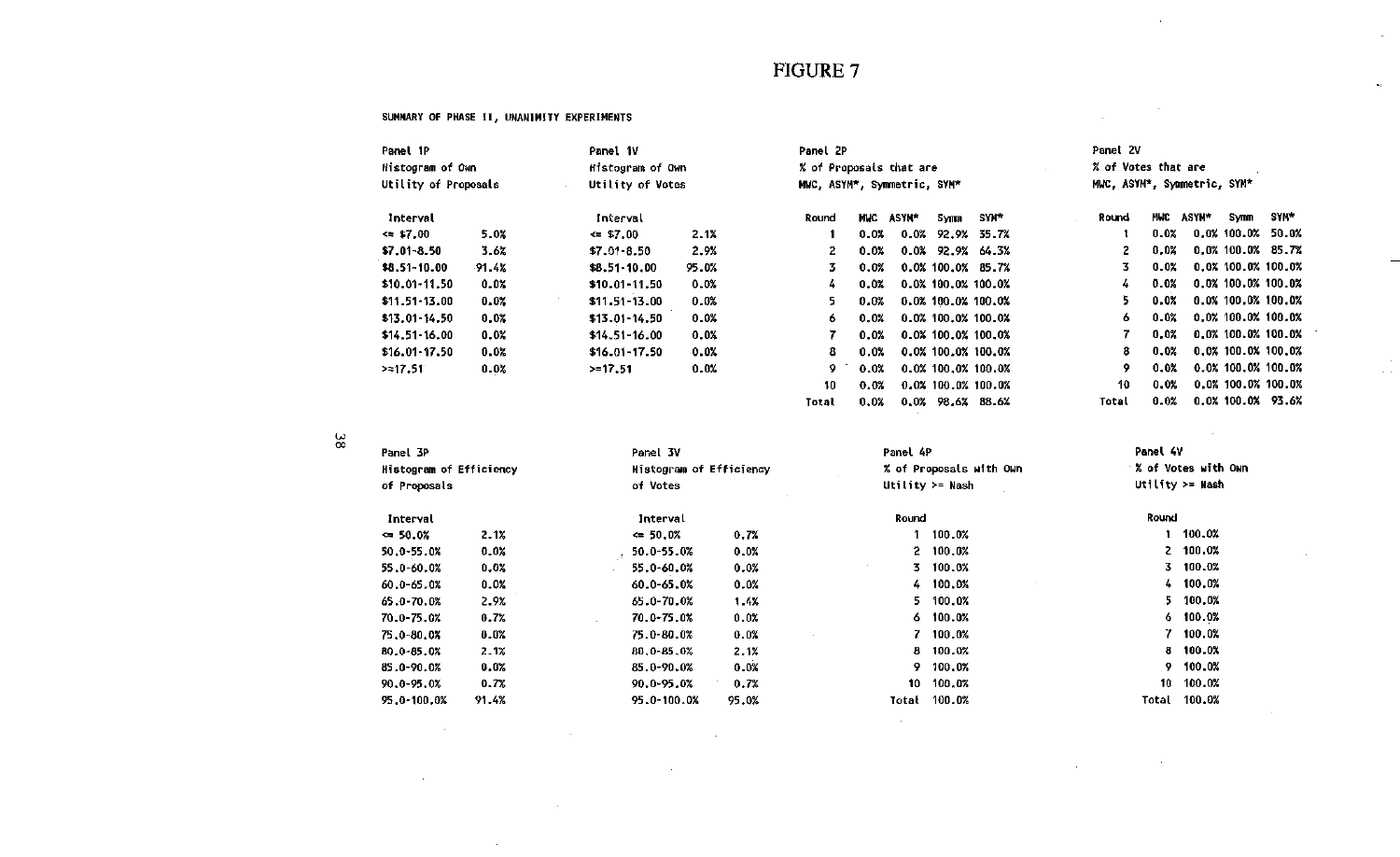#### **APPENDIX A**

#### **Signaling and Coalition Formation**

The problem of finding coalition partners in a setting where there is no face-to-face communication, and one can only "signal" through the particular proposals that one makes, is a challenging task. If a player wishes to find a grand coalition, then the task is to make a symmetric proposal and to find the symmetric proposal that is close to optimal and gains the initial agreement of at least four players. If one or more players propose the symmetric optimum and it is supported by at least four players, the "problem" of communication for coordination purposes is "solved." If the first symmetric proposal that is agreed upon, however, is not the optimum, the players face the delicate problem of do they move away from what has just won approval to a better proposal. This can be done by at least one person trying to proposal a better symmetric proposal and hoping that the other realizes that this is a better proposal. Since discovering the optimum in this setting is not an immediately obvious task, it is possible for a group to settle into a voting pattern for a symmetric proposal that is not quite at the optimum—as we will see below. Since the experimenter posting the proposals calculated the average token cost of all proposals submitted to a vote, subjects having difficulty determining the impact of a proposal on costs could learn by observing the posted proposal's impact on the cost of tokens.

The problem of finding coalition partners, when one wishes to develop a minimal winning coalition, is even more challenging in this kind of environment. One has to find four individuals who are willing to vote for a MWC if they are part of the MWC and a proposal that these four individuals are willing to support. When the only thing known about the other four players is the information contained in their own proposals and their computer number (without knowing which individual in the room is linked to a computer number), this is a challenging act. One strategy is to propose a MWC using patterns such as including Subjects 1, 2, 3, and 4 (if you are yourself assigned a computer number less than or equal to 4) or Subjects 4, 5, 6 and 7 (if your computer number is greater than 3).

The first experiment in Phase I clearly illustrates the problem of coordinating when some subjects are trying for the grand coalition and some form of symmetric proposal when other subjects are trying to find a set of individuals who will vote for a MWC proposal. In round 1, there were six different proposals. Four of these were more or less symmetric (one at 10 each, one at 13 each, and two at 14 each). One MWC° proposal was put forward by Subject 2 involving a proposal of (14,14,14,14,0,0,0). The sixth proposal made by Subject 1 offered Subjects 2 through 7 either 9, 10, or 11 and reserved 18 for Subject 1. The symmetric proposal of all 13s was the only proposal to receive at least two votes.

By round 2, Subjects 2 and 3 had "found one another" in a sea of relatively symmetric proposals. Subject 2 varied his or her earlier MWC° to (0,14,14,0,0,14,14), while Subject 3 proposed what Subject 2 had proposed

Al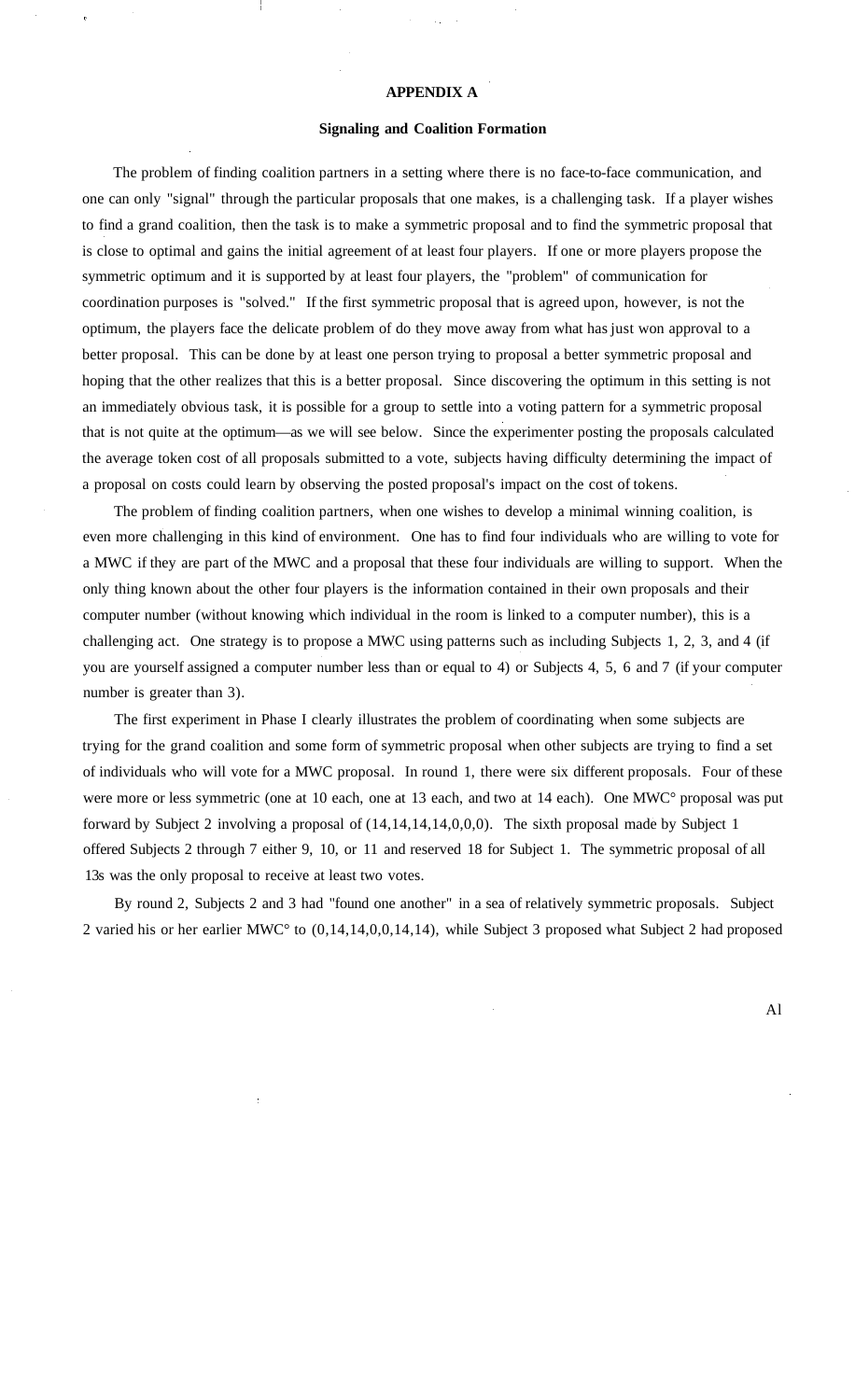in the earlier round (14,14,14,14,0,0,0) and they both voted for Subject 3's proposal. All the other proposals were variations on a symmetric proposal with the proposal of all 10s receiving two votes.

By round 3, Subjects 1, 2, and 3 had found one another but not the identity of a fourth subject who would vote a MWC proposal in with them. They all proposed and voted for (14,14,14,14,0,0,0), while the other four votes were split evenly across a set of symmetric proposals ranging from all 9s to all 15s. Subject 4, who could have voted to be "in" the MWC, instead proposed and voted for the very suboptimal, symmetric distribution of all 15s.

In round 4, there were two "proto coalitions" forming. Three subjects voted for an all 9s proposal. Subjects 1 and 2 stuck with their  $(14,14,14,14,0,0,0)$  proposal, while Subject 4 proposed and voted for all 11s. Subject 5 now caught the idea of a MWC and shifted from proposing symmetric distributions to proposing (0,0,0,14,14,14,14). Subject 3 started a signaling strategy that looked like an effort to find someone else to go along with an MWC including the first three subjects. In this round, Subject 3 proposed 40 for Subject 1 and zero for everyone else (including self), but this subject voted for the (14,14,14,14,0,0,0,) proposal.

In round 5, Subjects 1, 2, and 3 were again rejected by Subject 4 in their effort to develop a (14,14,14,14,0,0,0). Subject 3 signaled with a proposal that allocated Subject 2 with 40 and zero to everyone else including self. Subject 5 signaled his or her availability to be in a MWC by proposing (14,14,14,0,14,0,0) but did not gain any supporters. The SYM° of all 9s received two votes and the other two votes went to less efficient, but symmetric, proposals.

Round 6 was quite similar to round 5 with Subject 5 trying to signal a willingness to be in a MWC by proposal (14,14,0,0,14,0,14), while Subjects 1,2, and 3 voted for their continuing proposal of (14,14,14,14,0,0,0,). Subject 3 now proposed to allocate 40 to self and zeros to everyone else. Round 7 repeated this pattern where Subjects 1, 2, and 3 continued to vote for (14,14,14,14,0,0,0) without attracting Subject 4 to the MWC. This was the round that Subject 3 moved the singular 40 to Subject 4 and zeros to everyone else without attracting Subject 4 to either the MWC or to a "signaling" proposal. Subject 5 continued his or her effort to be included in a MWC by proposal  $(14,14,0,14,14,0,0)$ . Subject 4 did not vote for any of the MWC proposals including Subject 4, nor did Subject 4 vote for any proposal during this series other than his or her own proposals, which were always suboptimal and symmetric.

In round 8, Subjects 1, 2, 3, and 5 finally "found one another" and voted in (14,14,14,0,14,0,0) against three votes for an all 9s proposal supported by Subjects 4,6, and 7. This MWC held together for the last three rounds.

A2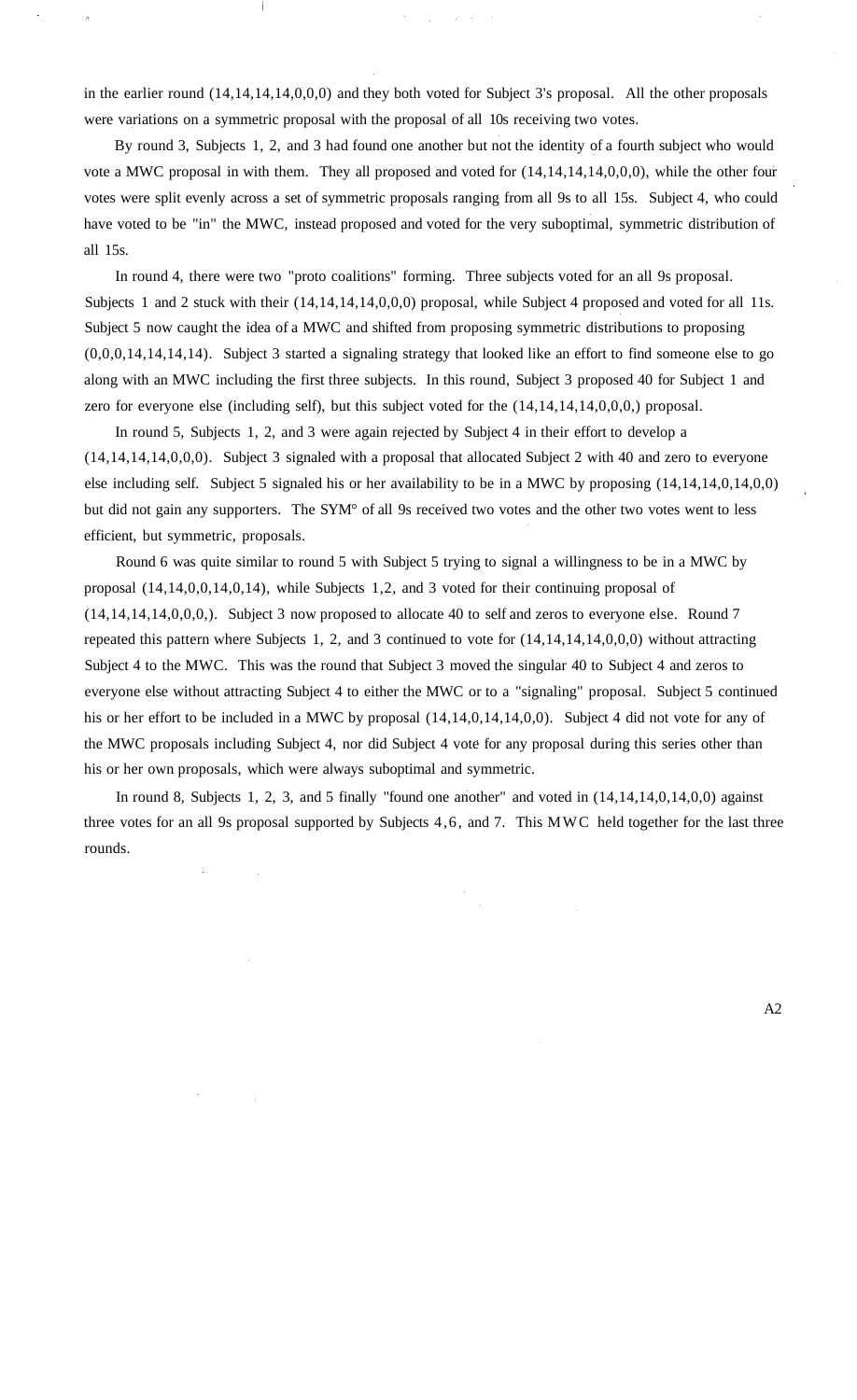## APPENDIX B

 $\label{eq:2.1} \frac{1}{\sqrt{2}}\sum_{i=1}^n\frac{1}{\sqrt{2}}\sum_{i=1}^n\frac{1}{\sqrt{2}}\sum_{i=1}^n\frac{1}{\sqrt{2}}\sum_{i=1}^n\frac{1}{\sqrt{2}}\sum_{i=1}^n\frac{1}{\sqrt{2}}\sum_{i=1}^n\frac{1}{\sqrt{2}}\sum_{i=1}^n\frac{1}{\sqrt{2}}\sum_{i=1}^n\frac{1}{\sqrt{2}}\sum_{i=1}^n\frac{1}{\sqrt{2}}\sum_{i=1}^n\frac{1}{\sqrt{2}}\sum_{i=1}^n\frac$ 

 $\sim 10^{11}$  km s  $^{-1}$ 

#### PHASE I, EXPERIMENT 1, SIMPLE MAJORITY RULE

 $\sim 10^7$ 

 $\sim 10^7$ 

 $\sim 10^7$ 

 $\sim$ 

 $\sim 10^{-1}$ 

 $\sim 100$ 

| Panel 1P             | Panel 1V |                  |       | Panel 2P                    |      |                         |      |                             | Panel 2V |  |                         |      |             |
|----------------------|----------|------------------|-------|-----------------------------|------|-------------------------|------|-----------------------------|----------|--|-------------------------|------|-------------|
| Histogram of Own     |          | Histogram of Own |       | % of Proposals that are     |      |                         |      | % of Votes that are         |          |  |                         |      |             |
| Utility of Proposals |          | Utility of Votes |       | MWC, ASYM*, Symmetric, SYM* |      |                         |      | MWC, ASYM*, Symmetric, SYM* |          |  |                         |      |             |
| Interval             |          | Interval         |       | Round                       | MINC | ASYN*                   | Symm | <b>SYM*</b>                 | Round    |  | <b>NMC ASYM*</b>        | Symm | <b>SYN*</b> |
| $\leq 53.00$         | 15.7%    | $\leq 33.00$     | 10.0% |                             |      | 14.3% 14.3% 57.1%       |      | 0.0%                        |          |  | 14.3% 14.3% 57.1%       |      | 0.0%        |
| $$3.01 - 3.50$       | 37.1%    | \$3.01-3.50      | 37.1% |                             |      | 28.6% 28.6% 57.1%       |      | 0.0%                        | 2.       |  | 28.6% 28.6% 71.4%       |      | 0.0%        |
| $$3.51 - 4.00$       | 0.0%     | $$3.51 - 4.00$   | 0.0%  |                             |      | 42.9% 42.9% 57.1% 14.3% |      |                             | 3.       |  | 42.9% 42.9% 57.1% 28.6% |      |             |
| $$4.01 - 4.50$       | 2.9%     | $$4.01 - 4.50$   | 1.4%  | 4.                          |      | 42.9% 42.9% 42.9% 28.6% |      |                             | 4.       |  | 28.6% 28.6% 57.1% 42.9% |      |             |
| $$4.51 - 5.00$       | $0.0\%$  | $$4.51 - 5.00$   | 0.0%  | 5.                          |      | 42.9% 42.9% 42.9% 28.6% |      |                             | 5.       |  | 57.1% 57.1% 42.9% 28.6% |      |             |
| $$5.01 - 5.50$       | 44.3%    | \$5,01-5.50      | 50.0% | 6.                          |      | 42.9% 42.9% 42.9% 28.6% |      |                             | 6        |  | 57.1% 57.1% 42.9% 28.6% |      |             |
| $$5.51 - 6.00$       | 0.0%     | \$5.51-6.00      | 0.0%  |                             |      | 42.9% 42.9% 42.9% 28.6% |      |                             |          |  | 57.1% 57.1% 42.9% 28.6% |      |             |
| $$6.01 - 6.50$       | 0.01     | $$6.01 - 6.50$   | 0.0%  | 8.                          |      | 57.1% 57.1% 42.9% 42.9% |      |                             | 8.       |  | 57.1% 57.1% 42.9% 42.9% |      |             |
| > 6.50               | 0.0%     | > 6.50           | 1.4%  | 9.                          |      | 57.1% 57.1% 42.9% 42.9% |      |                             | 9.       |  | 71.4% 71.4% 28.6% 28.6% |      |             |
|                      |          | <b>All State</b> |       | 10.                         |      | 71.4% 71.4% 28.6% 28.6% |      |                             | 10       |  | 85.7% 85.7% 14.3% 14.3% |      |             |

 $\mathcal{L}^{\text{max}}_{\text{max}}$ 

 $\sim$ 

| Panel 3P                |       | Panet 3V                |       | Panel 4P        |                         | Panel 4V |                     |
|-------------------------|-------|-------------------------|-------|-----------------|-------------------------|----------|---------------------|
| Histogram of Efficiency |       | Histogram of Efficiency |       |                 | % of Proposals with Own |          | % of Votes with Own |
| of Proposals            |       | of Votes                |       | Utility >= Nash |                         |          | Utility $>=$ Nash   |
| Interval                |       | Interval                |       | Round           |                         | Round    |                     |
| $\le 50.0%$             | 7.1%  | $\leq 50.0%$            | 2.9%  |                 | 85.7%                   |          | 85.7%               |
| 50.0-55.0%              | 0.0%  | 50.0-55.0%              | 0.0%  | 2               | 85.7%                   | 2        | 85.7%               |
| 55.0-60.0%              | 2.9%  | 55.0-60.0%              | 2.9%  | 3.              | 85.7%                   | 3.       | 85.7%               |
| 60.0-65.0%              | 0.0%  | 60.0-65.0%              | 0.0%  | 4               | 85.7%                   | 4.       | 100.0%              |
| 65.0-70.0%              | 2.9%  | 65.0-70.0%              | 1.4%  | 5.              | 85.7%                   | 5.       | 100.0%              |
| 70.0-75.0%              | 0.0%  | 70.0-75.0%              | 0.0%  | 6               | 85.7%                   | 6.       | 100.0%              |
| 75.0-80.0%              | 0.0%  | 75.0-80.0%              | 0.0%  |                 | 85.7%                   | 7.       | 100.0%              |
| 80.0-85.0%              | 2.9%  | $80.0 - 85.0%$          | 4.3%  | 8.              | 100.0%                  | 8.       | 100.0%              |
| 85.0-90.0%              | 47.1% | 85.0-90.0%              | 52.9% | 9               | 100.0%                  | 9.       | 100.0%              |
| 90.0-95.0%              | 2.9%  | 90.0-95.0%              | 1.4%  | 10              | 100.0%                  | 10.      | 100.0%              |
| 95.0-100.0%             | 34.3% | 95.0-100.0%             | 34.3% |                 |                         |          |                     |

 $B1$ 

 $\sim 10^{-1}$ 

 $\mathcal{A}=\mathcal{A}$  .

 $\mathcal{A}^{\mathcal{A}}$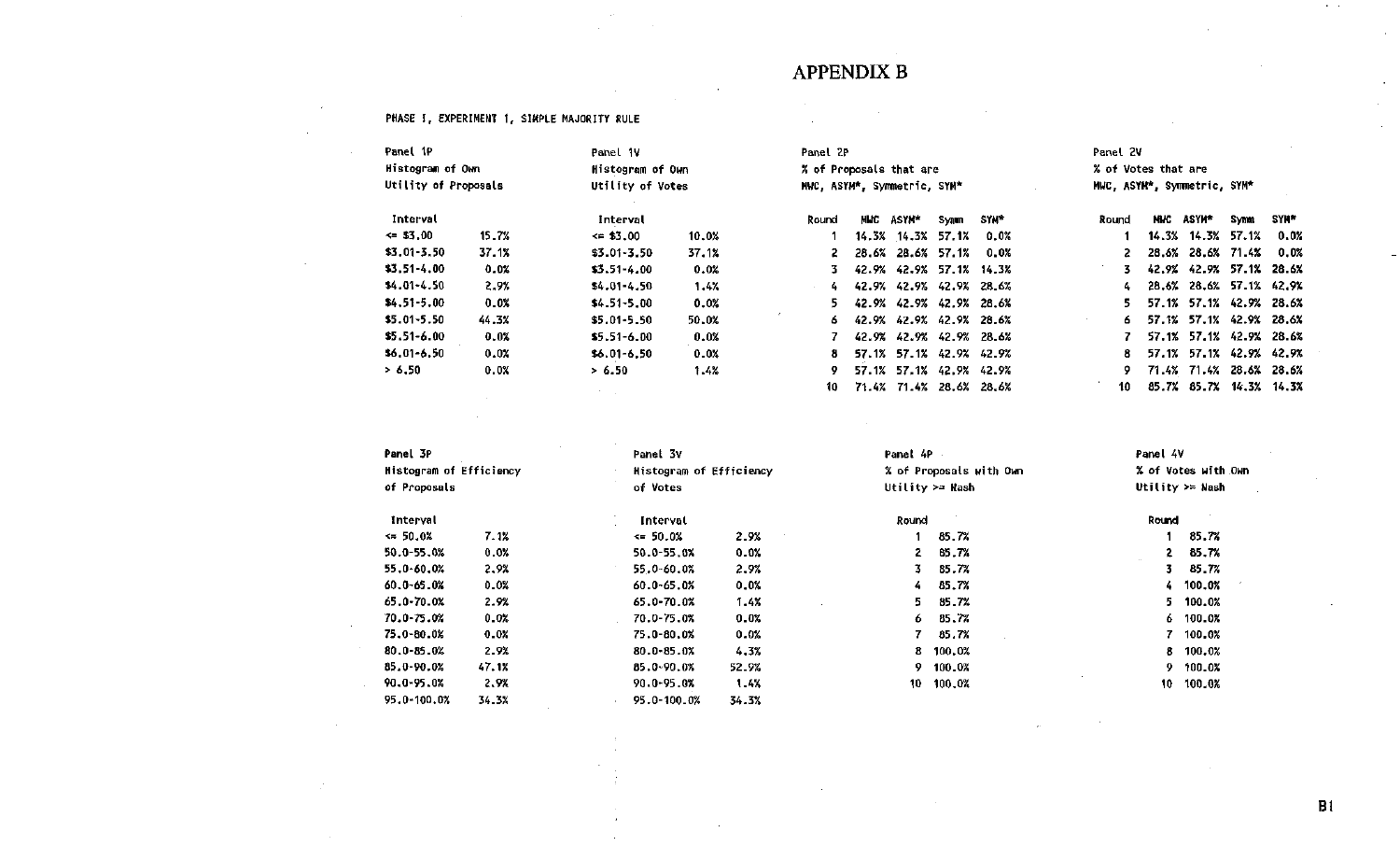#### PHASE 1, EXPERIMENT 2, SIMPLE MAJORITY RULE

 $\sim$  10  $\pm$ 

 $\sim$ 

 $\sim 10^7$ 

 $\Delta$ 

| Panel 1P             |       | Panel 1V         |       | Panel 2P                    |      |           |                       |       | Panel 2V                    |       |       |              |                      |
|----------------------|-------|------------------|-------|-----------------------------|------|-----------|-----------------------|-------|-----------------------------|-------|-------|--------------|----------------------|
| Histogram of Own     |       | Histogram of Own |       | % of Proposals that are     |      |           |                       |       | % of Votes that are         |       |       |              |                      |
|                      |       |                  |       |                             |      |           |                       |       |                             |       |       |              |                      |
| Utility of Proposals |       | Utility of Votes |       | MWC, ASYM*, Symmetric, SYM* |      |           |                       |       | MWC, ASYM*, Symmetric, SYM* |       |       |              |                      |
| Interval             |       | <b>Interval</b>  |       | Round                       |      | MWC ASYM* | Sупп                  | SYM*  | Round                       | MWC . | ASYM* | Symm         | 5YN*                 |
| $= $3.00$            | 1.4%  | $\leq 3.00$      | 1.4%  |                             | 0.0% |           | $0.0%$ 42.9%          | 0.0%  |                             | 0.0%  |       | $0.0%$ 71.4% | 0.0%                 |
| \$3.01-3.50          | 85.7% | \$3.01-3.50      | 91.4% |                             | 0.0% |           | $0.0\%$ 71.4% 14.3%   |       | 2.                          | 0.0%  |       |              | $0.0\%$ 100.0% 71.4% |
| $$3.51 - 4.00$       | 10.0% | $$3.51 - 4.00$   | 7.1%  |                             | 0.0% |           | $0.0X$ 100.0% 28.6%   |       | 3.                          | 0.0%  |       |              | $0.0X$ 100.0X 57.1X  |
| $$4.01 - 4.50$       | 2.9%  | $$4.01 - 4.50$   | 0.0%  | 4                           | 0.0% |           | 0.0% 100.0% 42.9%     |       | 4.                          | 0.01  |       |              | 0.0% 100.0% 42.9%    |
| $$4.51 - 5.00$       | 0.0%  | $$4.51 - 5.00$   | 0.0%  |                             | 0.0% |           | $0.0\%$ 100.0% 42.9%  |       | 5.                          | 0.0%  |       |              | 0.0% 100.0% 57.1%    |
| $$5.01 - 5.50$       | 0.0%  | $$5.01 - 5.50$   | 0.0%  | 6.                          | 0.0% |           | $0.0\%$ 100.0% 57.1%  |       | 6.                          | 0.0%  |       |              | $0.0\%$ 100.0% 57.1% |
| $$5.51 - 6.00$       | 0.0%  | $$5.51 - 6.00$   | 0.0%  |                             | 0.02 |           | $0.0\%$ 100.0% 71.4%  |       |                             | 0.0%  |       |              | $0.0\%$ 100.0% 85.7% |
| $$6.01 - 6.50$       | 0.0%  | $$6.01 - 6.50$   | 0.0%  | 8                           | 0.0% |           | 0.0%100.0%            | 71.4% | 8.                          | 0.0%  |       |              | 0.0% 100.0% 100.0%   |
| > 6.50               | 0.0%  | > 6,50           | 0.0%  | 9.                          | 0.0% |           | 0.0% 100.0% 100.0%    |       | 9.                          | 0.0%  |       |              | 0.0% 100.0% 100.0%   |
|                      |       |                  |       | 10                          | 0.0% |           | $0.0\%$ 100.0% 100.0% |       | 10                          | 0.0%  |       |              | 0.0% 100.0% 100.0%   |

#### $\alpha=1$

 $\sim$ 

 $\sim$ 

| Panel 3P                |       | Panel 3V                |       | Panel 4P |                         | Panel 4V |                     |
|-------------------------|-------|-------------------------|-------|----------|-------------------------|----------|---------------------|
| Histogram of Efficiency |       | Histogram of Efficiency |       |          | % of Proposals with Own |          | % of Votes with Own |
| of Proposals            |       | of Votes                |       |          | Utility $>=$ Nash       |          | Utility $>$ Nash    |
| Interval                |       | Interval                |       | Round    |                         | Round    |                     |
| $\leq 50.0\%$           | 0.0%  | $\leq 50.0\%$           | 0.0%  |          | 85.7%                   |          | 85.7%               |
| 50.0-55.0%              | 0.0%  | 50.0-55.0%              | 0.0%  |          | 2 100.0%                |          | 2 100.0%            |
| 55.0-60.0%              | 0.0%  | 55.0-60.0%              | 0.0%  |          | 3, 100.0%               | 3.       | 100.0%              |
| 60.0-65.0%              | 1.4%  | $60.0 - 65.0%$          | 1.4%  |          | 4 100.0%                |          | 4 100.0%            |
| 65.0-70.0%              | 0.0%  | $65.0 - 70.0%$          | 0.0%  |          | $5\quad 100.0%$         |          | 5 100.0%            |
| 70.0-75.0%              | 0.0%  | 70.0-75.0%              | 0.0%  |          | 6 100.0%                |          | $6\quad 100.0%$     |
| 75.0-80.0%              | 0.0%  | $75.0 - 80.02$          | 0.0%  |          | 7 100.0%                | 7.       | 100.0%              |
| 80.0-85.0%              | 0.01  | $80.0 - 85.0%$          | 0.0%  |          | $8 - 100.02$            | 8        | 100.0%              |
| $85.0 - 90.0X$          | 5.7%  | 85.0-90.0%              | 2.9%  | 9.       | 100.0%                  | 9.       | 100.0%              |
| 90.0-95.0%              | 2.9%  | 90.0-95.0%              | 0.0%  | 10       | 100.0%                  | 10       | 100.0%              |
| 95.0-100.0%             | 90.0% | 95.0-100.0%             | 95.7% |          |                         |          |                     |

 $\sim$ 

 $\sim$ 

 $\sim$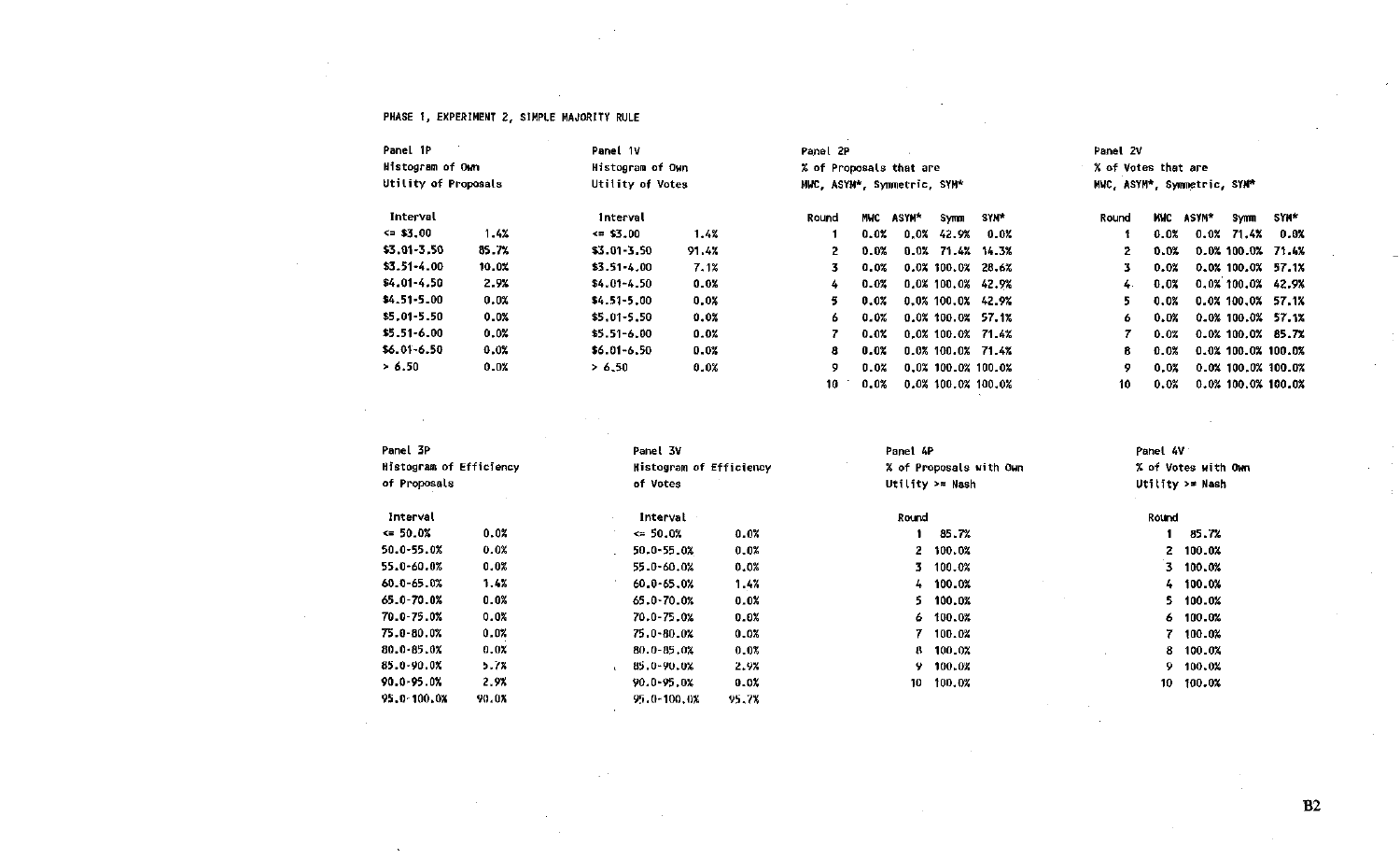#### PHASE I, EXPERIMENT 3, SIMPLE MAJORITY RULE

 $\sim$ 

 $\sim$ 

| Panel 1P             |       | Panel 1V         |       | Panel 2P                    |            |         |               |         | Panel 2V                    |            |         |       |         |
|----------------------|-------|------------------|-------|-----------------------------|------------|---------|---------------|---------|-----------------------------|------------|---------|-------|---------|
| Histogram of Own     |       | Histogram of Own |       | % of Proposais that are     |            |         |               |         | % of Votes that are         |            |         |       |         |
| Utility of Proposals |       | Utility of Votes |       | MWC, ASYM*, Symmetric, SYM* |            |         |               |         | MWC, ASYM*, Symmetric, SYM* |            |         |       |         |
| <b>Interval</b>      |       | Interval         |       | <b>Round</b>                | <b>MNC</b> | ASYM*   | <b>Symm</b>   | SYM*    | Round                       | <b>MUC</b> | ASYM*   | Symm  | SYN*    |
| $\leq$ \$3.00        | 14.3% | $\leq$ \$3.00    | 5.7%  |                             | 0.0%       | 0.0%    | 71.4%         | 28.6%   | $\cdot$ 1                   | 0.0%       | $0.0\%$ | 71.4% | 14.3%   |
| $$3.01-3.50$         | 15.7% | $$3.01 - 3.50$   | 8.6%  | 2.                          | 0.0%       | 0.0%    | 28.6%         | 0.0%    | $\overline{2}$              | 0.0%       | 0.0%    | 0.0%  | 0.0%    |
| $$3.51 - 4.00$       | 41.4% | $$3.51 - 4.00$   | 54.3% | 3.                          | 0.0%       | 0.0%    | 14.3%         | 0.0%    | 3.                          | 0.0%       | 0.0%    | 0.0%  | 0.0%    |
| \$4.01-4.50          | 17.1% | $$4.01 - 4.50$   | 14.3% | 4.                          | 0.0%       | 0.0%    | 28.6%         | $0.0\%$ | 4                           | 0.0%       | 0.0%    | 0.0%  | 0.0%    |
| \$4.51-5.00          | 10.0% | $$4.51 - 5.00$   | 14.3% | 5.                          | 0.0%       | 0.0%    | 28.6%         | $0.0\%$ | 5.                          | 0.0%       | 0.0%    | 0.0%  | $0.0\%$ |
| $$5.01 - 5.50$       | 1.4%  | $$5.01 - 5.50$   | 2.9%  | 6.                          | 0.0%       |         | $0.0%$ 14.3%  | $0.0\%$ | 6                           | 0.0%       | 0.0%    | 0.0%  | 0.0%    |
| \$5.51-6.00          | 0.0%  | $$5.51 - 6.00$   | 0.0%  |                             | 0.0%       | 0.07    | 14.3%         | 0.0%    | 7                           | 0.0%       | 0.0%    | 0.0%  | 0.0%    |
| $$6.01 - 6.50$       | 0.0%  | $$6.01 - 6.50$   | 0.0%  | 8.                          | 28.6%      | $0.0\%$ | 14.3%         | 0.0%    | 8                           | 57.1%      | 0.0%    | 0.0%  | 0.0%    |
| > 6.50               | 0.0%  | > 6.50           | 0.0%  | 9.                          | 28.6%      | 0.0%    | 14.3%         | 0.0%    | 9                           | 42.9%      | 0.0%    | 0.0%  | 0.0%    |
|                      |       |                  |       | 10                          | 42.9%      |         | $0.0\%$ 14.3% | $0.0\%$ | 10                          | 57.1%      | 0.0%    | 0.0%  | 0.0x    |

 $\cdot$ 

| Panel 3P                |       | Panel 3V                |       | Panel 4P |                         | Panel 4V     |                     |
|-------------------------|-------|-------------------------|-------|----------|-------------------------|--------------|---------------------|
| Histogram of Efficiency |       | Histogram of Efficiency |       |          | % of Proposals with Own |              | % of Votes with Own |
| of Proposals            |       | of Votes                |       |          | Utility >= Nash         |              | Utility >= Nash     |
| Interval                |       | Interval                |       | Round    |                         | Round        |                     |
| $\leq 50.0%$            | 2.9%  | $\leq 50.0\%$           | 0.0%  |          | 71.4%                   |              | 85.7%               |
| 50.0-55.0%              | 0.0%  | 50.0-55.0%              | 0.0%  |          | 2, 100.0%               |              | 2 100.0%            |
| 55.0-60.0%              | 0.0%  | 55.0-60.0%              | 0.0%  | 3.       | 85.7%                   |              | 3 100.0%            |
| 60.0-65.0%              | 0.0%  | 60.0-65.0%              | 0.0%  |          | 4 100.0%                | 4.<br>$\sim$ | 100.0%              |
| 65.0-70.0%              | 1.4%  | $65.0 - 70.0%$          | 2.9%  | 5.       | 100.0%                  | 5.           | 100.0%              |
| $70.0 - 75.0%$          | 1.4%  | 70.0-75.0%              | 1.4%  |          | $6\quad 100.0%$         |              | 6, 100.0%           |
| 75.0-80.0%              | 0.0%  | 75.0-80.0%              | 0.0%  | $\sim$   | 7 100,0%                | 7.           | 100.0%              |
| 80.0-85.0%              | 8.6%  | $80.0 - 85.0%$          | 1.4%  |          | 8 100.0%                | 8.           | 100.0%              |
| 85.0-90.0%              | 11.4X | 85.0-90.0%              | 15.7% | 9.       | 100.0%                  | 9.           | 100.0%              |
| 90.0-95.0%              | 12.9% | 90.0-95.0%              | 15.7% | 10       | 100.0%                  | 10           | 100.0%              |
| 95.0-100.0%             | 61.4% | 95.0-100.0%             | 62.9% |          |                         |              |                     |

 $\sim$ 

 $B3$ 

 $\sim 20$ 

 $\sim$ 

 $\sim 10^{-1}$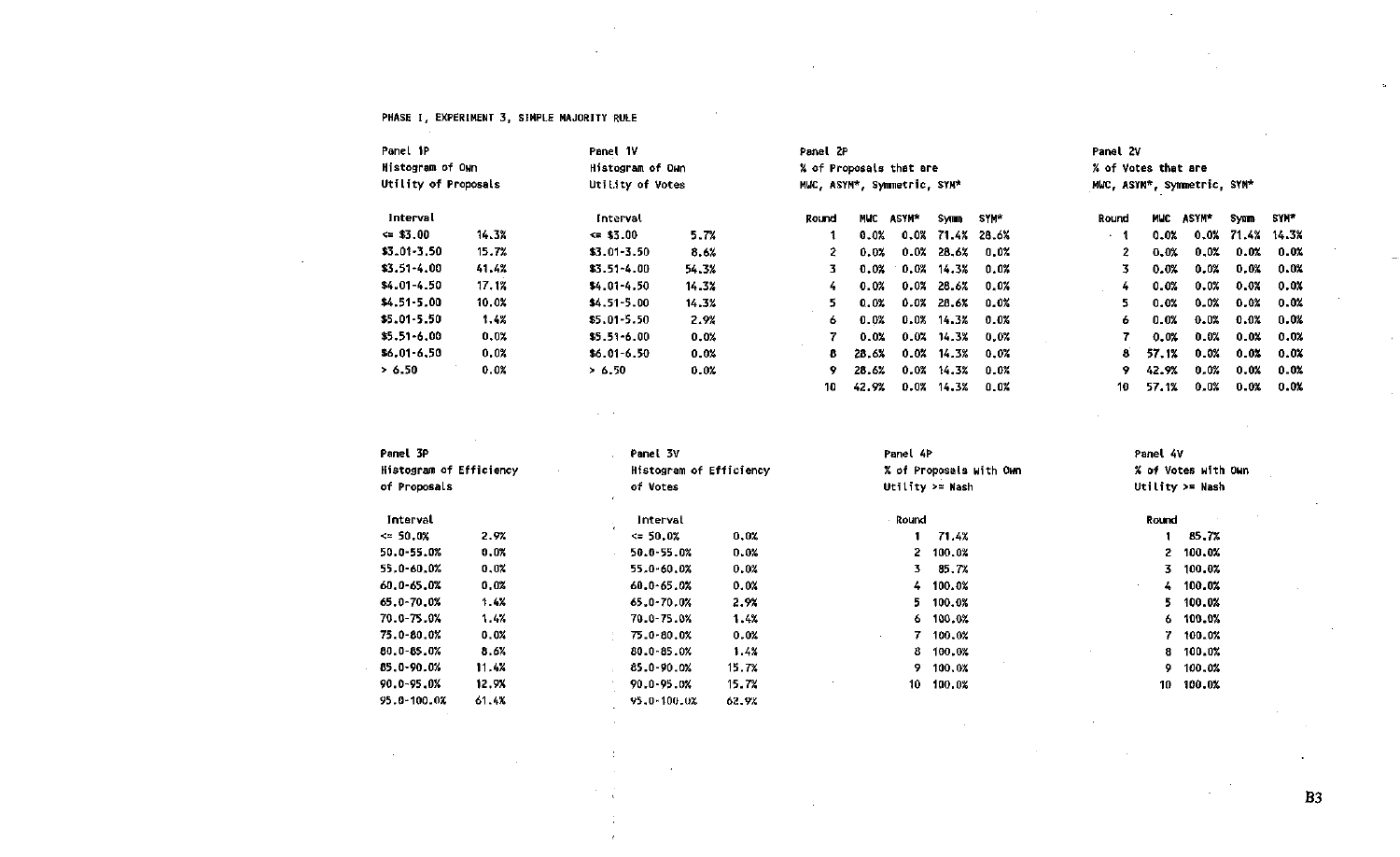#### PHASE 1, EXPERIMENT 4, SIMPLE MAJORITY RULE

 $\sim 10^{-1}$ 

 $\sim$ 

 $\sim 10^{-11}$  $\sim 10^{-1}$ 

 $\sim 100$ 

 $\alpha$  ,  $\alpha$  ,  $\alpha$ 

 $\sim$ 

 $\label{eq:2.1} \mathcal{L}(\mathcal{A}) = \mathcal{L}(\mathcal{A}) \otimes \mathcal{L}(\mathcal{A})$ 

 $\sim$ 

 $\sim 100$ 

| Panel 1P             | Panel 1V |                  |       | Panel 2P                    |       |              |                     |                     | Panel 2V                    |         |         |                     |             |
|----------------------|----------|------------------|-------|-----------------------------|-------|--------------|---------------------|---------------------|-----------------------------|---------|---------|---------------------|-------------|
| Histogram of Own     |          | Histogram of Own |       | % of Proposals that are     |       |              |                     |                     | % of Votes that are         |         |         |                     |             |
| Utility of Proposals |          | Utility of Votes |       | MWC, ASYM*, Symmetric, SYM* |       |              |                     |                     | MWC, ASYM*, Symmetric, SYM* |         |         |                     |             |
| Interval             |          | Interval         |       | Round                       | MMC . | <b>ASYM*</b> | Symm                | <b>SYM*</b>         | Round                       | MUC     | ASYM*   | Symm                | SYM*        |
| $\le$ \$3.00         | 41.4%    | $\leq$ \$3.00    | 30.0% |                             | 0.0%  |              | $0.0%$ 57.1%        | 0.0%                | $\sim$                      | 0.0%    |         | $0.0\%$ 42.9%       | 0.0%        |
| $$3.01 - 3.50$       | 47.1%    | \$3.01-3.50      | 58.6% | 2.                          | 0.0%  |              | $0.0%$ 28.6%        | 0.0%                | 2.                          | 0.01    |         | $0.0%$ 28.6%        | 0.0%        |
| $$3.51 - 4.00$       | 10.0%    | $$3.51 - 4.00$   | 10.0% | 3.                          | 0.0%  |              | $0.0\%$ 57.1%       | 0.0%                | 3.                          | 0.01    |         | 0.0% 71.4%          | 0.0%        |
| $$4.01 - 4.50$       | 1.4%     | $$4.01 - 4.50$   | 0.0%  | 4                           | 0.0%  |              | $0.0\%$ 57.1%       | 14.3%               | 4.                          | 0.01    |         | $0.0\%$ 42.9%       | 0.01        |
| $$4,51-5,00$         | 0.0%     | $$4.51 - 5.00$   | 1.4%  | 5.                          | 0.0%  |              | $0.0\%$ 57.1% 14.3% |                     | 5.                          | 0.0%    |         | $0.0\%$ 71.4% 28.6% |             |
| $$5.01 - 5.50$       | 0.0%     | \$5.01-5.50      | 0.0%  | 6.                          | 0.0%  |              |                     | $0.0\%$ 71.4% 14.3% | 6.                          | $0.0\%$ | 0.0%    |                     | 57.1% 14.3% |
| $$5.51 - 6.00$       | 0.0%     | $$5.51 - 6.00$   | 0.0%  |                             | 0.0%  |              | $0.0\%$ 57.1% 14.3% |                     |                             | 0.0%    | $0.0\%$ |                     | 71.4% 28.6% |
| $$6.01 - 6.50$       | 0.0%     | $$6.01 - 6.50$   | 0.0%  | 8.                          | 0.0%  |              | $0.0\%$ 57.1%       | 28.6%               | 8                           | 0.0%    | $0.0\%$ | 57.1% 57.1%         |             |
| > 6.50               | 0.0%     | > 6.50           | 0.0%  | 9                           | 0.0%  |              |                     | $0.0\%$ 85.7% 57.1% | 9.                          | $0.0\%$ | 0.0%    | 85.7% 57.1%         |             |
|                      |          |                  |       | 10                          | 0.0%  |              | $0.0\%$ 85.7%       | 42.9%               | 10.                         | 0.0%    |         | $0.0\%$ 100.0%      | 42.9%       |

 $\sim 10^{-1}$ 

 $\sim 100$ 

 $\mathcal{L}^{\mathcal{L}}$ 

| Panel 3P                |       | Panel 3V                |                         | Panel 4P     |                         | Panel 4V |                     |
|-------------------------|-------|-------------------------|-------------------------|--------------|-------------------------|----------|---------------------|
| Histogram of Efficiency |       |                         | Histogram of Efficiency |              | % of Proposals with Own |          | % of Votes with Own |
| of Proposals            |       | of Votes                |                         |              | Utility $\ge$ Nash      |          | Utility $>=$ Nash   |
| Interval                |       | Interval                |                         | <b>Round</b> |                         | Round    |                     |
| $\leq 50.01$            | 11.4% | $\leftrightarrow$ 50.0% | 7.1%                    |              | 42.9%                   |          | 57.1%               |
| 50.0-55.0%              | 0.0%  | 50.0-55.0%              | 0.0%                    | 2            | 57.1%                   | 2.       | 71.4%               |
| 55.0-60.0%              | 10.0% | 55.0-60.0%              | 10.0%                   | 3.           | 71.4%                   | 3.       | 85.7%               |
| 60.0-65.0%              | 0.0%  | 60.0-65.0%              | 0.0%                    | 4.           | 57.1%                   | 4        | 57.1%               |
| 65.0-70.0%              | 0.0%  | 65.0-70.0%              | 0.0%                    | 5.           | 71.4%                   | 5.       | 71.4%               |
| $70.0 - 75.0%$          | 1.4%  | 70.0-75.0%              | 2.9%                    | 6.           | 71.4%                   | 6.       | 71.4%               |
| 75.0-80.0%              | 0.0%  | 75.0-80.0%              | 0.0%                    | 7.           | 71.4%                   | 7.       | 85.7%               |
| $80.0 - 85.0%$          | 12.9% | 80.0-85.0%              | 5.7%                    | 8.           | 85.7%                   | 8        | 100.0%              |
| 85.0-90.0%              | 8.6%  | 85.0-90.0%              | 2.9%                    | 9.           | 100.0%                  | 9        | 100.0%              |
| 90.0-95.0%              | 15.7% | 90.0-95.0%              | 24.3%                   | 10           | 100.0%                  | 10.      | 100.0%              |
| 95.0-100.0X             | 40.0% | 95.0-100.0%             | 47.1%                   |              |                         |          |                     |

 $\sim$   $\sim$ 

 $\sim$ 

 $\sim$ 

 $\sim$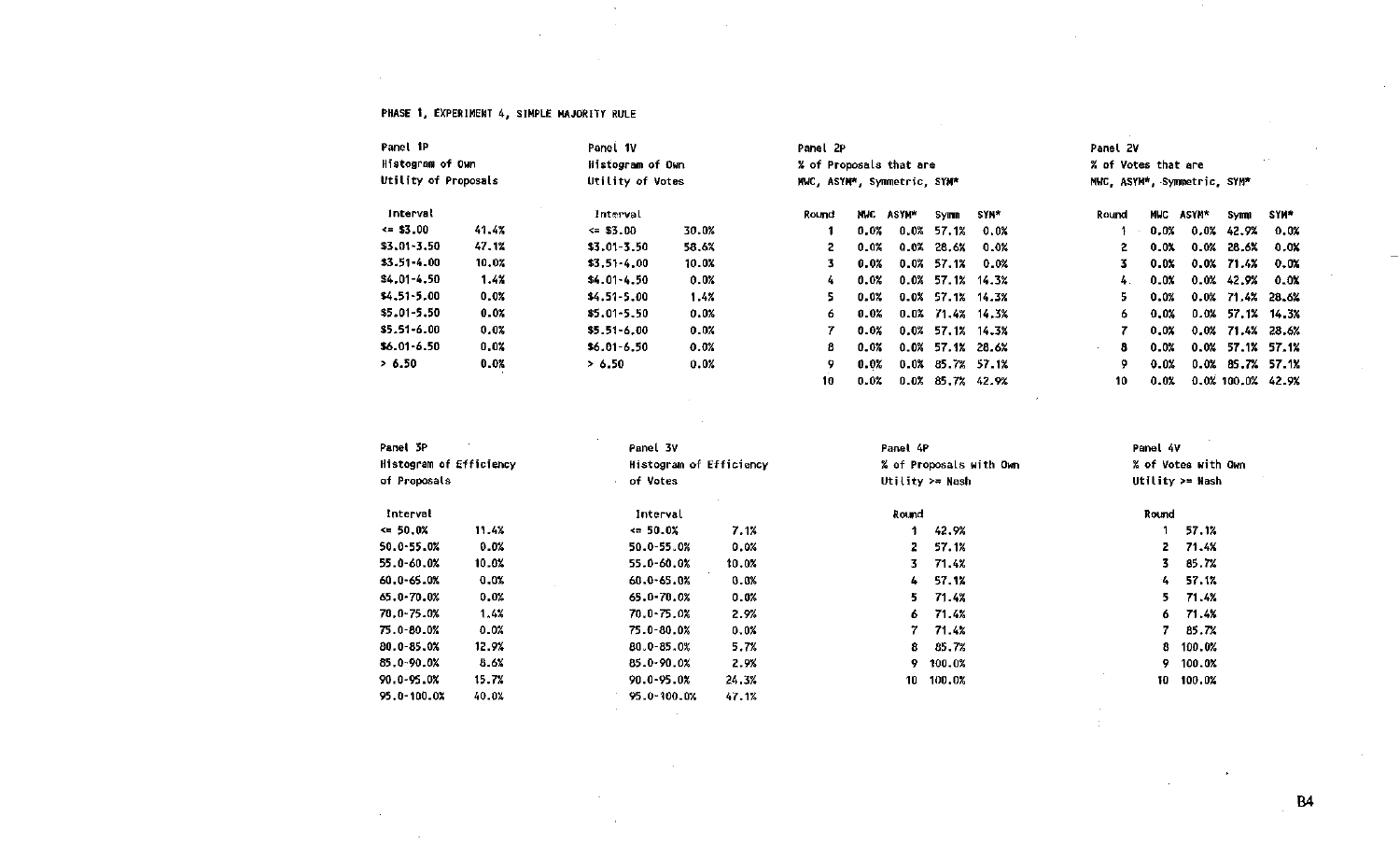#### PRASE 11, EXPERIMENT 1, MAJORITY RULE

 $\sim$ 

 $\ddot{\phantom{1}}$ 

 $\sim 1$ 

 $\sim$ 

 $\alpha$  and  $\alpha$ 

| Panel 1P             |       | Panel 1V         |       | Panel 2P                    |       |                           |             |      | Panel 2V |                     |                             |                     |         |
|----------------------|-------|------------------|-------|-----------------------------|-------|---------------------------|-------------|------|----------|---------------------|-----------------------------|---------------------|---------|
| Histogram of Own     |       | Histogram of Own |       |                             |       | % of Proposals that are   |             |      |          | % of Votes that are |                             |                     |         |
| Utility of Proposals |       | Utility of Votes |       | MWC, ASYM*, Symmetric, SYM* |       |                           |             |      |          |                     | MWC, ASYM*, Symmetric, SYM* |                     |         |
| Interval             |       | Interval         |       | Round                       |       | MWC ASYM*                 | Symm        | SYM* | Round    |                     | MWC ASYM*                   | Symm                | SYN*    |
| $\leq$ \$7.00        | 15.7% | $\approx$ \$7.00 | 11.4% |                             |       | 28.6% 14.3% 57.1% 0.0%    |             |      |          |                     | 28.6% 14.3% 71.4%           |                     | $0.0\%$ |
| $$7.01 - 8.50$       | 15.7% | $$7.01 - 8.50$   | 11.4% |                             |       | 2 42.9% 14.3% 57.1% 14.3% |             |      |          |                     | 42.9% 14.3% 57.1% 28.6%     |                     |         |
| \$8,51-10.00         | 2.9%  | $$8.51-10.00$    | 4.3%  | 3.                          |       | 71.4% 14.3% 28.6% 0.0%    |             |      | 3.       | 85.7%               |                             | $0.0\%$ 14.3%       | 0.0%    |
| $$10.01 - 11.50$     | 0.0%  | $$10.01 - 11.50$ | 0.0%  | 4                           |       | 57.1% 14.3% 42.9% 14.3%   |             |      | - 4 -    | 71.4%               |                             | $0.0\%$ 28.6% 14.3% |         |
| $$11.51-13.00$       | 0.0%  | $$11.51 - 13.00$ | 0.0%  | 5.                          |       | 71.4% 14.3% 14.3% 0.0%    |             |      | 5.       | 85.7%               | 0.0%                        | 0.0%                | 0.0%    |
| $$13.01-14.50$       | 1.4%  | $$13.01 - 14.50$ | 2.9%  | 6.                          |       | 71.4% 14.3% 14.3% 0.0%    |             |      | 6.       | 71.4%               |                             | $0.0\%$ 14.3%       | 0.0%    |
| $$14.51 - 16.00$     | 58.6% | $$14.51 - 16.00$ | 62.9% |                             | 57.1% |                           | 14.3% 14.3% | 0.0% |          | 57.1%               | $0.0\%$                     | 0.0%                | 0.0%    |
| \$16.01-17.50        | 0.0%  | $$16.01-17.50$   | 0.0%  | 8.                          |       | 57.1% 28.6% 14.3%         |             | 0.0% | 8.       |                     | 71.4% 28.6%                 | $0.0\%$             | 0.0%    |
| >17.51               | 5.7%  | $> = 17.51$      | 7.1%  | 9.                          |       | 71.4% 42.9% 14.3%         |             | 0.0% |          |                     | 9 100.0% 57.1%              | 0.0%                | 0.0%    |
|                      |       |                  |       | 10                          |       | 71.4% 71.4%               | 0.0%        | 0.0% | 10       |                     | 71.4% 71.4%                 | 0.0%                | 0.0%    |

| Panel 3P                       |                  | Panel 3V                |       | Panel 4P                | Panel 4V            |
|--------------------------------|------------------|-------------------------|-------|-------------------------|---------------------|
| <b>Histogram of Efficiency</b> |                  | Histogram of Efficiency |       | % of Proposals with Own | % of Votes with Own |
| of Proposals                   |                  | of Votes                |       | Utility >= Nash         | Utility >= Nash     |
| Interval                       |                  | Interval                |       | Round                   | Round               |
| $\leftrightarrow$ 50.0%        | 11.4%            | $\leq 50.0%$            | 7.1%  | 85.7%                   | 85.7%               |
| 50.0-55.0%                     | 0.0%             | 50.0-55.0%              | 0.0%  | 2 100.0%                | $2 - 100.0%$        |
| 55.0-60.0%                     | 0.0%             | 55.0-60.0%              | 0.0%  | 3.<br>85.7%             | 85.7%<br>3.         |
| 60.0-65.0%                     | 0.0%             | 60.0-65.0%              | 0.0%  | 4 100.0%                | 85.7%<br>4.         |
| 65.0-70.0%                     | 4.3 <sub>k</sub> | 65.0-70.0%              | 1.4%  | $5\quad 100.0%$         | 5.<br>100.0%        |
| 70.0-75.0%                     | 0.0%             | 70.0-75.0%              | 0.0%  | 85.7%<br>6.             | 85.7%<br>6.         |
| 75.0-80.0%                     | 0.0%             | 75.0-80.0%              | 0.0%  | 85.7%                   | 7.<br>85.7%         |
| 80.0-85.0%                     | 10.0%            | 80.0-85.0%              | 8.6%  | 85.7%<br>8.             | 85.7%<br>8.         |
| 85.0-90.0%                     | 8.6%             | 85.0-90.0%              | 7.1%  | 9.<br>85.7%             | 100.0%<br>9.        |
| 90.0-95.0%                     | 1.4%             | 90.0-95.0%              | 1.4%  | 10<br>85.7%             | 85.7%<br>10         |
| 95.0-100.0%                    | 64.3%            | 95.0-100.0%             | 74.3% |                         |                     |

**B5** 

 $\sim$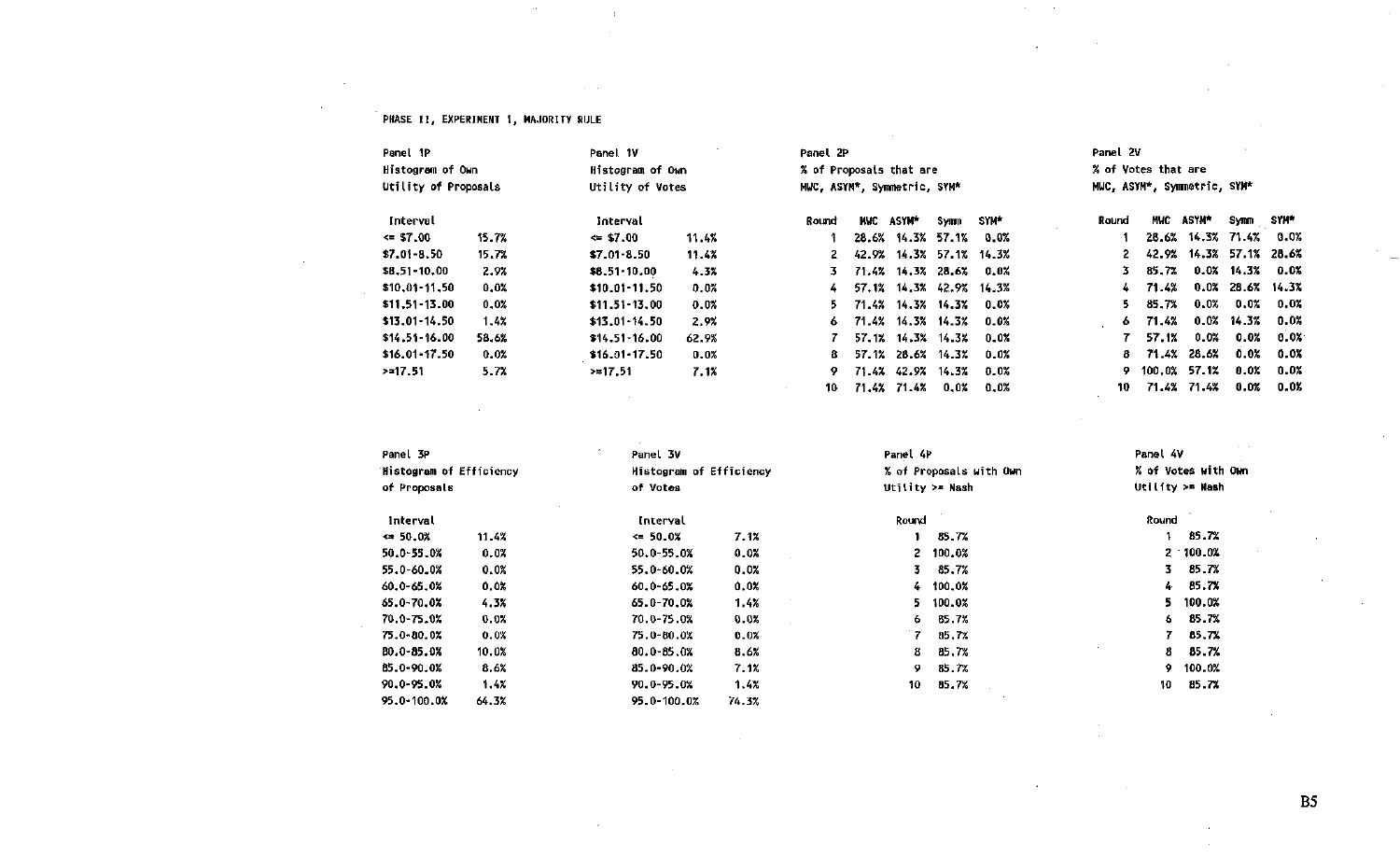#### PHASE II, EXPERIMENT 2, SIMPLE MAJORITY RULE

 $\sim 10^{-1}$ 

 $\sim$   $\sim$ 

 $\sim$ 

 $\sim 10^7$ 

 $\sim 1000$ 

 $\sim 10^{-1}$  $\mathcal{A}$ 

 $\sim 10^7$ 

| Panel 1P             |       | Panel 1V         |       | Panel 2P |       |                             |             |         | Panel 2V            |     |                             |         |             |
|----------------------|-------|------------------|-------|----------|-------|-----------------------------|-------------|---------|---------------------|-----|-----------------------------|---------|-------------|
| Histogram of Own     |       | Histogram of Own |       |          |       | % of Proposals that are     |             |         | % of Votes that are |     |                             |         |             |
| Utility of Proposals |       | Utility of Votes |       |          |       | MWC, ASYM*, Symmetric, SYM* |             |         |                     |     | MWC, ASYM*, Symmetric, SYM* |         |             |
| Interval             |       | Interval         |       | Round    | MUC   | ASYM*                       | Symm        | SYM*    | Round               | MUC | ASYN*                       | Symm    | <b>SYN*</b> |
| $\leq$ \$7.00        | 4.3%  | $= 57.00$        | 1.4%  |          | 42.9% |                             | 28.6% 57.1% | $0.0\%$ |                     |     | 57.1% 42.9% 42.9%           |         | $0.0\%$     |
| $$7.01 - 8.50$       | 2.9%  | $$7.01 - 8.50$   | 2.9%  |          |       | 42.9% 28.6% 28.6%           |             | 0.0%    |                     |     | $2.57.1\%$ 28.6% 42.9%      |         | 0.0%        |
| \$8,51-10,00         | 12.9% | $$8.51 - 10.00$  | 17.1% | 3.       |       | 42.9% 42.9% 28.6%           |             | 0.0%    |                     |     | 42.9% 42.9% 42.9% 0.0%      |         |             |
| \$10.01-11.50        | 2.9%  | $$10.01 - 11.50$ | 1.4%  | 4.       |       | 71.4% 57.1% 28.6%           |             | 0.0%    | 4.                  |     | 57.1% 57.1% 42.9% 0.0%      |         |             |
| \$11.51-13.00        | 1.4%  | $$11.51-13.00$   | 1.4%  | 5.       |       | 71.4% 71.4% 28.6%           |             | 0.0%    | 5.                  |     | 57.1% 57.1% 42.9% 0.0%      |         |             |
| \$13.01-14.50        | 2.9%  | $$13.01-14.50$   | 2.9%  | 6.       |       | 100.0% 85.7%                | $0.0\%$     | 0.0%    |                     |     | $6\quad 100.0\%$ 85.7%      | $0.0\%$ | 0.0%        |
| $$14.51 - 16.00$     | 71.4% | $$14.51 - 16.00$ | 72.9% |          |       | 85.7% 71.4%                 | 0.0%        | 0.0%    |                     |     | 100.0% 100.0%               | $0.0\%$ | 0.0%        |
| \$16.01-17.50        | 0.0%  | $$16.01-17.50$   | 0.0%  | 8.       |       | 100.0% 71.4%                | $0.0\%$     | 0.0%    |                     |     | 8 100.0% 71.4%              | 0.0%    | 0.0%        |
| >17.51               | 5.7%  | >17.51           | 0.0%  | 9.       |       | 85.7% 57.1%                 | 0.0%        | 0.0%    | 9.                  |     | 85.7% 42.9%                 | 0.0%    | 0.0%        |
|                      |       |                  |       | 10.      |       | 100.0% 71.4%                | 0.0%        | 0.0%    | 10                  |     | 100.0% 71.4%                | $0.0\%$ | 0.0%        |

 $\sim 10^{-1}$ 

 $\sim$ 

 $\sim 10^7$ 

 $\sim 10^7$ 

 $\sim 10^{-1}$ 

 $\sim 10^{-1}$ 

| Panel 3P                |       | Panel 3V                |       | Panel 4P |                         | Panel 4V |                     |
|-------------------------|-------|-------------------------|-------|----------|-------------------------|----------|---------------------|
| Histogram of Efficiency |       | Histogram of Efficiency |       |          | % of Proposals with Own |          | % of Votes with Own |
| of Proposals            |       | of Votes                |       |          | Utility $>$ = Nash      |          | Utility >= Nash     |
| Interval                |       | Interval                |       | Round    |                         | Round    |                     |
| $\leq 50.0%$            | 1.4%  | $\leq 50.0%$            | 0.0%  |          | 85.7%                   |          | 100.0%              |
| 50.0-55.0%              | 0.0%  | 50.0-55.0%              | 0.0%  | 2.       | 100.0%                  |          | 285.7%              |
| 55.0-60.0%              | 0.0%  | 55.0-60.0%              | 0.0%  | 3.       | 100.0%                  |          | $3, 100, 0\%$       |
| 60.0-65.0%              | 1.4%  | 60.0-65.0%              | 0.0%  | 4.       | 100.0%                  | 4        | 100.0%              |
| 65.0-70.0%              | 1.4%  | 65.0-70.0%              | 0.0%  | 5.       | 100.0%                  |          | 5 100.0%            |
| 70.0-75.0%              | 0.0%  | 70.0-75.0%              | 0.0%  |          | $6 - 100.0%$            |          | $6\quad 100.0%$     |
| 75.0-80.0%              | 0.0%  | 75.0-80.0%              | 0.0%  |          | 100.0%                  |          | 100.0%              |
| 80.0-85.0%              | 2.9%  | $80.0 - 05.0%$          | 2.9%  | 8.       | 100.0%                  |          | 8 100.0%            |
| 85.0-90.0%              | 0.0%  | 85.0-90.0%              | 0.0%  | 9.       | 100.0%                  | 9.       | 100.0%              |
| 90.0-95.0%              | 5.7%  | 90.0-95.0%              | 4.3%  | 10.      | 100.0%                  | 10       | 100.0%              |
| 95.0-100.0%             | 87.1% | 95.0-100.0%             | 92.9% |          |                         |          |                     |

 $\sim 10^6$ 

 $\sim 10^4$ 

 $\sim$ 

 $\sim \frac{1}{4}$ 

 $\sim$  1  $^{\circ}$ 

 $\mathbf{r}$ 

**B**<sub>6</sub> 手段的ない

 $\sim$ 

 $\alpha\in\mathcal{A}$ 

 $\sim$   $\sim$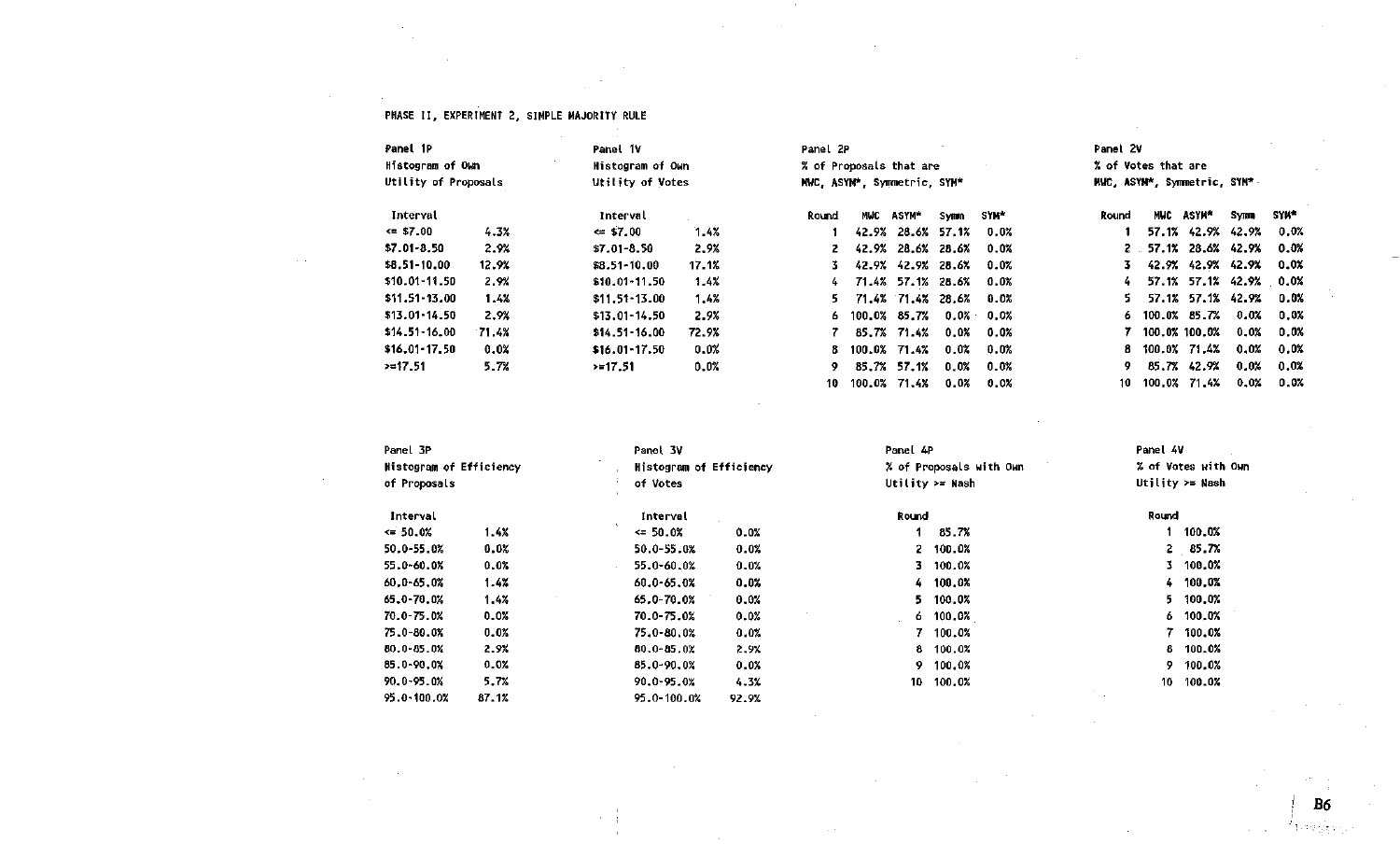#### PHASE II, EXPERIMENT 3, SYMMETRIC PROPOSALS

 $\sim$ 

 $\sim$ 

 $\sim$ 

 $\sim 10^{-1}$ 

 $\mathbb{R}^2$ 

 $\sim$   $\sim$ 

| Panel 1P         | Histogram of Own<br>Utility of Proposals |                     | Panel 1V<br>Histogram of Own<br>Utility of Votes |       | Panel 2P<br>% of Proposals that are<br>MWC, ASYM*, Symmetric, SYM* |       |             |                       |       | Panel 2V<br>% of Votes that are<br>MWC, ASYM*, Symmetric, SYM* |           |                |                       |  |  |  |
|------------------|------------------------------------------|---------------------|--------------------------------------------------|-------|--------------------------------------------------------------------|-------|-------------|-----------------------|-------|----------------------------------------------------------------|-----------|----------------|-----------------------|--|--|--|
| Interval         |                                          | Interval            |                                                  | Round | MHC .                                                              | ASYM* | <b>Symm</b> | SYM*                  | Round |                                                                | MUC ASYM* | Symm.          | SYM*                  |  |  |  |
| $\approx$ \$7.00 | 0.01                                     | $\Leftarrow$ \$7.00 | 0.0%                                             |       | 0.0%                                                               |       | 0.0% 100.0% | 0.0%                  |       | $0.0\%$                                                        |           | $0.0\%$ 100.0% | 0.0%                  |  |  |  |
| $$7.01 - 8.50$   | 17.1%                                    | $$7,01 - 8,50$      | 12.9%                                            | 2.    | 0.0%                                                               |       |             | $0.0\%$ 100.0% 28.6%  | 2     | $0.0\%$                                                        |           |                | $0.0\%$ 100.0% 71.4%  |  |  |  |
| $$8.51-10.00$    | 82.9%                                    | \$8.51-10.00        | 87.1%                                            | 3.    | 0.0%                                                               |       |             | $0.0\%$ 100.0% 71.4%  | 3     | 0.0%                                                           |           |                | $0.0\%$ 100.0% 71.4%  |  |  |  |
| $$10.01 - 11.50$ | 0.0%                                     | \$10.01-11.50       | 0.0%                                             | 4     | 0.0%                                                               |       |             | 0.0% 100.0% 100.0%    | 4     | 0.0%                                                           |           |                | $0.0$ $100.0$ $100.0$ |  |  |  |
| $$11.51 - 13.00$ | 0.0%                                     | \$11.51-13.00       | 0.0%                                             | 5.    | 0.0%                                                               |       |             | $0.0\%$ 100.0% 100.0% | 5.    | 0.0%                                                           |           |                | 0.0% 100.0% 100.0%    |  |  |  |
| $$13.01 - 14.50$ | 0.0%                                     | $$13.01 - 14.50$    | 0.0%                                             | 6     | 0.0%                                                               |       |             | 0.0% 100.0% 100.0%    | 6.    | 0.0%                                                           |           |                | $0.0\%$ 100.0% 100.0% |  |  |  |
| $$14.51-16.00$   | 0.0%                                     | $$14.51 - 16.00$    | 0.0%                                             |       | 0.0%                                                               |       |             | $0.0\%$ 100.0% 100.0% | 7     | 0.02                                                           |           |                | 0.0% 100.0% 100.0%    |  |  |  |
| $$16.01 - 17.50$ | 0.0%                                     | $$16.01-17.50$      | 0.0%                                             | 8.    | 0.0%                                                               |       |             | 0.0% 100.0% 100.0%    | 8     | 0.0%                                                           |           |                | 0.0% 100.0% 100.0%    |  |  |  |
| >17.51           | 0.0%                                     | >17.51              | 0.0%                                             | 9.    | 0.0%                                                               |       |             | 0.0% 100.0% 100.0%    | 9     | 0.0%                                                           |           |                | $0.0\%$ 100.0% 100.0% |  |  |  |
|                  |                                          |                     |                                                  | 10    | $0.0\%$                                                            |       |             | 0.0% 100.0% 100.0%    | 10    | $0.0\%$                                                        |           |                | 0.0% 100.0% 100.0%    |  |  |  |

 $\sim$ 

 $\sim$ 

 $\frac{1}{2}$ 

 $\sim$ 

 $\mathcal{I}^{\mathbb{Z}}$ 

 $\sim 10^{-1}$ 

 $\sim$ 

 $\sim 10^{-1}$ 

 $\epsilon$ 

| Panel 3P<br><b>Histogram of Efficiency</b> |         | Panel 3V       |                         | Panel 4P     |                                   | Panel 4V            |                    |  |
|--------------------------------------------|---------|----------------|-------------------------|--------------|-----------------------------------|---------------------|--------------------|--|
|                                            |         |                | Histogram of Efficiency |              | % of Proposals with Own<br>$\sim$ | % of Votes with Own |                    |  |
| of Proposals                               |         | of Votes       |                         |              | Utility $>$ Nash                  |                     | Utility $> =$ Nash |  |
| Interval                                   |         | Interval       |                         | <b>Round</b> |                                   | Round               |                    |  |
| $\leq 50.0%$                               | 0.0%    | $\leq 50.0\%$  | $0.0\%$                 |              | 100.0%                            |                     | 100.0%             |  |
| 50.0-55.0%                                 | 0.0%    | 50.0-55.0%     | $0.0\%$                 |              | 2, 100.0%                         | 2.                  | 100.0%             |  |
| 55.0-60.0%                                 | 0.0%    | 55.0-60.0%     | $0.0\%$                 |              | 3 100.0%                          | 3.                  | 100.0%             |  |
| 60.0-65.0%                                 | 0.0%    | $60.0 - 65.0%$ | 0.0%                    |              | $4$ 100.0%                        | 4.                  | 100.0%             |  |
| 65.0-70.0%                                 | 0.0%    | 65.0-70.0%     | 0.0%                    |              | $5\quad 100.0%$                   | 5.                  | 100.0%             |  |
| 70.0-75.0%                                 | 0.0%    | $70.0 - 75.0%$ | 0.0%                    |              | $6\quad 100.0%$                   | 6.                  | 100,0%             |  |
| 75.0-80.0%                                 | 0.0%    | 75.0-80.0%     | 0.0%                    |              | 7 100.0%                          | 7.<br>$\mathbf{r}$  | 100.0%             |  |
| 80.0-85.0%                                 | 0.67    | 80.0-85.0%     | 5.7%                    |              | $8, 100, 0\%$                     | 8.                  | 100,0%             |  |
| 85.0-90.0%                                 | $0.0\%$ | 85.0-90.0X     | 0.0%                    |              | 9 100.0%                          | 9.                  | 100.0%             |  |
| 90.0-95.0%                                 | 8.6%    | 90.0-95.0%     | 7.1%                    | 10           | 100.0%                            | 10                  | 100.0%             |  |
| 95,0-100,0%                                | 82.9%   | 95.0-100.0%    | 87.1%                   |              |                                   |                     |                    |  |

H.

 $\sim$ 

 $\sim$   $\sim$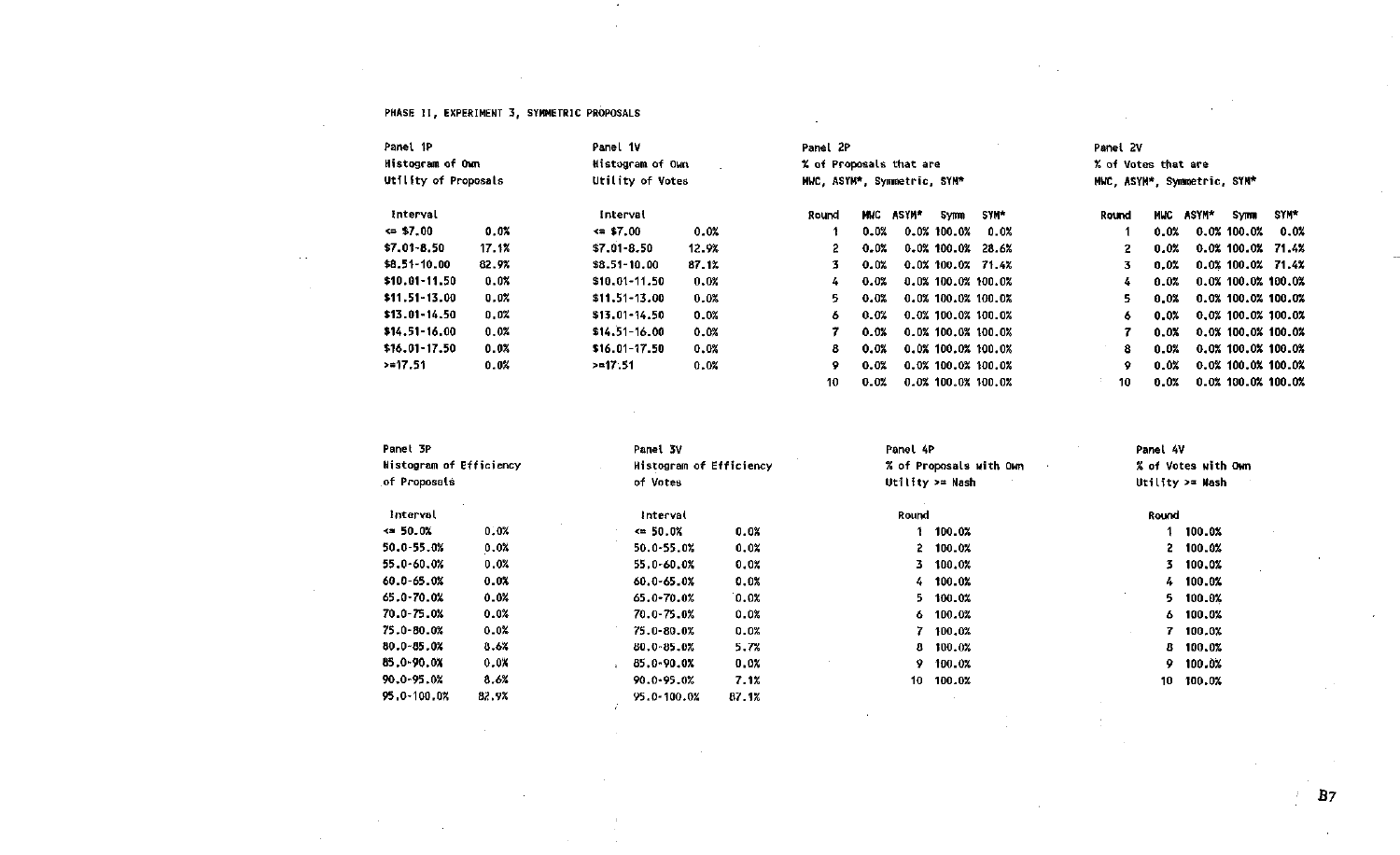#### PHASE II, EXPERIMENT 4, SYMMETRIC PROPOSAL

 $\mathbf{r}$ 

 $\mathbf{v}$ 

| Panel 1P             | Panel 1V<br>Panel 2P |                         |         | Panel 2V                    |         |       |                      |       |                             |      |              |                       |             |
|----------------------|----------------------|-------------------------|---------|-----------------------------|---------|-------|----------------------|-------|-----------------------------|------|--------------|-----------------------|-------------|
| Histogram of Own     |                      | <b>Histogram of Own</b> |         | % of Proposals that are     |         |       | % of Votes that are  |       |                             |      |              |                       |             |
| Utility of Proposals |                      | Utility of Votes        |         | MWC, ASYM*, Symmetric, SYM* |         |       |                      |       | MWC, ASYM*, Symmetric, SYM* |      |              |                       |             |
| <b>Interval</b>      |                      | Interval                |         | Round                       | MWC     | ASYM* | Symm                 | SYM*  | Round                       | MUC  | <b>ASYM*</b> | Symm                  | <b>SYM*</b> |
| $\leq$ \$7.00        | 5.7%                 | $\leq 1.00$             | 1.4%    |                             | 0.0%    |       | $0.0\%$ 100.0%       | 42.9% |                             | 0.0% |              | $0.0\%$ 100.0% 57.1%  |             |
| $$7.01 - 8.50$       | 1.4%                 | $$7.01 - 8.50$          | 2.9%    |                             | $0.0\%$ |       | 0.0% 100.0% 71.4%    |       | 2                           | 0.0% |              | $0.0\%$ 100.0% 71.4%  |             |
| $$8.51 - 10.00$      | 92.9%                | $$8.51-10.00$           | 95.7%   | 3.                          | $0.0\%$ |       | $0.0\%$ 100.0% 71.4% |       | 3.                          | 0.0% |              | $0.0\%$ 100.0% 71.4%  |             |
| $$10.01 - 11.50$     | 0.0%                 | $$10.01 - 11.50$        | 0.0%    | 4.                          | 0.0%    |       | 0.0% 100.0% 71.4%    |       | 4                           | 0.0% |              | 0.0% 100.0% 71.4%     |             |
| $$11.51-13.00$       | 0.0%                 | $$11.51-13.00$          | 0.0%    |                             | 0.0%    |       | 0.0% 100.0% 42.9%    |       | 5.                          | 0.0% |              | $0.0\%$ 100.0% 57.1%  |             |
| \$13.01-14.50        | 0.0%                 | $$13.01-14.50$          | 0.0%    | 6.                          | 0.0%    |       | 0.0% 100.0% 57.1%    |       | 6                           | 0.0% |              | $0.0\%$ 100.0% 42.9%  |             |
| $$14.51 - 16.00$     | 0.0%                 | $$14.51 - 16.00$        | 0.0%    |                             | 0.0%    |       | 0.0% 100.0%          | 71.4% | 7                           | 0.0% |              | $0.0\%$ 100.0% 85.7%  |             |
| $$16.01-17.50$       | 0.0%                 | $$16.01-17.50$          | 0.0%    | 8                           | 0.0%    |       | 0.0% 100.0% 85.7%    |       | 8                           | 0.0% |              | 0.0% 100.0% 100.0%    |             |
| $> = 17.51$          | $0.0\%$              | >17.51                  | $0.0\%$ | 9                           | 0.0%    |       | 0.0% 100.0% 100.0%   |       | 9                           | 0.0% |              | 0.0% 100.0% 100.0%    |             |
|                      |                      |                         |         | 10                          | $0.0\%$ |       | 0.0% 100.0% 100.0%   |       | 10                          | 0.0% |              | $0.0\%$ 100.0% 100.0% |             |

 $\sim$ 

| Panel 3P<br>Histogram of Efficiency |       | Panel 3V<br>Histogram of Efficiency |       | Panel 4P | % of Proposals with Own | Panel 4V<br>% of Votes with Own |                            |  |
|-------------------------------------|-------|-------------------------------------|-------|----------|-------------------------|---------------------------------|----------------------------|--|
| of Proposals                        |       | of Votes                            |       |          | Utility $>=$ Nash       |                                 | Utility $>$ $\approx$ Nash |  |
| Interval                            |       | Interval                            |       | Round    |                         | Round                           |                            |  |
| $\leq 50.0%$                        | 2.9%  | $\leq 50.0%$                        | 0.0%  |          | 85.7%                   |                                 | 100.0%                     |  |
| $50.0 - 55.0%$                      | 0.0%  | 50.0-55.0%                          | 0.0%  |          | $2, 100, 0\%$           |                                 | 2 100.0%                   |  |
| 55.0-60.0%                          | 0.0%  | 55.0-60.0%                          | 0.0%  |          | 3 100.0%                |                                 | 3 100.0%                   |  |
| 60.0-65.0%                          | 0.0%  | 60.0-65.0%                          | 0.0%  |          | 4 100.0%                |                                 | 4 100.0%                   |  |
| 65.0-70.0%                          | 2.9%  | 65.0-70.0%                          | 1.4%  | 5.       | 85.7%                   |                                 | $5 - 100.0%$               |  |
| 70.0-75.0%                          | 0.0%  | 70.0-75.0%                          | 0.0%  |          | 6 100.0%                |                                 | $6$ 100.0%                 |  |
| 75.0-80.0%                          | 0.0%  | 75.0-80.0%                          | 0.0%  |          | 7 100.0%                | 7.                              | 100.0%                     |  |
| 80.0-85.0%                          | 0.0%  | 80.0-85.0%                          | 0.0%  | 8.       | 100.0%                  | 8.                              | 100.0%                     |  |
| 85.0-90.0%                          | 0.01  | 85.0-90.0%                          | 0.0%  |          | 9 100.0%                |                                 | 9 100,0%                   |  |
| 90.0-95.0%                          | 1.4%  | 90.0-95.0%                          | 2.9%  | 10       | 100.0%                  | 10                              | 100.0%                     |  |
| 95.0-100.0%                         | 92.9% | 95.0-100.0%                         | 95.7% |          |                         |                                 |                            |  |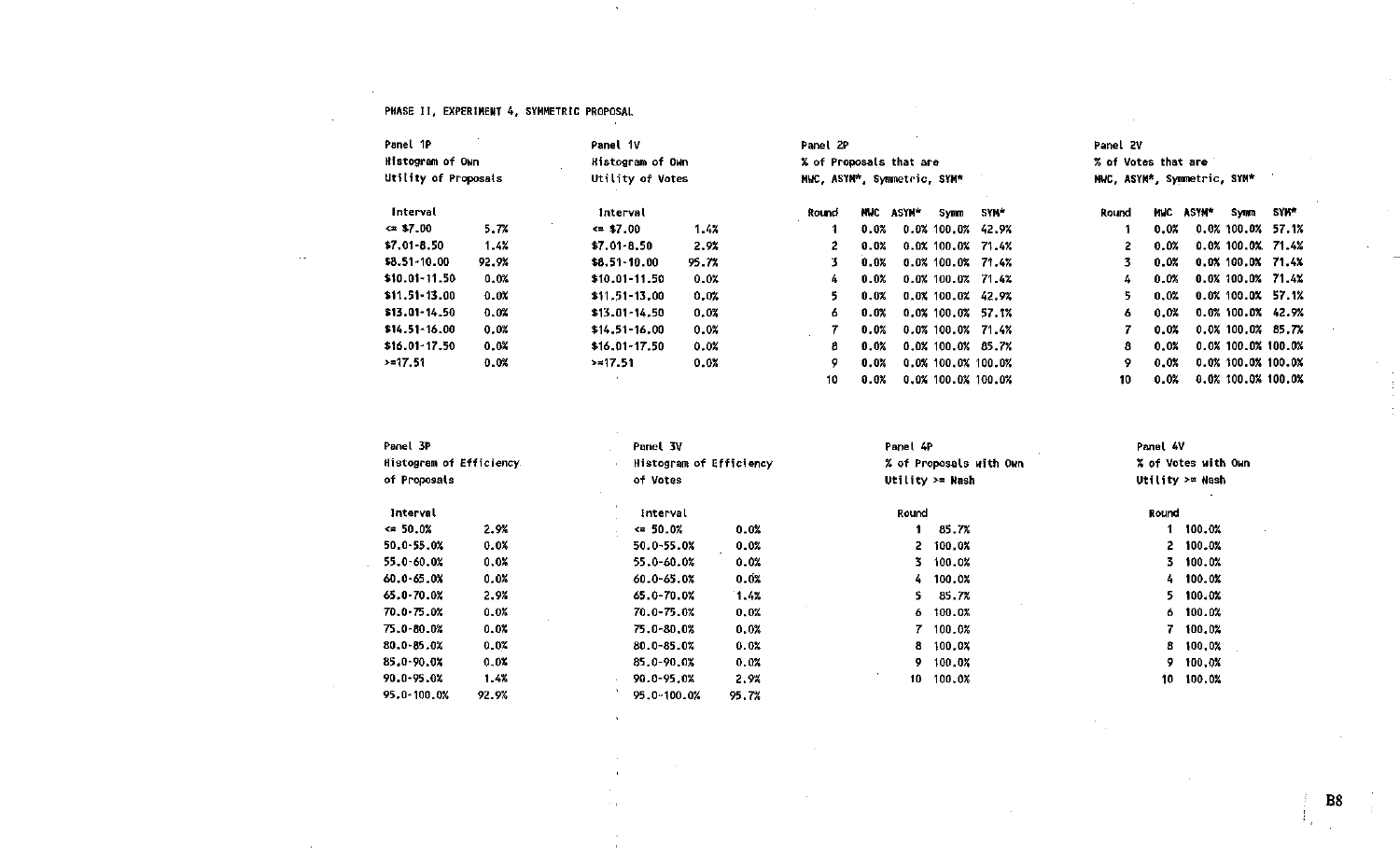#### PHASE II, EXPERIMENT 5, UNANIMITY

 $\sim 100$  km s  $^{-1}$ 

 $\sim$ 

 $\sim 100$ 

 $\sim 1000$ 

 $\sim 10^{-1}$ 

 $\sim 10^{-1}$ 

 $\sim 10^{-1}$ 

 $\sim 100$ 

 $\sim$   $\infty$ 

 $\sim 10^{-11}$ 

 $\sim$  $\sim 10^{-1}$   $\sim 100$ 

 $\sim 10^{-1}$ 

| Panel 1P             | Panel 1V<br>Panel 2P |                  |       |                             | Panel 2V |       |                                                    |                       |       |       |       |             |                      |
|----------------------|----------------------|------------------|-------|-----------------------------|----------|-------|----------------------------------------------------|-----------------------|-------|-------|-------|-------------|----------------------|
| Histogram of Own     |                      | Histogram of Own |       | % of Proposals that are     |          |       | % of Votes that are<br>MWC, ASYM*, Symmetric, SYM* |                       |       |       |       |             |                      |
| Utility of Proposals |                      | Utility of Votes |       | MWC, ASYM*, Symmetric, SYM* |          |       |                                                    |                       |       |       |       |             |                      |
| Interval             |                      | Interval         |       | Round                       | MUC      | ASYM* | Symm                                               | SYM*                  | Round | MWC . | ASYM* | Symm        | SYM*                 |
| $\leq$ \$7.00        | 5.7%                 | $\leq$ \$7.00    | 1.4%  |                             | 0.0%     |       | $0.0\%$ 85.7%                                      | 14.3%                 |       | 0.0%  |       | 0.0% 100.0% | 28.6%                |
| $$7.01 - 8.50$       | 5.7%                 | $$7.01 - 8.50$   | 5.7%  |                             | 0.0%     |       |                                                    | $0.0\%$ 100.0% 57.1%  | 2.    | 0.0%  |       |             | $0.0\%$ 100.0% 85.7% |
| $$8.51 - 10.00$      | 88.6%                | \$8.51-10.00     | 92.9% |                             | 0.0%     |       |                                                    | 0.0% 100.0% 85.7%     | 3.    | 0.0%  |       |             | 0.0% 100.0% 100.0%   |
| $$10.01-11.50$       | 0.0%                 | $$10.01 - 11.50$ | 0.0%  | 4.                          | 0.0%     |       |                                                    | 0.0% 100.0% 100.0%    | 4.    | 0.0%  |       |             | 0.0% 100.0% 100.0%   |
| $$11.51 - 13.00$     | 0.0%                 | $$11.51-13.00$   | 0.0%  | 5.                          | 0.0%     |       |                                                    | 0.0% 100.0% 100.0%    | 5.    | 0.0%  |       |             | 0.0% 100.0% 100.0%   |
| $$13.01 - 14.50$     | 0.0%                 | $$13.01 - 14.50$ | 0.0%  | 6.                          | 0.0%     |       |                                                    | $0.0$ $100.0$ $100.0$ | 6.    | 0.0%  |       |             | 0.0% 100.0% 100.0%   |
| $$14.51 - 16.00$     | 0.0%                 | $$14.51 - 16.00$ | 0.0%  |                             | 0.0%     |       |                                                    | 0.0% 100.0% 100.0%    |       | 0.0%  |       |             | 0.0% 100.0% 100.0%   |
| $$16.01 - 17.50$     | 0.0%                 | $$16.01-17.50$   | 0.0%  | 8                           | 0.0%     |       |                                                    | 0.0% 100.0% 100.0%    | 8     | 0.0%  |       |             | 0.0% 100.0% 100.0%   |
| >17.51               | 0.0%                 | >17.51           | 0.0%  | 9                           | $0.0\%$  |       |                                                    | 0.0% 100.0% 100.0%    | 9.    | 0.0%  |       |             | 0.0% 100.0% 100.0%   |
|                      |                      |                  |       | 10                          | 0.0%     |       |                                                    | $0.0\%$ 100.0% 100.0% | 10    | 0.0%  |       |             | 0.0% 100.0% 100.0%   |

 $\sim$ 

 $\sim 100$ 

 $\sim 10^{-1}$ 

 $\sim 100$ 

 $\mathcal{O}(\mathcal{O}_\mathcal{O})$  . The contract of the set of the set of the set of the set of the  $\mathcal{O}(\mathcal{O}_\mathcal{O})$ 

 $\sim 10^{11}$  km s  $^{-1}$ 

 $\sim 10^{-1}$ 

| Panel 3P       |                                                    | Panel 3V           |                         | Panel 4P            |                 |       | Panel 4V           |  |  |  |
|----------------|----------------------------------------------------|--------------------|-------------------------|---------------------|-----------------|-------|--------------------|--|--|--|
|                | Histogram of Efficiency<br>Histogram of Efficiency |                    | % of Proposals with Own | % of Votes with Own |                 |       |                    |  |  |  |
| of Proposals   |                                                    | of Votes           |                         |                     | Utility >= Nash |       | Utility $\ge$ Nash |  |  |  |
| Interval       |                                                    | $\sim$<br>Interval |                         | Round               |                 | Round |                    |  |  |  |
| $\leq 50.0\%$  | 2.9%                                               | $\leq 50.0%$       | 1.4%                    |                     | 100.0%          |       | 100.0%             |  |  |  |
| 50.0-55.0%     | 0.0%                                               | 50.0-55.0%         | 0.0%                    | -2                  | 100.0%          | 2     | 100.0%             |  |  |  |
| 55.0-60.0%     | 0.0%                                               | 55.0-60.0%         | 0.0%                    | 3                   | 100.0%          | 3.    | 100.0%             |  |  |  |
| $60.0 - 65.0%$ | 0.0%                                               | 60.0-65.0%         | 0.0%                    | 4.                  | 100.0%          | 4.    | 100.0%             |  |  |  |
| 65.0-70.0%     | 2.9%                                               | 65.0-70.0%         | 0.0%                    | 5.                  | 100.0%          | 5.    | 100.0%             |  |  |  |
| 70.0-75.0%     | 0.0%                                               | $70,0 - 75,0%$     | 0.0%                    | 6.                  | 100.0%          | 6.    | 100.0%             |  |  |  |
| 75.0-80.0%     | 0.0%                                               | 75.0-80.0%         | 0.0%                    |                     | 100.0%          |       | 100.0%             |  |  |  |
| 80.0-85.0%     | 4.3X                                               | 80.0-85.0X         | 4.3%                    | 8                   | 100.0%          | 8     | 100.0%             |  |  |  |
| 85.0-90.0%     | 0.0%                                               | 85,0-90.0%         | 0.0%                    | 9                   | 100.0%          | 9.    | 100.0%             |  |  |  |
| 90.0-95.0%     | 1.4X                                               | $90.0 - 95.0%$     | 1.4%                    | 10                  | 100,0%          | 10    | 100.0%             |  |  |  |
| 95,0-100.0%    | 88.6%                                              | 95.0-100.0%        | 92.9%                   |                     |                 |       |                    |  |  |  |
|                |                                                    |                    |                         |                     |                 |       |                    |  |  |  |
|                |                                                    |                    |                         |                     |                 |       |                    |  |  |  |

**College** 

 $\sim$ 

 $\sim 100$